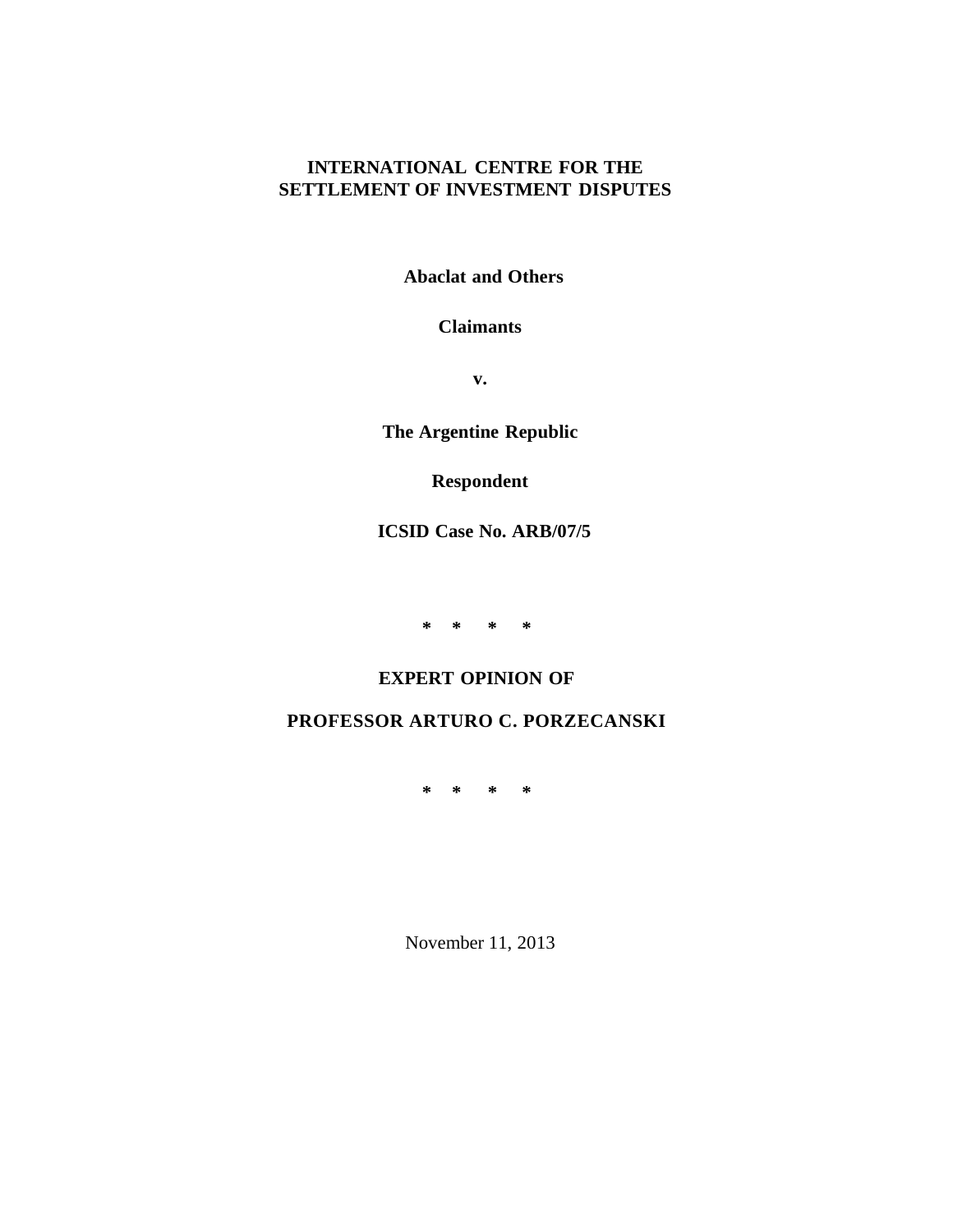# **TABLE OF CONTENTS**

| $\mathsf{I}$ . |                                                                   |                                                                                                                                                                                                                                                                                                                                                                              |  |  |  |
|----------------|-------------------------------------------------------------------|------------------------------------------------------------------------------------------------------------------------------------------------------------------------------------------------------------------------------------------------------------------------------------------------------------------------------------------------------------------------------|--|--|--|
| II.            |                                                                   |                                                                                                                                                                                                                                                                                                                                                                              |  |  |  |
| III.           | ARGENTINA'S ECONOMIC POLICIES EXACERBATED THE CRISIS AND IMPAIRED |                                                                                                                                                                                                                                                                                                                                                                              |  |  |  |
|                | Α.                                                                | Argentina's economic difficulties in 1999-2001 were largely home-                                                                                                                                                                                                                                                                                                            |  |  |  |
|                | <b>B.</b>                                                         | Argentina's political instability and economic mismanagement provoked                                                                                                                                                                                                                                                                                                        |  |  |  |
|                | C.                                                                | Argentina adopted counterproductive and unreasonable economic                                                                                                                                                                                                                                                                                                                |  |  |  |
| IV.            |                                                                   | ARGENTINA'S DETERIORATED SOCIO-ECONOMIC SITUATION IN 2001-2002 WAS<br>DUE TO BAD POLICY DECISIONS MADE BY THE GOVERNMENT; THE SUBSEQUENT<br>ECONOMIC REBOUND DID NOT JUSTIFY THE LOSSES IMPOSED ON                                                                                                                                                                           |  |  |  |
|                | Α.                                                                | The default declaration in December 2001 cannot be justified by the                                                                                                                                                                                                                                                                                                          |  |  |  |
|                | <b>B.</b>                                                         | A proposal to bondholders that would have been viewed as fair in early<br>2005 would have attracted nearly universal acceptance. Just as the<br>economic and social depression of 2002 was self-inflicted, the ongoing<br>litigation and arbitration proceedings against Argentina, and the<br>country's isolation from international capital markets, are self-inflicted 25 |  |  |  |
|                |                                                                   |                                                                                                                                                                                                                                                                                                                                                                              |  |  |  |
|                |                                                                   |                                                                                                                                                                                                                                                                                                                                                                              |  |  |  |

# **Page**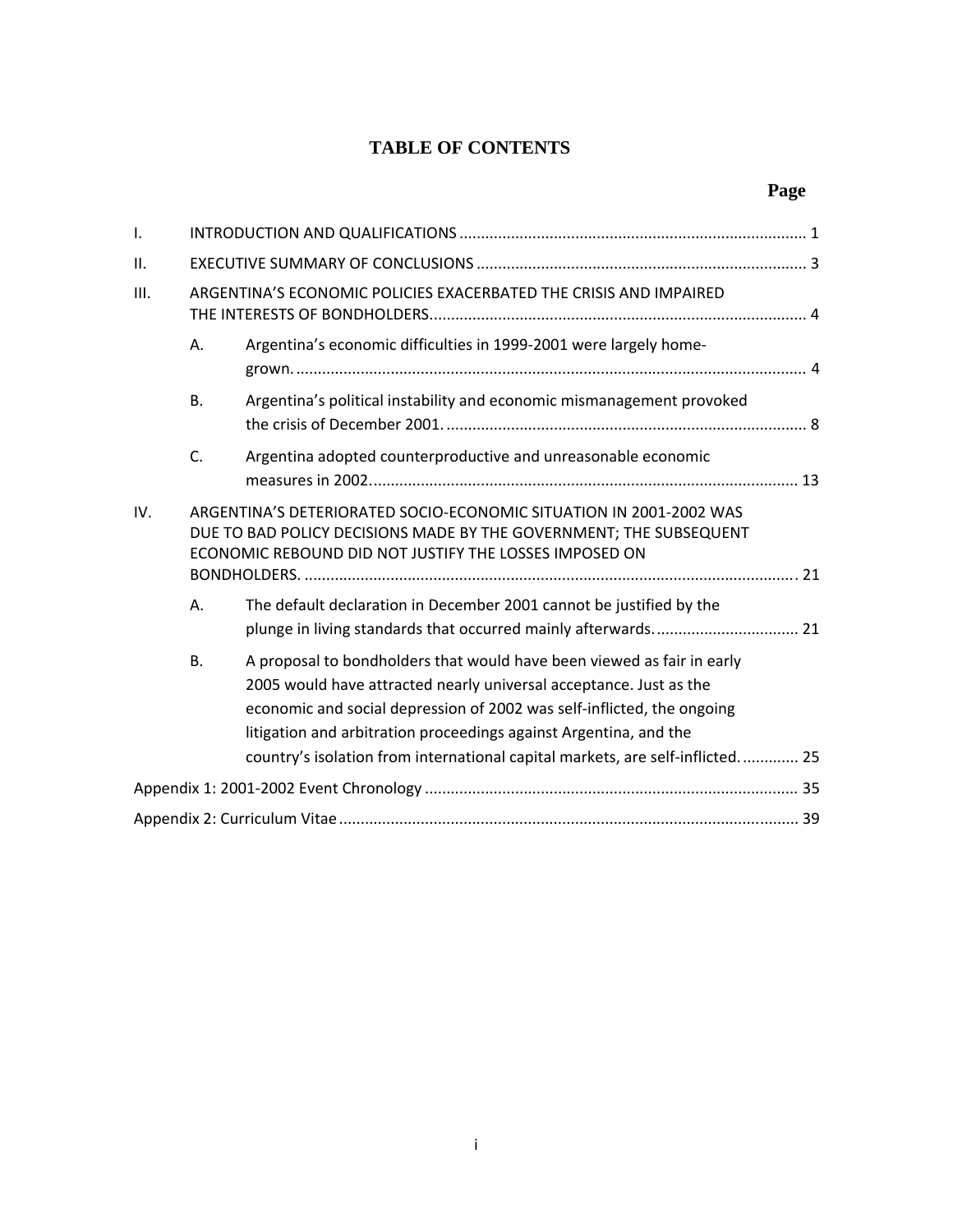## **I. INTRODUCTION AND QUALIFICATIONS**

1. Counsel for Claimants in the above-referenced arbitration have requested that I prepare an expert opinion on certain matters pertaining to the economic, financial and social situation in Argentina, and to various economic policy decisions made, especially during the period 1997-2005, relevant to this phase of the arbitration.

2. I am a United States naturalized citizen and a full-time member of the international economics faculty at American University in Washington, DC, with the academic title of Distinguished Economist in Residence. I am also Director of the Master's Degree Program in International Economic Relations and Co-Director of the Master's Degree Program in International Economics at American University.

3. I was born and raised in Uruguay, South America, and came to the United States in 1968 at age eighteen to study international economics, obtaining B.A., M.A. and Ph.D. degrees in that field, the last two at the University of Pittsburgh, with a regional specialization in Latin America. Following a two-year period dedicated to applied research on Latin American financial issues at a think-tank in Mexico City, I relocated to New York City, and in the 28 years from early 1977 until early 2005, I worked as an international economist on Wall Street. I first served as a junior economic and financial analyst at JP Morgan Bank, and in the subsequent twelve years rose to become their senior economic advisor on Latin America. In 1989, I was appointed the chief economist of a major New York bank (Republic National Bank of New York, since merged into HSBC), and then went on to serve as the chief economist for emerging markets at three large investment-banking institutions headquartered, or with a presence, in New York City: Kidder, Peabody & Co. (now part of UBS), ING Barings Bank, and ABN AMRO (now part of Bank of America). In my various capacities, I advised my superiors and the managers of multinational companies, as well as institutional stock and bond funds, on the risks and opportunities of operating and investing in the emerging markets generally – and in countries like Argentina, specifically.

4. During my nearly three decades on Wall Street, I gained considerable first-hand experience in the macroeconomic and political analysis of governments and countries, mainly for the purpose of assessing their creditworthiness and investment climate. I followed foreign economic and political events closely and travel to countries like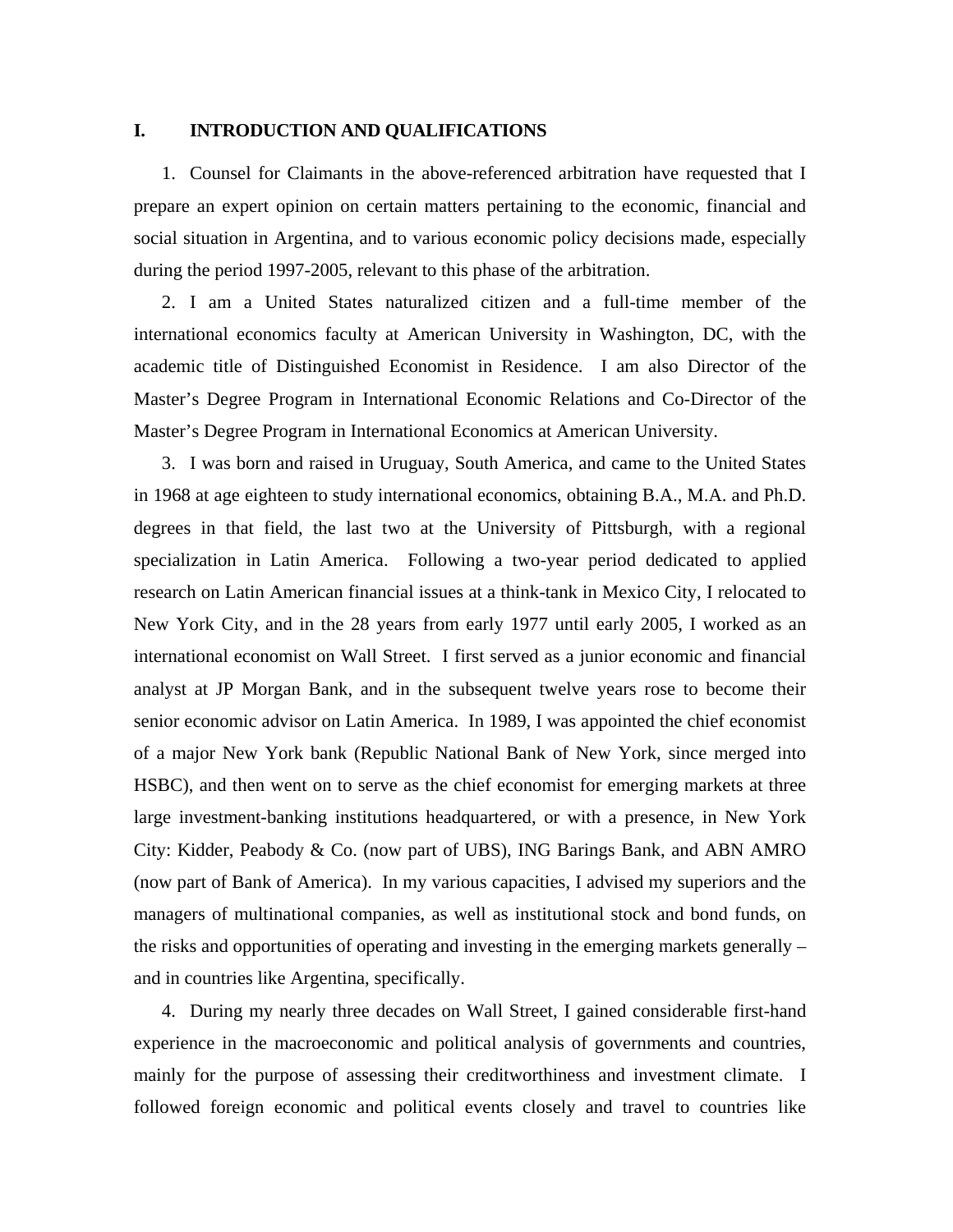Argentina at least once a year, mainly to research and locate essential economic statistics and financial data, which in the past were often not disclosed to the public, or even to analysts. During the course of my career, I met and interviewed many government officials, private-sector business people, diplomats and representatives of civil society (labor unions, chambers of commerce, universities, think tanks, private consultancies, and the like), in order to obtain a thorough understanding of what was the context, and what stood behind, the figures that I had managed to collect and the estimates and forecasts I would be making. Finally, I developed views as to the economic, financial and political risks and opportunities that a country like Argentina presented, which I detailed in reports circulated internally and to the institutional investors who were clients of the financial institutions that I served.

5. I was particularly focused on the situation in Argentina between 1997-2005, paying special attention to how domestic and foreign investors were treated – be they owners of stocks or bonds, or of real estate or companies. I also participated in numerous analyst meetings with the authorities of Argentina, and witnessed the changing relationship between the authorities and international lenders and investors – during good times as well as bad. Since my early retirement from Wall Street, I have continued to research and analyze events in the leading emerging markets, particularly Argentina, for teaching, research, publishing and consulting purposes.

6. In the past decade, I have published numerous scholarly articles on sovereign and corporate debt issues, focusing on the intersection of international finance and international financial law, including in leading law journals and in law books and monographs. These articles include: "From Rogue Creditors to Rogue Debtors: Implications of Argentina's Default," "When Bad Things Happen to Good Sovereign Debt Contracts: The Case of Ecuador," "Corporate Workouts in Mexico: The Good, the Bad and the Ugly," "Should Argentina be Welcomed Back by Investors?", "Behind the 2012 Greek Default and Restructuring," and "Borrowing and Debt: How Do Sovereigns Get into Trouble?" My full *curriculum vitae,* including a complete list of publications, is attached to this opinion as Appendix 2.

7. Finally, I disclose that I have no, and have never had any, financial ties to Argentina. Specifically, I have never bought or sold any Argentine government securities (whether for my own account or those of others) and I have never made any investments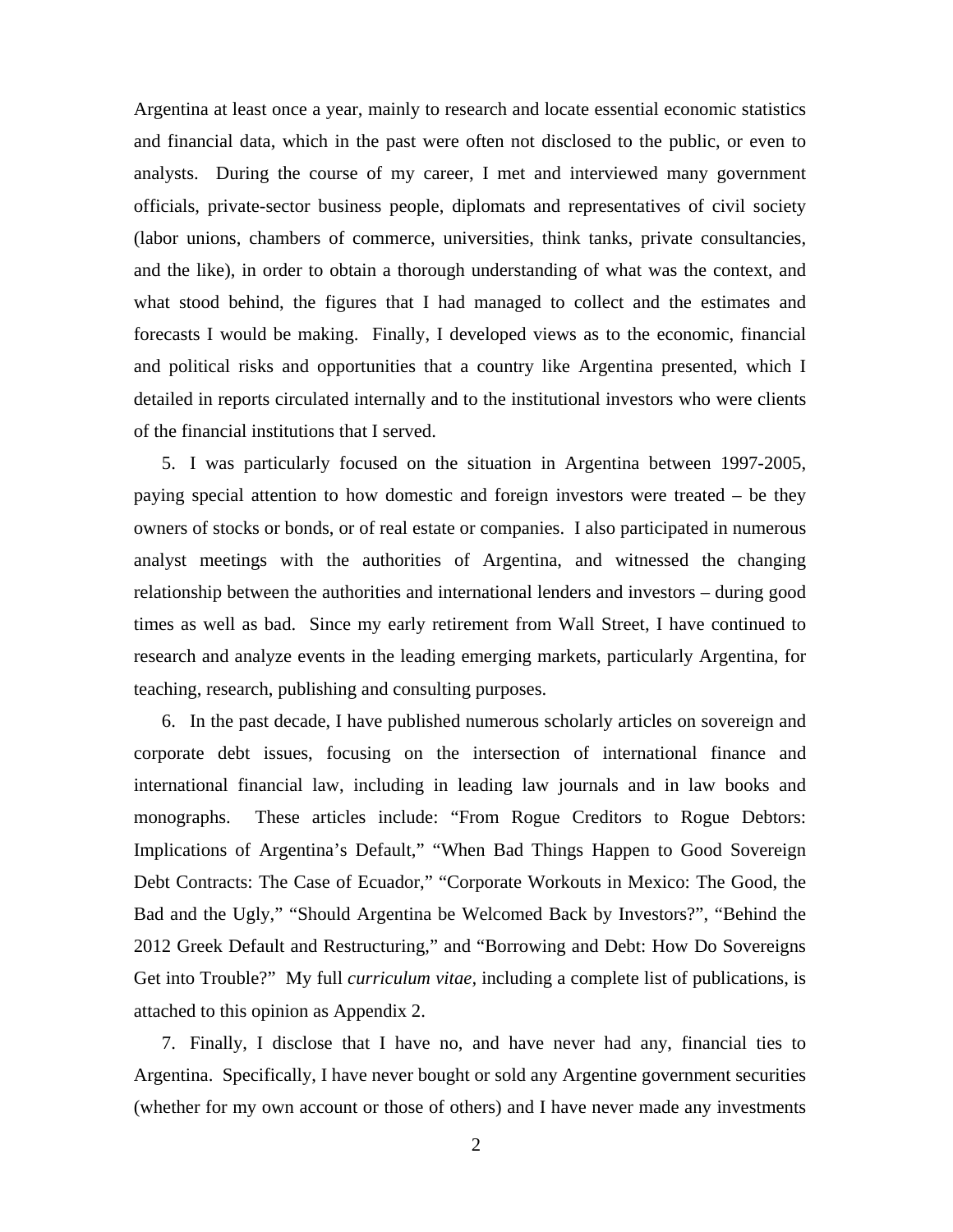of any other kind in that country. The expert opinions expressed here are based on facts, and my independent assessment of them, derived from my own research and long professional experience.

## **II. EXECUTIVE SUMMARY OF CONCLUSIONS**

8. The conclusions that I have reached while preparing this expert report can be summarized as follows:

- i. The argument that Argentina's economic difficulties during 1999-2001 were caused mainly by adverse external shocks is not accurate. The government had no trouble borrowing on a large scale in the international capital markets in 1999 and again in 2000, or refinancing many of its obligations in 2001, and the country's exports dipped only temporarily in 1999. The underlying problems were that Argentina had drifted away from constructive, businessfriendly market reforms instituted in the first half of the 1990s, and that exchange rate, debt-management and other economic policies were increasingly bungled during the second half of the 1990s.
- ii. The breakdown of domestic political consensus throughout 2001 made the situation progressively worse by generating uncertainty, a deepening loss of consumer and investor confidence, and eventually major financial, social and political instability. In 2001, Argentina had four different presidents, six economy ministers, and two central bank presidents. After a chaotic December, the political situation stabilized somewhat during 2002 (one new president, two new economy ministers, and three new central bank presidents), but a series of highly disruptive economic measures (mainly a freeze on bank deposits, a moratorium on public-debt payments, and a massive currency depreciation) plunged the economy into an economic depression. As a result, unemployment and poverty levels soared in Argentina in 2002 before declining rapidly in 2003-2005. The government's default was not a consequence of the explosion of a "social bomb," but rather it was one of the economic policies which caused great economic and social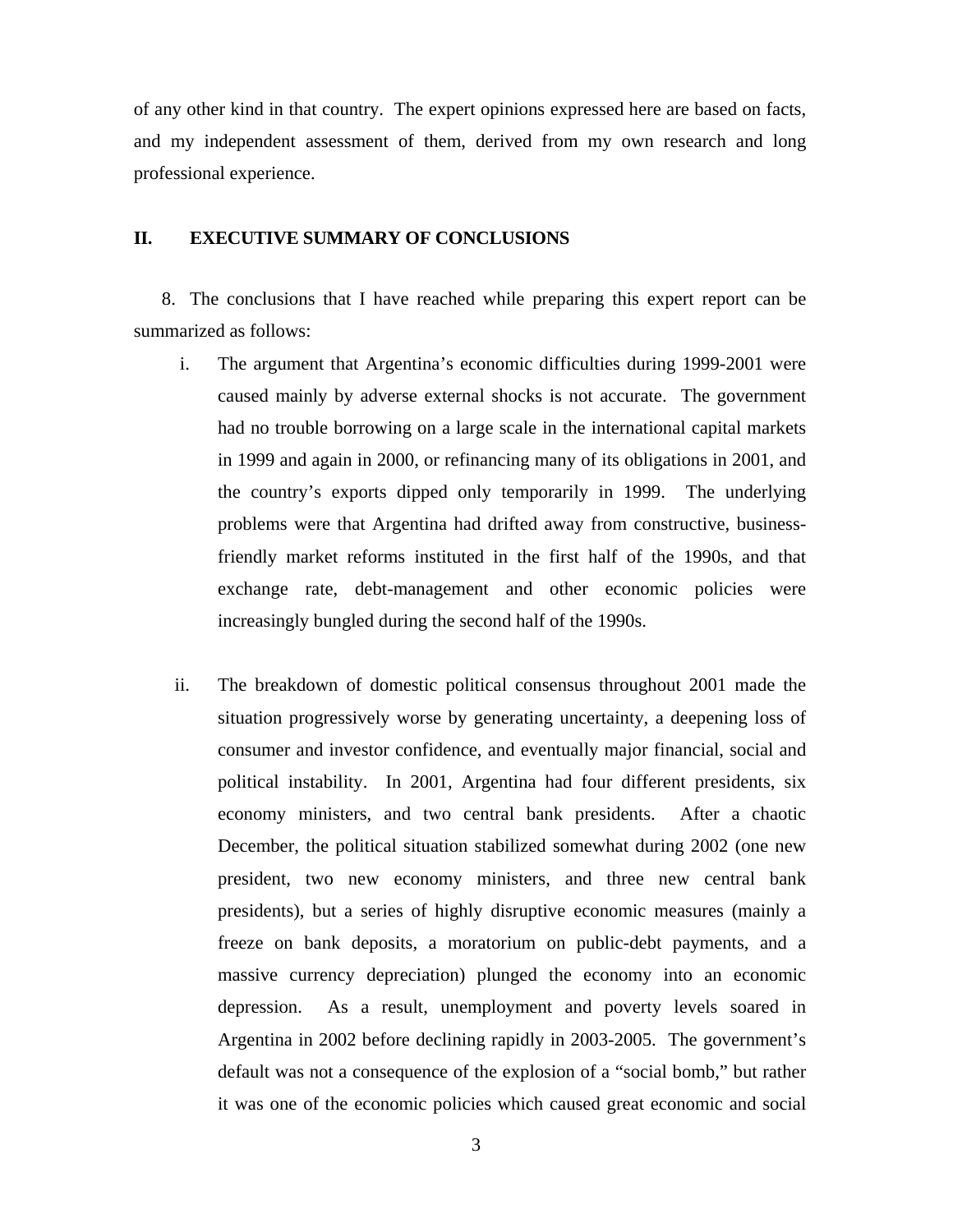devastation in its wake – especially given its unilateral nature.

iii. The default need not have been as protracted, punishing or coercive as it was. By 2003, the economy was on the mend, and in the wake of a vigorous, export-led economic recovery throughout 2003-2005, Argentina could have sought – and obtained – a modest amount of debt, and debt-service relief from its creditors. Instead, the authorities justified their demand for massive forgiveness of past and future obligations on the basis of economic forecasts that were completely wrong. These forecasts were the result of a simulation model that was never part of a negotiation process with Argentina's creditors, and which was not validated – never mind –endorsed –by the IMF, World Bank or any other authoritative outside party, as has been customary in other sovereign debt restructurings. In the past dozen years, although successive governments in Argentina have had the financial wherewithal to meet their outstanding financial obligations to creditors entitled to payment, they have instead chosen to follow a path of denial and confrontation for domestic political reasons.

## **III. ARGENTINA'S ECONOMIC POLICIES EXACERBATED THE CRISIS AND IMPAIRED THE INTERESTS OF BONDHOLDERS.**

# **A. Argentina's economic difficulties in 1999-2001 were largely homegrown.**

9. Respondent's Counter-Memorial of 26 December 2012 echoes a repetitive narrative about the root causes of Argentina's economic and financial crisis of 2001:

> Argentina was especially hard hit by a sudden halt to capital inflows after the East Asian crisis of 1997 and the Russian default in August 1998. In addition, demand from its primary trading partner, Brazil, fell sharply after Brazil devalued its currency in 1999; additionally, the sudden reduction in the prices of the commodities exported by Argentina caused a considerable fall in foreign currency inflows. Interest rate increases by the U.S. Federal Reserve beginning in mid-1999, designed to slow down the United States' economy, also had a drastic impact on Argentina and its dollar-pegged currency at a fixed exchange rate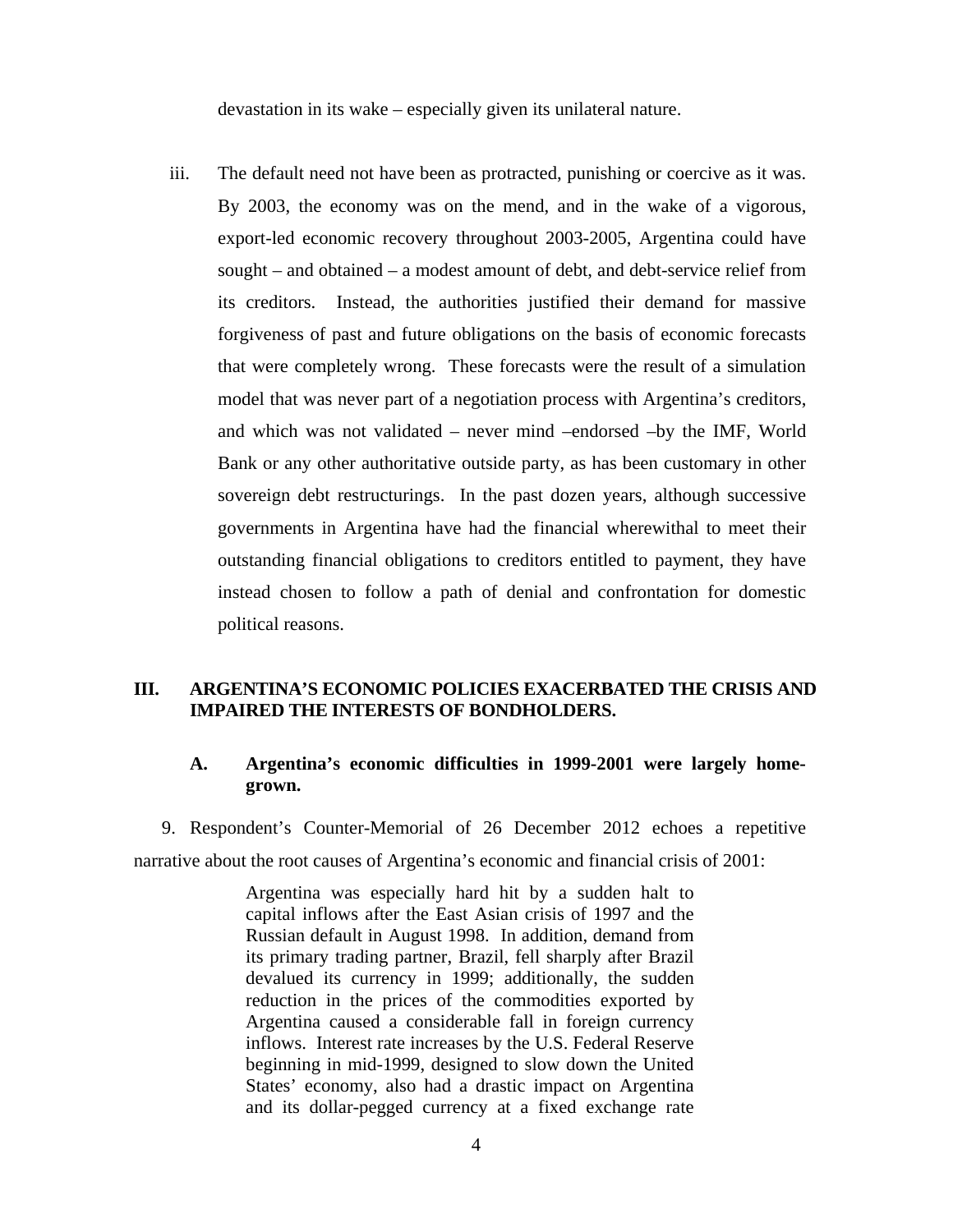when Argentina's economy was contracting.<sup>1</sup>

10. This is not based on facts or primary sources but rather almost entirely on Expert Reports by Barry Eichengreen,<sup>2</sup> Jan Kregel,<sup>3</sup> Nouriel Roubini,<sup>4</sup> and Joseph Stiglitz.<sup>5</sup> These reports feature opinions based largely on secondary academic and other sources, if any,<sup>6</sup> and for the most part are not supported by factual evidence.

11. In reality, Argentina's economic difficulties in 1999-2001 were largely homegrown. As shown in Figure 1, Argentina's export earnings suffered only a slight dip in 1999 and then recuperated the very next year, with significant year-over-year increases starting in 2003. Even on a constant-prices (net volume) basis, the national-income accounts of Argentina document a sharp, growth-supportive improvement in the country's foreign trade balance during 1998-2001, from a sizeable deficit in 1998 to the first of many surpluses in  $2001$ .<sup>7</sup>



**Figure 1: Argentina's Merchandise Exports (US\$ billions)** 

Source: Instituto Nacional de Estadísticas y Censos (INDEC).

<sup>&</sup>lt;sup>1</sup> Respondent's Counter-Memorial of 26 December 2012, ¶ 97.<br><sup>2</sup> Respondent's Second Supplementary Expert Report of Prof. I

<sup>&</sup>lt;sup>2</sup> Respondent's Second Supplementary Expert Report of Prof. Barry Eichengreen of 19 December 2012 ("Eichengreen III"), ¶¶ 19-23.

<sup>3</sup> Respondent's Expert Report of Prof. Jan Kregel of 20 December 2012 ("Kregel"), 11 41-43.

<sup>&</sup>lt;sup>4</sup> Respondent's Supplementary Expert Report of Prof. Nouriel Roubini of 24 December 2012 ("Roubini II"), ¶¶ 4-7, 12.

<sup>5</sup> Respondent's Expert Report of Prof. Joseph E. Stiglitz of 18 December 2012 ("Stiglitz"), ¶¶ 18-23.

 $<sup>6</sup>$  Kregel wrote more than 13,000 words citing hardly any sources for his opinions.</sup>

<sup>7</sup> *See* MINISTERIO DE ECONOMÍA Y FINANZAS PÚBLICAS, SECRETARÍA DE POLÍTICA ECONÓMICA Y PLANIFICACIÓN DEL DESARROLLO, DIRECCIÓN NACIONAL DE POLÍTICA MACROECONÓMICA, NIVEL DE ACTIVIDAD, Cuadro 1.1: Oferta y Demanda Globales a precios de 1993: Valores Anuales y Trimestrales (2013), *available at* http://www.mecon.gov.ar/download/infoeco/actividad ied.xls (accessed 3 Nov. 2013). In addition, the value of merchandise exports has more than tripled relative to the annual average of \$25.5 billion in 1996- 2002, to over \$80 billion per year in 2011-2012.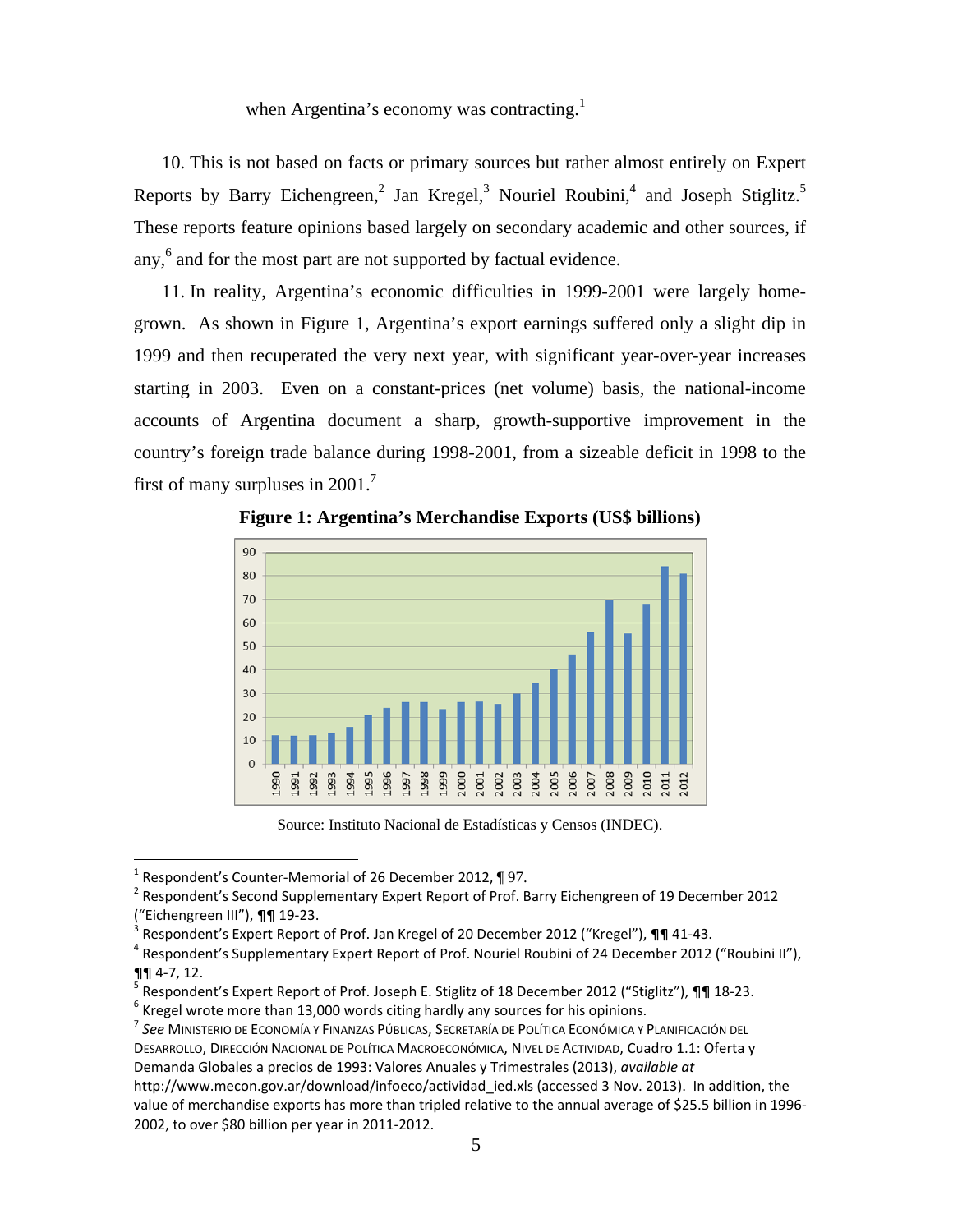12. A breakdown of the export figures between prices obtained and volumes shipped shows that, while the export prices fetched by Argentina declined in dollar terms by 23 percent between 1996 and 1999, export volumes grew by an offsetting 27 percent during that period.<sup>8</sup> As shown in Figure 2, this was followed by a prolonged expansion in export shipments amounting to a doubling between the mid-1990s and through 2011-2012. Moreover, the export volume boom was reinforced by a major increase in world commodity prices that favored Argentina. This record-breaking growth in export earnings started during the time in which Argentina complains that it was suffering a severe export contraction that crippled its ability to service its debt obligations.<sup>9</sup>

**Figure 2: Argentina's Merchandise Export Prices and Volumes (Index, 2004 = 100)** 



Source: Instituto Nacional de Estadísticas y Censos (INDEC).

13. The tale of how the government of Argentina allegedly lost its access to the international capital markets in 1997-2000, because of various crises and adverse events around the world, is likewise contradicted by the evidence. The government's own figures document how it was able to keep placing a record number of bond issues until

<sup>8</sup> *See* MINISTERIO DE ECONOMÍA Y FINANZAS PÚBLICAS, SECRETARÍA DE POLÍTICA ECONÓMICA Y PLANIFICACIÓN DEL DESARROLLO, DIRECCIÓN NACIONAL DE POLÍTICA MACROECONÓMICA, Sector Externo, Cuadro 7: Índices de valor, precios y cantidad de las exportaciones de bienes (2013), *available at*

http://www.mecon.gov.ar/download/infoeco/apendice5.xls (accessed 3 Nov. 2013).

Respondent's Counter-Memorial of 26 December 2012, ¶¶ 147, 956. As part of an attempt to claim *force majeure*, Respondent implies that it met the following condition: "the failure to provide the debt service must result from circumstances beyond the control of the debtor State, such as a collapse in the prices of its major exports, and must not be the result of mismanagement or bad faith in managing the debt."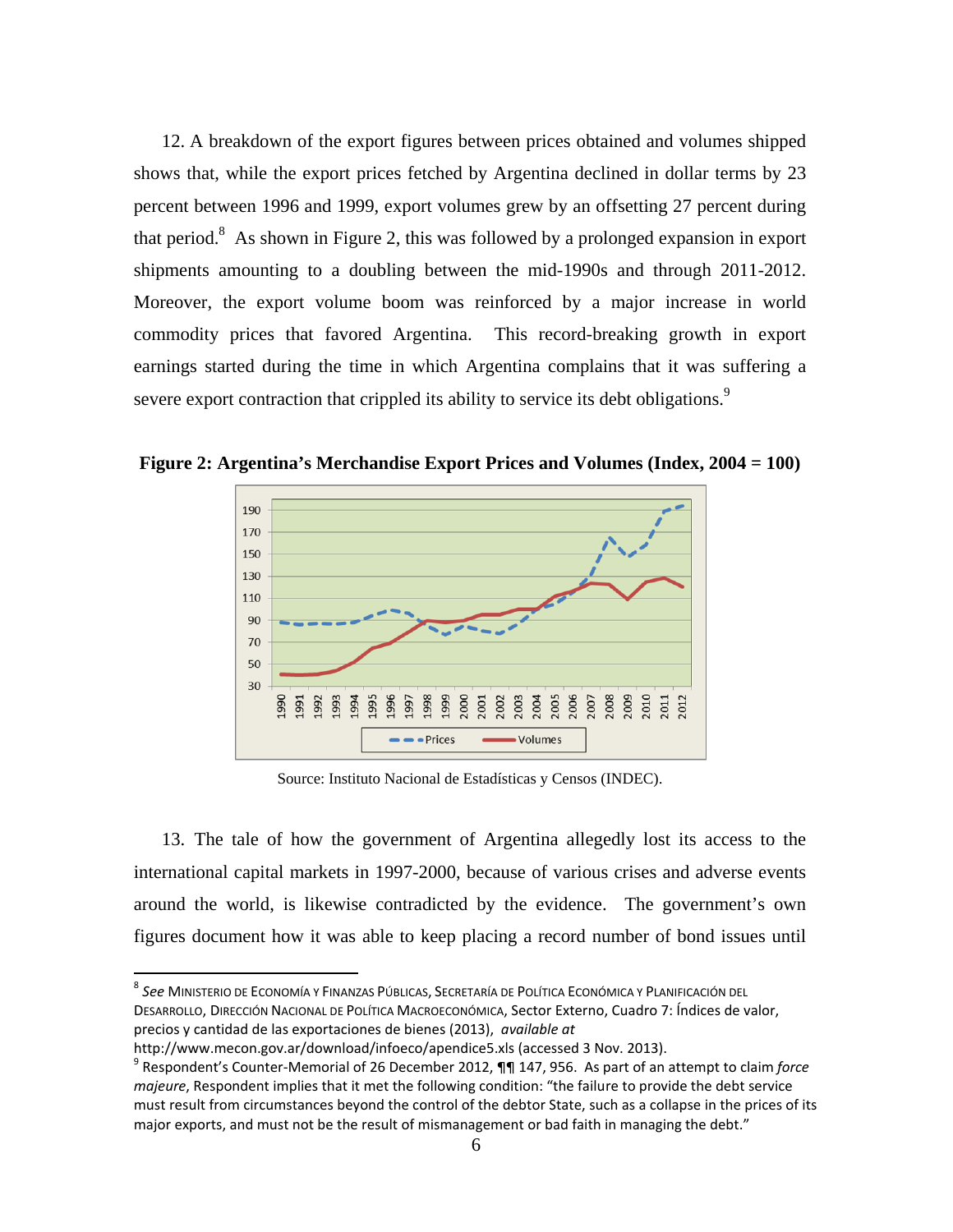early 2001, with minimal changes in the maturity structure and pricing (as measured by coupons, yields or spreads over U.S. Treasuries) attached to those new issues. Moreover, data in Figure 3, showing capital raisings exceeding \$55½ billion during 1997-2000, versus about \$20½ billion in the prior four years, exclude nearly \$6 billion in purely voluntary refinancings that the authorities carried out in those years to improve the terms of their earlier funding.<sup>10</sup>

|           | <b>Number</b><br>of Issues | <b>Amount</b><br><b>Raised</b><br>(US\$ bill.) | Weighted<br>Average<br>Life<br>(years) | Weighted<br>Average<br><b>Yields</b><br>$(\%)$ | Weighted<br><b>Spreads</b><br>Above<br><b>UST</b><br>(bp) | Weighted<br>Average<br>Coupon<br>$(\%)$ |
|-----------|----------------------------|------------------------------------------------|----------------------------------------|------------------------------------------------|-----------------------------------------------------------|-----------------------------------------|
| 1991      | $\overline{2}$             | 0.5                                            | 2.0                                    | 10.4                                           | 452                                                       | 10.4                                    |
| 1992      | $\mathbf{1}$               | 0.3                                            | 5.0                                    | 8.3                                            | 300                                                       | 8.3                                     |
| 1993      | 6                          | 2.1                                            | 6.9                                    | 8.1                                            | 278                                                       | 8.1                                     |
| 1994      | 19                         | 2.6                                            | 3.3                                    | 8.9                                            | 238                                                       | 8.5                                     |
| 1995      | 16                         | 4.7                                            | 3.6                                    | 10.0                                           | 365                                                       | 8.2                                     |
| 1996      | 31                         | 10.9                                           | 7.9                                    | 9.3                                            | 369                                                       | 9.3                                     |
| 1997      | 21                         | 10.5                                           | 9.1                                    | 8.8                                            | 265                                                       | 9.1                                     |
| 1998      | 32                         | 14.7                                           | 10.9                                   | 8.6                                            | 423                                                       | 9.1                                     |
| 1999      | 57                         | 14.7                                           | 7.3                                    | 10.4                                           | 588                                                       | 10.0                                    |
| 2000      | 42                         | 15.7                                           | 7.9                                    | 11.0                                           | 546                                                       | 10.7                                    |
| 2001      | 20                         | 7.5                                            | 8.3                                    | 13.6                                           | 899                                                       | 13.6                                    |
| 1991-2001 | 247                        | 84.2                                           | 8.1                                    | 10.0                                           | 477                                                       | 9.9                                     |

**Figure 3: New Issuance of Argentine Government Bonds\*** 

\* Excludes maturities under one year and all bond refinancing and exchange operations. Source: Secretaría de Finanzas, Ministerio de Economía y Finanzas Públicas.

14. In 2001, the government's priority turned to re-profiling its sovereign debt to postpone principal repayments, and this was accomplished via two major operations. In May of that year, government bonds with a face value of nearly \$30 billion in the hands of foreign and domestic investors were exchanged for longer-term instruments – the socalled *megacanje* or megaswap. In November of 2001 and thereafter, additional government bonds with a face value of nearly \$42 billion – almost all the bonded debt in the hands of banks, pension funds and retail investors resident in Argentina – were

 $\overline{a}$ 

<sup>10</sup> *See* MINISTERIO DE ECONOMÍA Y FINANZAS PÚBLICAS, SECRETARÍA DE FINANZAS, Resumen de las Operaciones entre 1991 y 2001, Cuadro 1: Total Colocaciones (2013), *available at* http://www.mecon.gov.ar/finanzas/sfinan/ documentos/resumen\_colocaciones\_1991\_a\_2001.xls (accessed 3 Nov. 2013).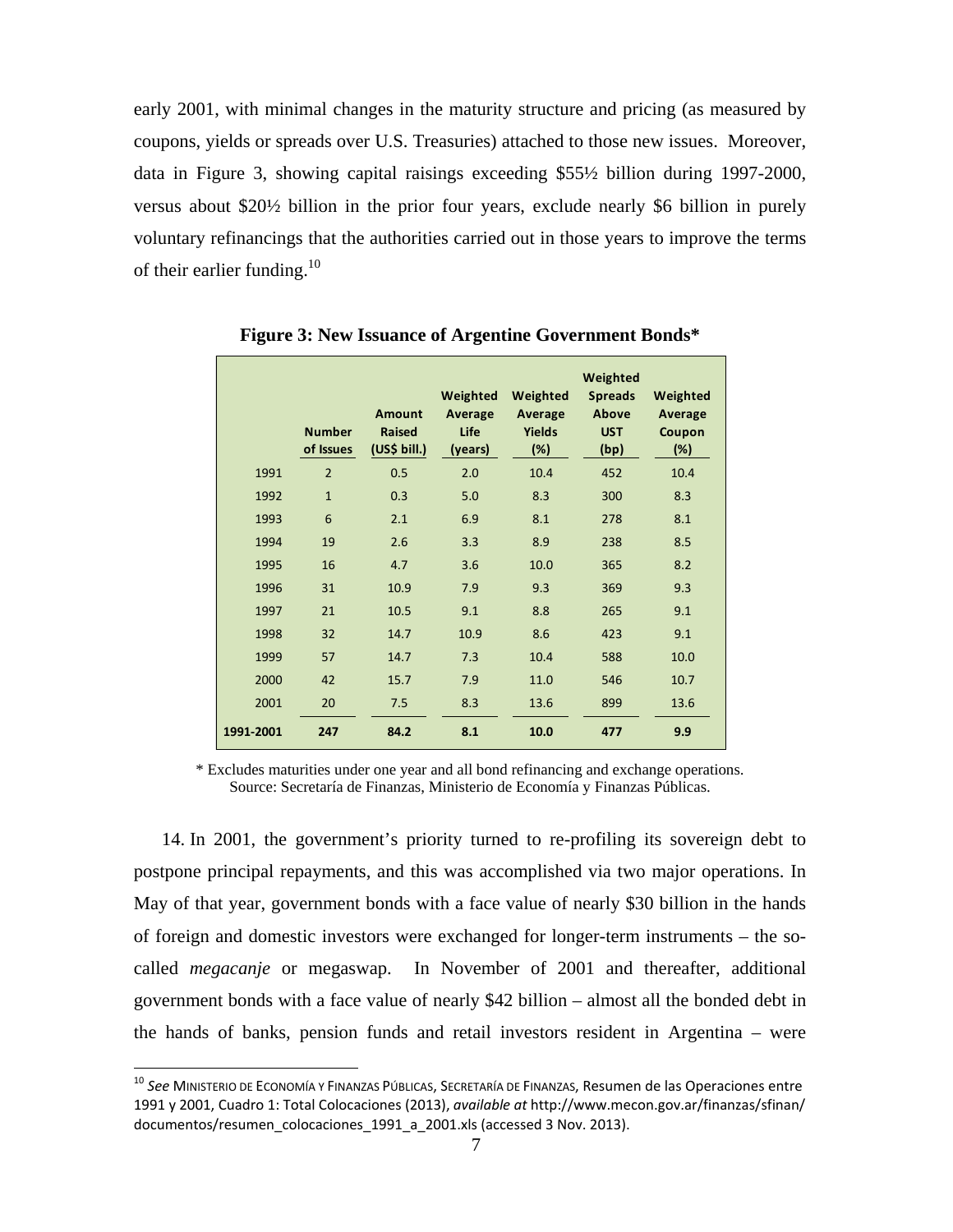tendered in exchange for loan participation notes that were guaranteed by the revenue collected through a tax on financial transactions.<sup>11</sup>

15. These major bond exchanges in 2001 succeeded in improving the maturity structure of Argentina's public debt. By the end of that year, and on the eve of a default declaration, bond maturities falling due in 2002 had been cut to \$7½ billion from \$9½ billion as of end-1999, and bond redemptions coming due during the 3-year window 2002-2004 had been reduced to a combined total of \$22½ billion from nearly \$28 billion previously.<sup>12</sup> The resulting amounts were manageable given appropriate economic policies, and a constructive attitude on the part of the Argentine government; they did not justify a unilateral default and the eventual imposition of huge, arbitrary losses on bondholders.

## **B. Argentina's political instability and economic mismanagement provoked the crisis of December 2001.**

16. By early 2001, the economy had been in a recession for almost three years: peakto-trough, real GDP (seasonally adjusted) had dropped 5.5 percent from 1998Q2 through 2001Q1, led by a 25 percent collapse in investment spending (including construction). Government expenditure was the only major economic variable that had risen (cumulatively by 3¾ percent), while export volumes were largely flat during the aforementioned period.<sup>13</sup> By Argentine standards, a 5.5 percent retrenchment in GDP was not an infrequent or extraordinary economic contraction, because that country has had a notoriously volatile history of economic cycles where all the key variables tend to swing from boom to bust – because neither economic policies nor the political situation tend to remain stable for long. For instance, real GDP had previously contracted 8¾

<sup>&</sup>lt;sup>11</sup> This second swap became known as "Phase 1" because the authorities planned another stage ("Phase 2"), to take place in early 2002, that would involve restructuring bonds owned by foreign investors. *See* Federico Sturzenegger and Jeromin Zettelmeyer, Debt Defaults and Lessons from a Decade of Crises (Cambridge, MA: The MIT Press, 2007), pp. 173-178.

<sup>12</sup> *See* MINISTERIO DE ECONOMÍA Y FINANZAS PÚBLICAS, SECRETARIA DE HACIENDA, OFICINA NACIONAL DE PRESUPUESTO, Boletín Fiscal: Cuadro 30: Perfil de Vencimientos de Capital de la Deuda del Sector Público Nacional (2001), *available at* http://www.mecon.gov.ar/onp/html/boletin/4totrim01/pdf/fisc30.pdf (accessed 3 Nov. 2013); *see also* Boletín Fiscal: Cuadro 31: Perfil de Vencimientos de Capital de la Deuda del Sector Público Nacional (1999), *available at* http://www.mecon.gov.ar/boletin/4totrim99/cuadro31.htm (accessed 3 Nov. 2013). 13 *See* MINISTERIO DE ECONOMÍA Y FINANZAS PÚBLICAS, SECRETARÍA DE POLÍTICA ECONÓMICA Y PLANIFICACIÓN DEL

DESARROLLO, DIRECCIÓN NACIONAL DE POLÍTICA MACROECONÓMICA, NIVEL DE ACTIVIDAD, Cuadro 1.2: Oferta y Demanda Globales a Valores Constantes – Datos Desestacionalizados (1) (2013), *available at*  http://www.mecon.gov.ar/download/infoeco/actividad ied.xls (accessed 3 Nov. 2013).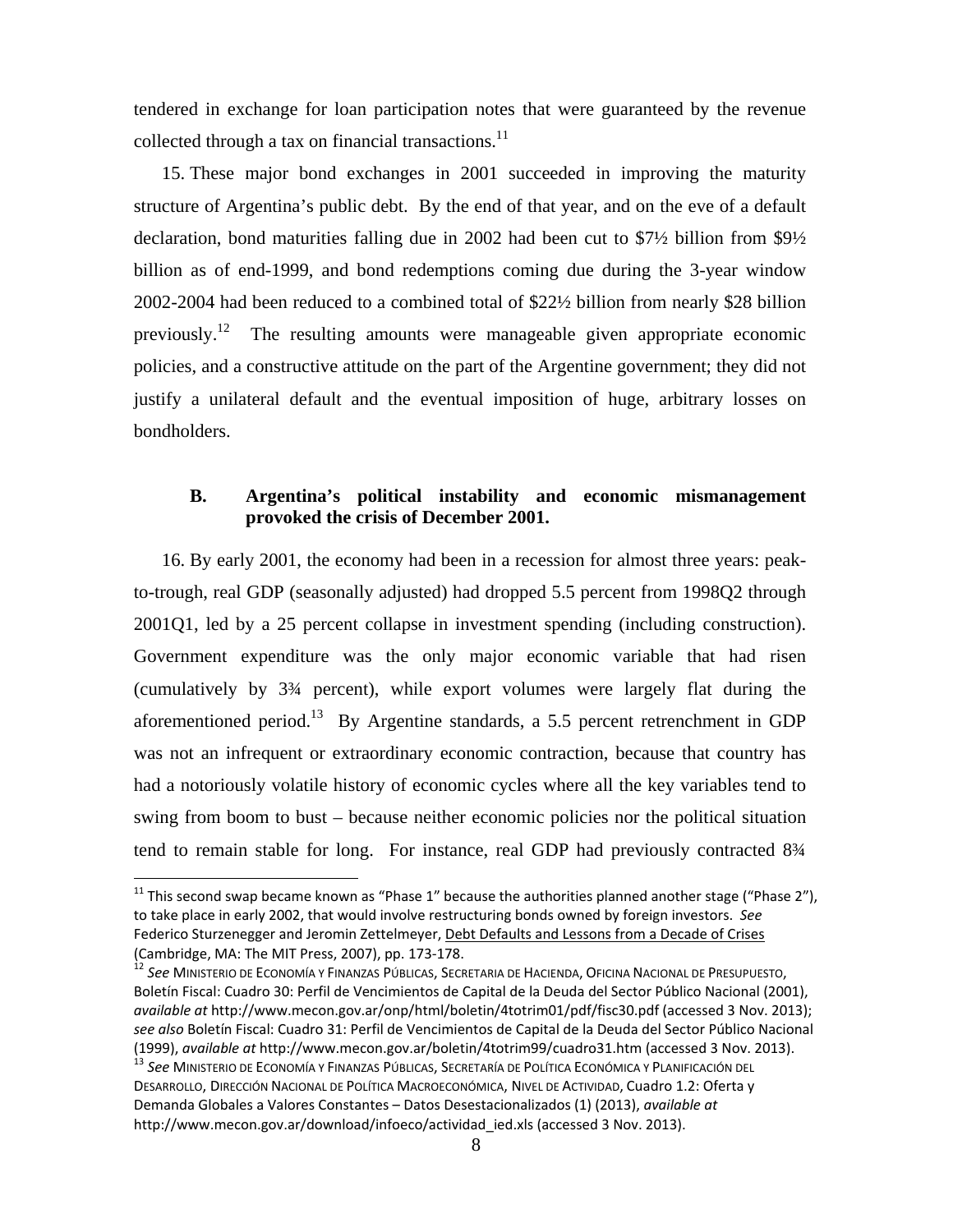percent between 1980 and 1982, and it also had retrenched 10 percent between 1987 and 1990.14

17. Professor John B. Taylor of Stanford University, one of the world's most respected experts in monetary economics and international finance, was Under Secretary of the U.S. Treasury for International Affairs from 2001 until 2005. In that capacity, he was deeply involved in Washington's financial-support negotiations with Argentina, directly and indirectly via the International Monetary Fund (IMF), and this is how he has recalled assessing the situation in Argentina as of mid-2001:

> The story of the Argentina crisis is as complicated as a Dostoyevsky novel. Different people hold different views about what happened and why. … The problem, in my view and that of the Treasury team [consisting of 21 experts at the time], was that Argentina had drifted away from the beneficial pro-market reforms instituted in the early 1990s.<sup>15</sup>

18. In early 2001, in sum, circumstances called for confidence-boosting, marketfriendly measures combined with either a serious tightening in fiscal policy – reminiscent of how Bulgaria and the Baltic nations have defended their inflexible currency regimes in the midst of the recent European financial crisis, or of how Hong Kong defended its fixed exchange rate during the Asian financial crisis in 1997-1998 – or else a constructive exit of the one-to-one exchange rate, accompanied by a credibly restrictive monetary policy to anchor inflation expectations and the currency. After all, by 2001, several other countries in Latin America had already made their own transition from artificially regulated exchange rates to floating rates, subsequently guided by an independent central bank with a mandate to control inflation and thus the purchasing power of their money: Brazil, Chile, Colombia, Peru and Mexico, in particular.

19. The difference is that an exit from the fixed exchange-rate regime in Argentina was bound to be perilous because of the prevalence of dollar-denominated and other foreign-currency indebtedness, a vulnerability that the authorities created. Between 1992 and the end of 2001, the Argentine government's issuance of bonds payable in foreign currencies had multiplied nearly four-fold from \$12 billion in 1992 to \$82 billion by end-

<sup>&</sup>lt;sup>14</sup> See World Economic Outlook Database, International Monetary Fund, April 2013, *available at*<br>http://www.imf.org/external/pubs/ft/weo/2013/01/weodata/index.aspx (accessed 3 Nov. 2013).

<sup>&</sup>lt;sup>15</sup> John B. Tavlor, Global Financial Warriors: The Untold Story of International Finance in the Post 9/11 World (New York: Norton, 2007), pp. 73-75.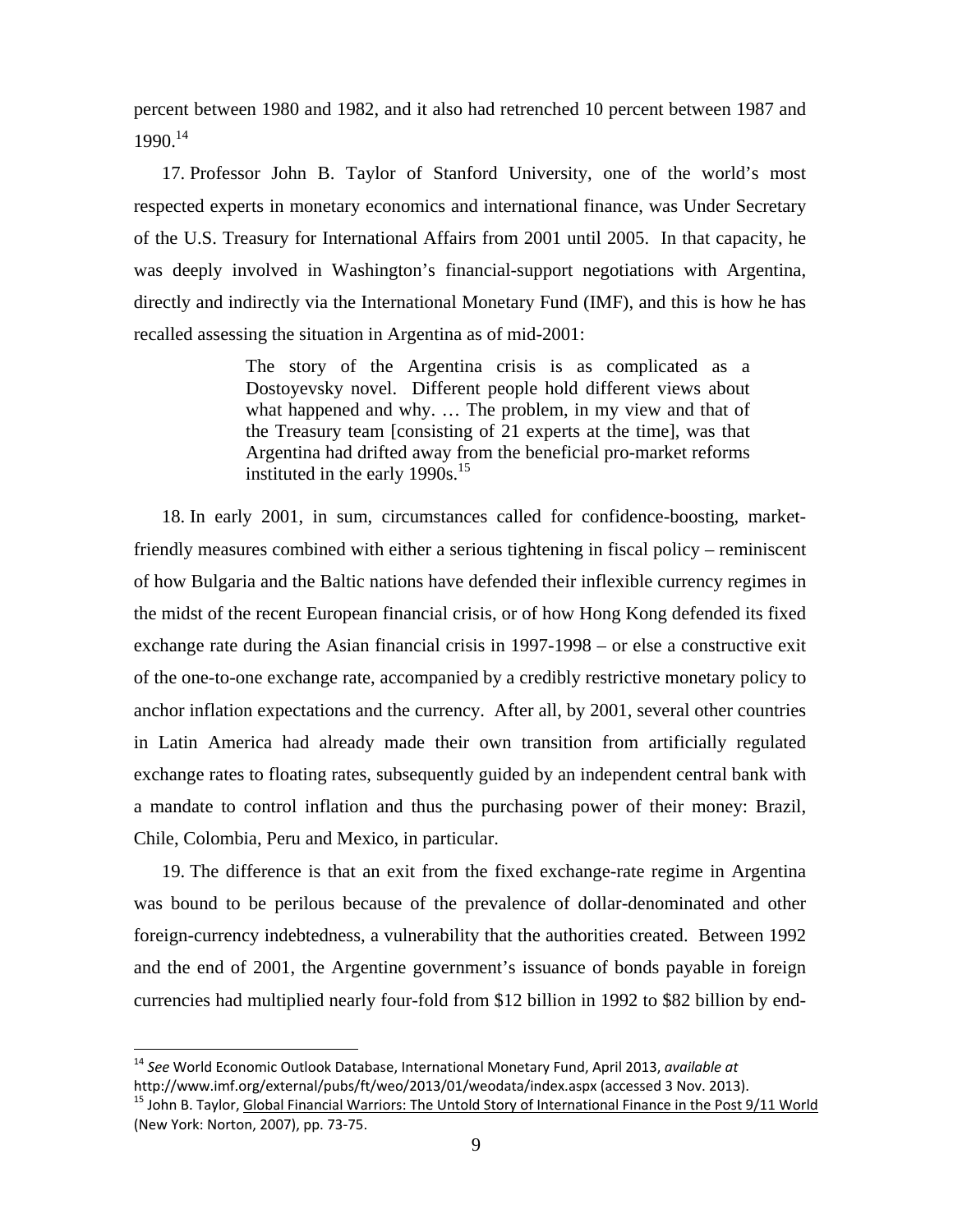$2001<sup>16</sup>$  Indeed, on the eve of the eventual default in December 2001, 98 percent of outstanding government bonds were denominated in currencies other than the Argentine peso, and 97 percent of the entire stock of public-sector debt (\$144 billion) was likewise payable in U.S. dollars (72 percent of total), euros (18 percent), yen (5 percent) and assorted other foreign currencies.<sup>17</sup> This was a vulnerability brought about by fiscal deficit-financing decisions made in Argentina over many years.

20. The absence of domestic political consensus prevented a constructive exit from the country's lingering recession. The administration of President Fernando de la Rúa, in office since December 1999, was an uneasy coalition of the centrist Radical party (to which he belonged) and the center-left FREPASO party (which Vice President Carlos Álvarez represented). It enjoyed a working majority in the lower chamber of congress, but the senate and the majority of the provinces, including the three largest ones, remained under the control of the Peronist opposition. The political situation became still more fragile when policy disagreements led to the resignation of Vice President Álvarez in October 2000. In March 2001, just when courageous decisions most needed to be made, the Minister of Economy José Luis Machinea tendered his resignation, and within 20 days so did his successor, Ricardo López Murphy, because neither was supported by the congressional leadership of the Radical and FREPASO parties in their quest for meaningful fiscal austerity and structural reforms.<sup>18</sup>

21. The political weakness of the De la Rúa administration was rooted in the fact that the Radical and FREPASO parties had not embraced the reform process of the 1990s – the era of liberalization, privatization, deregulation, low inflation and a strong currency. President De la Rúa was called upon to guide the economy out of an economic recession while preserving the stability of the currency, and while he was in favor of the reforms of the 1990s, most members of his alliance strongly opposed them. They remained

l

<sup>16</sup> *See* MINISTERIO DE ECONOMÍA Y PRODUCCIÓN, SECRETARIA DE HACIENDA, OFICINA NACIONAL DE PRESUPUESTO, *Compendio Fiscal 1993 – 2006*, 41, Table IV.1, (2006) *available at*

http://www.mecon.gov.ar/onp/html/ejectexto/compendio/compendio93-06.pdf (accessed 3 Nov. 2013).<br><sup>17</sup> See *id.; see also* MINISTERIO DE ECONOMÍA Y FINANZAS PÚBLICAS, SECRETARIA DE HACIENDA, Boletín Fiscal: Cuadro 28: Composición por Moneda: Deuda Bruta del Sector Público Nacional al 31/12/01 (2001), *available at* http://www.mecon.gov.ar/onp/html/boletin/4totrim01/pdf/fisc28.pdf (accessed 2 Nov. 2013).<br><sup>18</sup> In fact, the FREPASO members of the cabinet resigned in protest over the proposed fiscal austerity

program, and the coalition between the FREPASO and the Radical party was effectively dissolved. *See* IMF Independent Evaluation Office, The IMF and Argentina, 1991-2001 (Washington, DC: IMF, 2004), pp. 15-16, 100.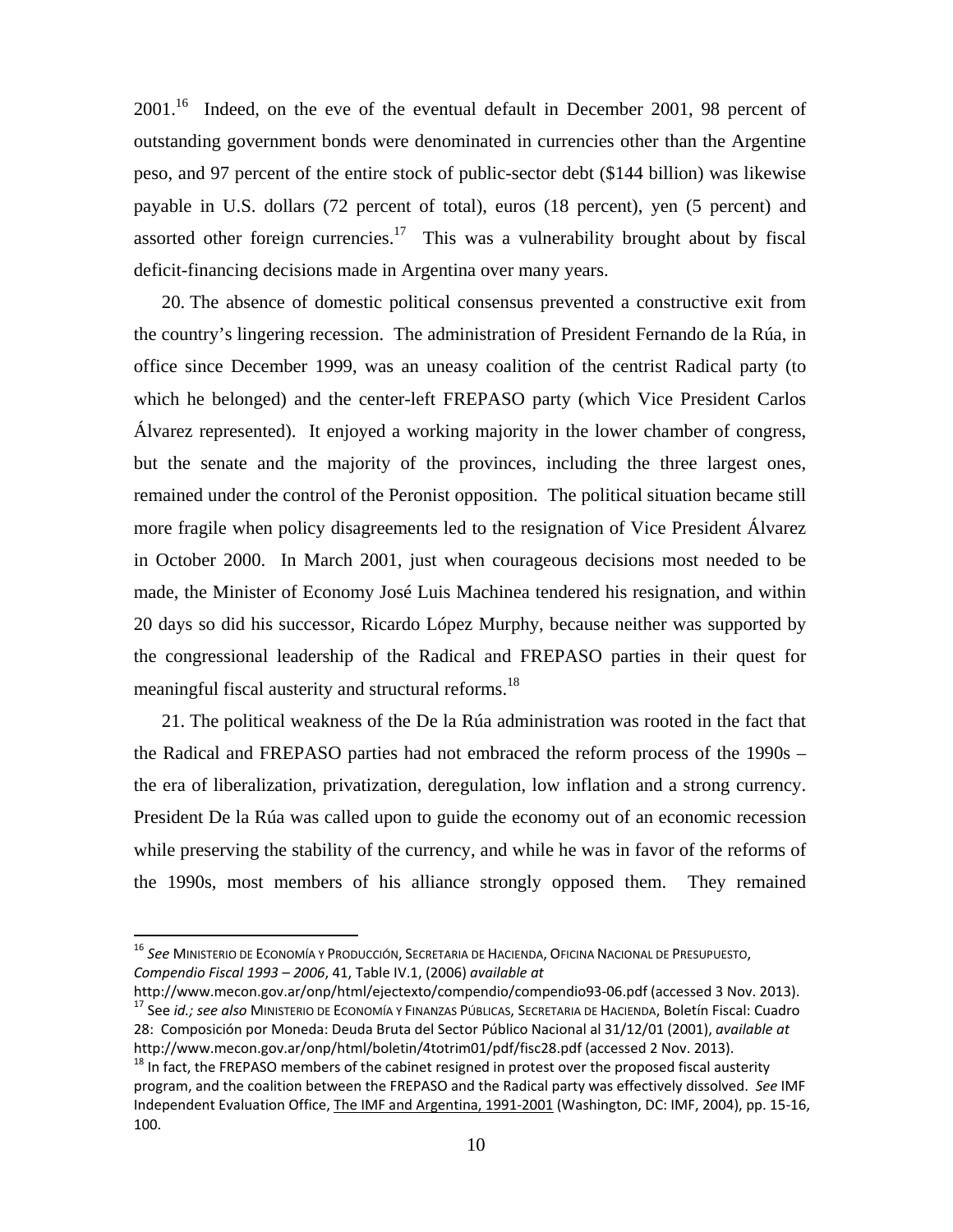convinced of the benefits of the old model of state-directed industrialization, and they saw the one-to-one exchange rate as a stifling constraint on macroeconomic policy. While reformists were visible in De la Rúa's cabinet, that was not true in the legislature or at the provincial and local levels, where anti-reform troops were plotting a major course correction.19

22. President de la Rúa then appointed Domingo Cavallo, who had served as the allpowerful Minister of Economy during 1991-1996, to that same post. The government soon took a number of policy initiatives to revive confidence and boost Argentina's economy, but every new announcement seemed to generate more rather than less uncertainty about what the future would hold. Particularly counterproductive were decisions to alter the convertibility regime (but only marginally), and to seek the ousting of Pedro Pou, the president of the central bank who had been a good steward since 1996.20 (See Appendix 1: 2001-2002 Event Chronology.) Increased uncertainty generated a loss of confidence which, in turn, fed a run on bank deposits and a collapse in official international reserves throughout  $2001$ .<sup>21</sup>

<sup>&</sup>lt;sup>19</sup> See Marcos A. Buscaglia, "The Political Economy of Argentina's Debacle," Journal of Policy Reform, Vol. 7(1), March 2004, pp. 43-65; Shinji Takagi, "The Political Economy of Currency Crises: The Case of Argentina, 1991-2002," Osaka Economic Papers, Vol. 54(3), December 2004, pp. 465-487; Juliana Bambaci, Tamara Saront, & Mariano Tommasi, "The Political Economy of Economic Reforms in Argentina," Journal of Policy Reform, Vol. 5(2), June 2002, pp. 75-88.

<sup>&</sup>lt;sup>20</sup> In April 2001, Cavallo proposed a modification of the one-to-one exchange rate between pesos and dollars, with the replacement of the dollar by an equally weighted basket of the dollar and the euro – a meaningless difference given that Argentina was lacking competitiveness mainly vis-à-vis its neighbors, all of whom had devalued their currencies substantially. As concerns the confrontation with Pou, it was rooted in Minister Cavallo's suggestion that Pou cut bank reserve requirements in order to boost liquidity, one that the central banker refused to honor.

<sup>&</sup>lt;sup>21</sup> From January to December 2001, the former dropped 20 percent (from 75 to 60 billion pesos, the equivalent of \$15 billion at the then-prevailing exchange rate) and the latter experienced a free-fall of nearly 60 percent (from \$36 to \$15 billion, a \$16 billion difference).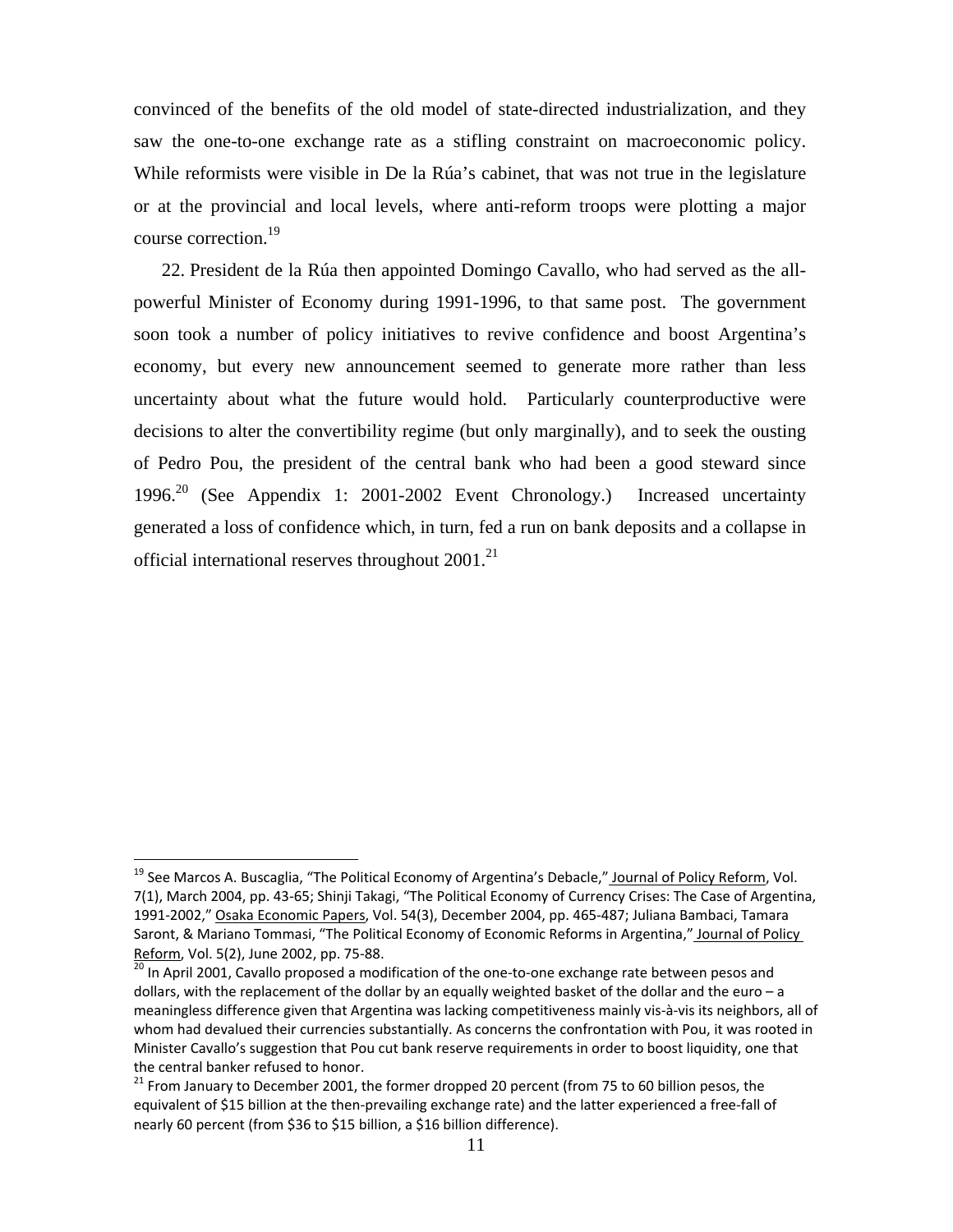

**Figure 4: Argentine Bank Deposits and International Reserves (Billions)**

Source: Banco Central de la República Argentina (BCRA).

23. The domestic political context grew more threatening to stability in the final months of 2001. The Radical and FREPASO parties were both defeated in congressional elections which took place in mid-October, and the Peronists took control of the two congressional chambers. More than 40 percent of those who voted abstained from marking their ballots or else purposely nullified their ballots – a telling sign of the extent of voter dissatisfaction with the political class.<sup>22</sup> The election results contributed a breakup of the Radical-FREPASO coalition and to the perception that the days of the De la Rúa administration were numbered.

24. At the start of December, and in the wake of the aforementioned year-long run on deposits and dollar reserves, Minister Cavallo imposed wide-ranging controls on banking and foreign exchange transactions, including a limit on cash withdrawals of 250 pesos per week which proved to be hugely unpopular.<sup>23</sup> The worsening economic situation and the restrictions on bank withdrawals led to spontaneous, pot-banging demonstrations in the capital city and also to organized strikes, road closures, riots and supermarket lootings, especially in outlying areas of the Province of Buenos Aires under Peronist control.<sup>24</sup>

<sup>&</sup>lt;sup>22</sup> Buscaglia, p. 44.

<sup>&</sup>lt;sup>23</sup> Three local banks (Banco de Galicia, and two state-owned banks, Banco de la Nación Argentina and Banco de la Provincia de Buenos Aires) were particularly affected by the run on deposits, because customers had not only withdrawn cash from them and other banks, but had transferred deposits to foreign-owned banks operating in Argentina in the belief that their money – and especially their dollars – would be safer there.

<sup>&</sup>lt;sup>24</sup> It is not known to what extent the riots and supermarket lootings were under the direct or indirect control of Peronist party bosses, who had cultivated patronage relationships with the *piqueteros*, slum dwellers who could be counted upon to stage violent incidents and to disrupt transit through avenues, bridges and highways, but the suspicion lingers that certain Peronist leaders sought to hasten De la Rúa's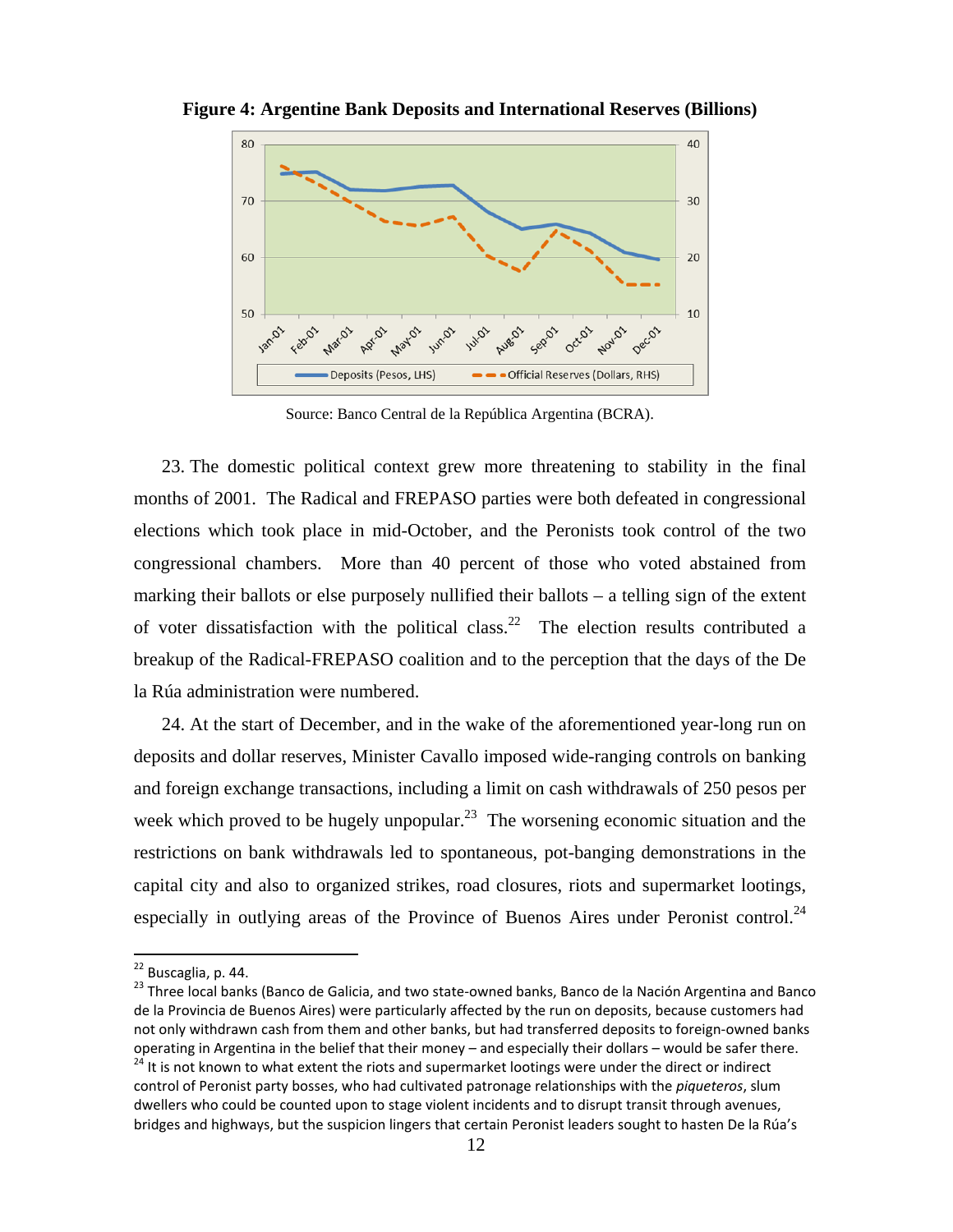The peaceful protests and violent mobs spelled the end of De la Rúa's government: congressional leaders demanded the cabinet's resignation on 19 December. On the next day, President De la Rúa tendered his own resignation after a huge demonstration that triggered a violent official response in defense of the presidential palace. Shortly thereafter, a default, devaluation, and many other highly disruptive economic measures were adopted by various interim administrations, and soon the economic promise and political stability that had attracted bondholders from all over the world to Argentina during the 1990s and through 2001 came to a sudden end.

# **C. Argentina adopted counterproductive and unreasonable economic measures in 2002.**

25. The resignation of President de la Rúa ushered in a chaotic period. First, there was a confidence-destroying political succession process. Initially, the two chambers of congress met together to accept President De la Rúa's resignation, and since the vicepresidency was vacant (due to the resignation of Carlos Álvarez in October 2000, see above ¶ 20), they followed the proper protocol and appointed the interim president of the senate, the Peronist Ramón Puerta, as the acting head of state. Within a day, however, the legislature backtracked and held a new vote, because various factions within the Peronist party wanted a more experienced leader who could take charge until new elections were held. Therefore, the legislature met again and the then (Peronist) governor of the mid-western province of San Luis, Adolfo Rodríguez Saá, was chosen as interim president until the holding and conclusion of elections that were set for March 2002. Within a few days, however, Rodríguez Saá started to lose the support of various Peronist factions – fellow provincial governors, in particular – when he insisted on getting a much longer mandate. When his ambitions were refused he resigned, doing so after barely more than a week in office, and following his declaration of default on all of Argentina's external sovereign debt. $^{25}$ 

26. The legislature then turned to the president of the chamber of deputies, naming Eduardo Camaño as the new interim president, but he was also removed after mere days,

departure and their party's return to power by encouraging protests. *See* Francisco E. González, Creative Destruction? Economic Crises and Democracy in Latin America (Baltimore: Johns Hopkins Univ. Press, 2012), pp. 173-176.

See Appendix 1: 2001-2002 Event Chronology.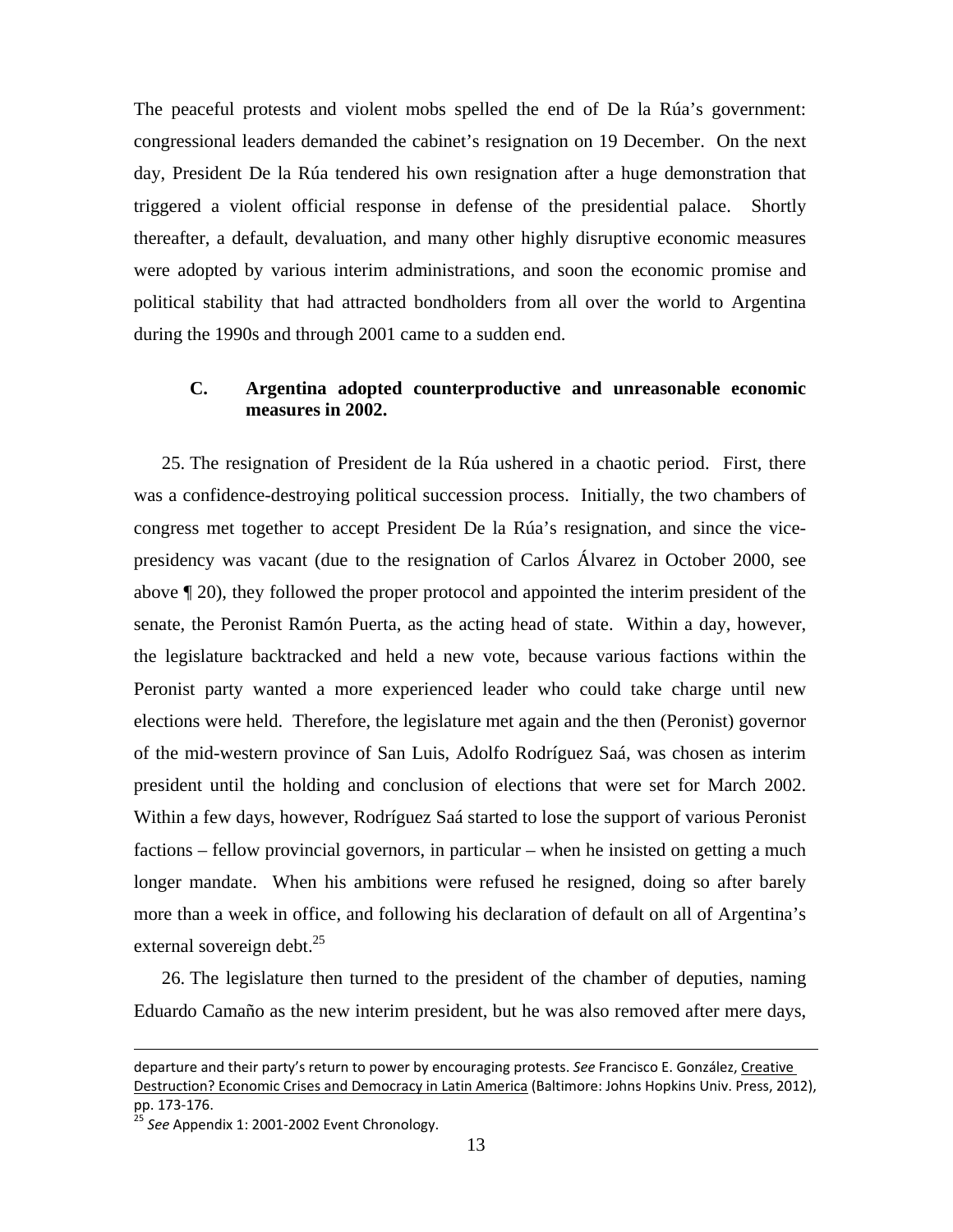this time in favor of a Peronist heavyweight: Eduardo Duhalde, who had served as Vice President during 1989-1991, then as two-term governor of the province of Buenos Aires (1991-1999), and who subsequently had run for the presidency against Fernando de la Rúa in the 1999 elections. On New Year's Day, Duhalde was awarded the expanded mandate to complete De la Rúa's term, namely, he was given two years and was sworn-in the following day, on 2 January 2002.<sup>26</sup> In the end, Argentina had five interim presidents within the span of two weeks at the close of  $2001$ .<sup>27</sup>

27. The social situation, probably as a result of this political upheaval, was tense throughout the final days of 2001 and the beginning of 2002, and the economy went into a dive, especially with the banks on an imposed holiday for nearly a week (21-26 December) – and withdrawals still strictly rationed even when the banks were open for business. There were protests and demonstrations in various provinces on 21 December, then on 28-29 December mainly in downtown Buenos Aires, as well as in the capital city and elsewhere on several occasions during January.28

28. In a likely attempt to respond to the popular discontent that had played out for several weeks already, Acting President Rodríguez Saá had announced on 23 December, in an address immediately after his swearing-in ceremony, that his administration would aim to create one million new jobs, the equivalent of one-third the number who were unemployed at the time, and that he would distribute emergency food supplies to the needy. Those promises elicited applause from the assembled legislators and the public in the galleries. He then went on to declare that he would be suspending payments on the foreign debt and dedicating all sums budgeted for that purpose to fund, instead, an emergency jobs program and increased social spending. That announcement was greeted with an enthusiastic, standing ovation – the only thunderous applause during the ceremony. In contrast, there was no applause when Rodríguez Saá went on to say that he would neither devalue the national currency nor end its peg to the dollar but, rather, that his government would start issuing a mysterious "third" currency in order to stimulate the

<sup>&</sup>lt;sup>26</sup> In the event, President Duhalde's term was shortened and he stepped down in May rather than December 2003.<br><sup>27</sup> See Appendix 1: 2001-2002 Event Chronology.

<sup>&</sup>lt;sup>28</sup> See Centro de Estudios Legales y Sociales, "La Protesta Social en la Argentina Durante Diciembre de 2001," March 2002, *available at* http://www.cels.org.ar/common/documentos/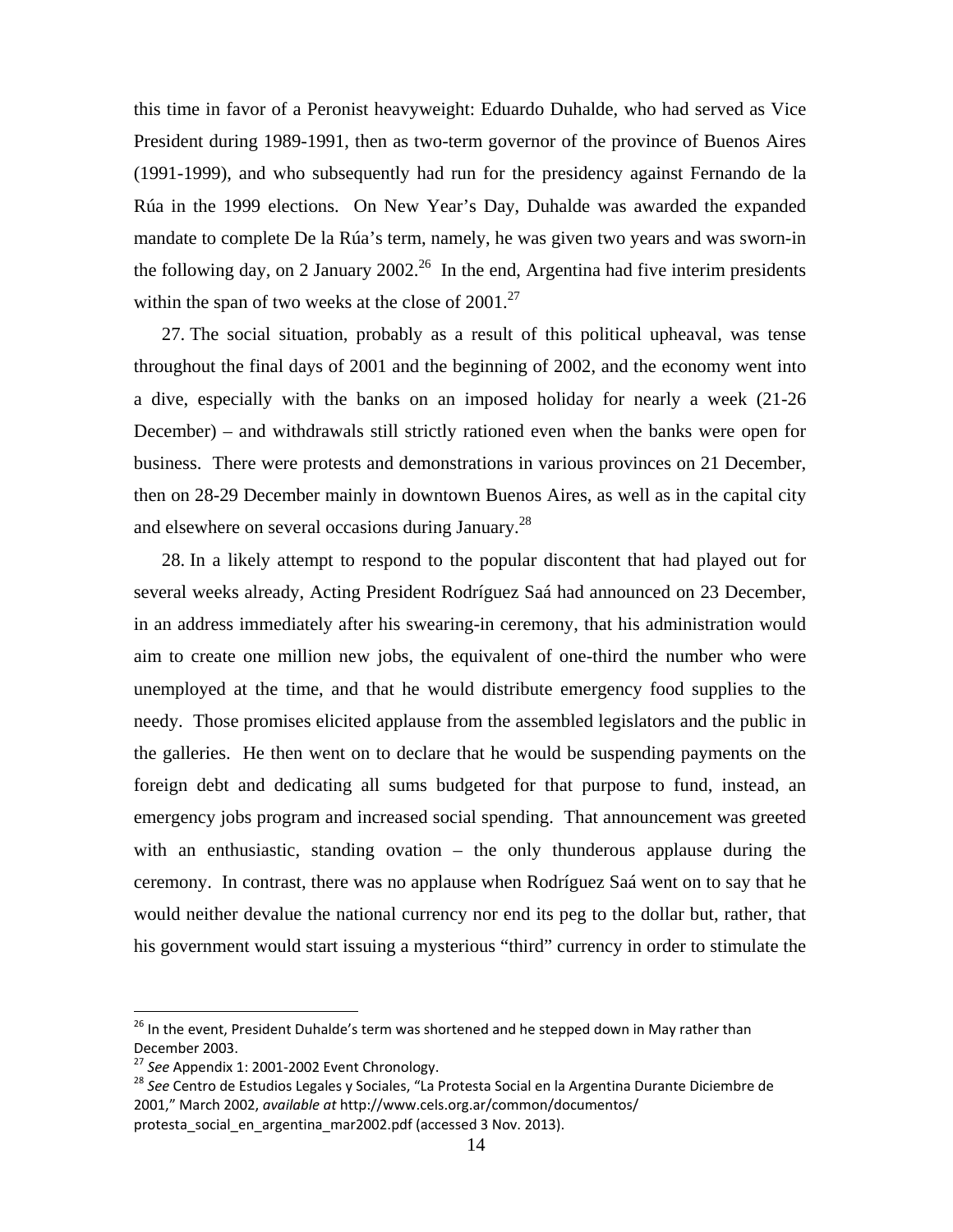economy.<sup>29</sup>

29. However, Acting President Rodríguez Saá would make it clear in the days that followed that he had no intention of freezing Argentina out of the international payments system – never mind to turn the country into the rogue debtor nation it has since become. His economic team was preparing to fly to Washington to discuss an economic reform package with the IMF and the U.S. Treasury, and his government planned to start talks with foreign creditors over the debt restructuring in short order. Rodriguez Saá actually predicted a warm international response to his plans.<sup>30</sup> And no important doors were slammed shut in Argentina's face, either. President George W. Bush had sent a message wishing the new president every success and had assured him that excellent relations between the two countries would continue.<sup>31</sup> Moreover, the IMF's staff in Washington had rolled up its sleeves and had begun outlining in some detail the main elements of a stabilization program that they could support via a new, three-year lending arrangement.<sup>32</sup> This illustrates that Argentina's interruption of debt-service payments, at least as envisioned by Acting President Rodríguez Saá, need not have proceeded in the unilateral, unreasonable and counterproductive way in which it eventually unfolded.

30. In any event, Rodriguez Saá never got the chance to be the president when the first debt payment was skipped, because the next one that fell due did so on 3 January 2002. By then he had long since returned to San Luis, and Eduardo Duhalde was the person in charge. The legacy of Rodriguez Saá's short-lived administration was a worsening of economic confidence – private-sector economic forecasts were promptly revised downward after his initial announcements<sup>33</sup> – and the proposition that budgetary allocations for debt service should henceforth be redirected for populist purposes. It would prove to be a tempting idea.

31. Argentina's official default actually took place under President Duhalde's administration, when a \$28 million payment due on his second day in office was missed –

<sup>&</sup>lt;sup>29</sup> See Asamblea Legislativa, República Argentina, Versión Taquigráfica, Sesión 22/23 de diciembre de 2001, *available at* http://www1.hcdn.gov.ar/dependencias/dip/documentos/asuncion/22.12.01.RodriguezSaa.pdf (accessed 3 Nov. 2013).

<sup>30 &</sup>quot;Argentina Prepares for Talks with U.S.," BBC News, 24 December 2001, *available at* http://news.bbc.co.uk/2/hi/americas/1726195.stm (accessed Nov. 2013).  $31$  *Id.* 

<sup>&</sup>lt;sup>32</sup> IMF Independent Evaluation Office, p. 57.

<sup>33</sup> *See* "Prevén una Recesión Más Profunda," La Nación, 22 December 2001, *available at* 

http://www.lanacion.com.ar/361249-preven-una-recesion-mas-profunda (accessed 2 Nov. 2013).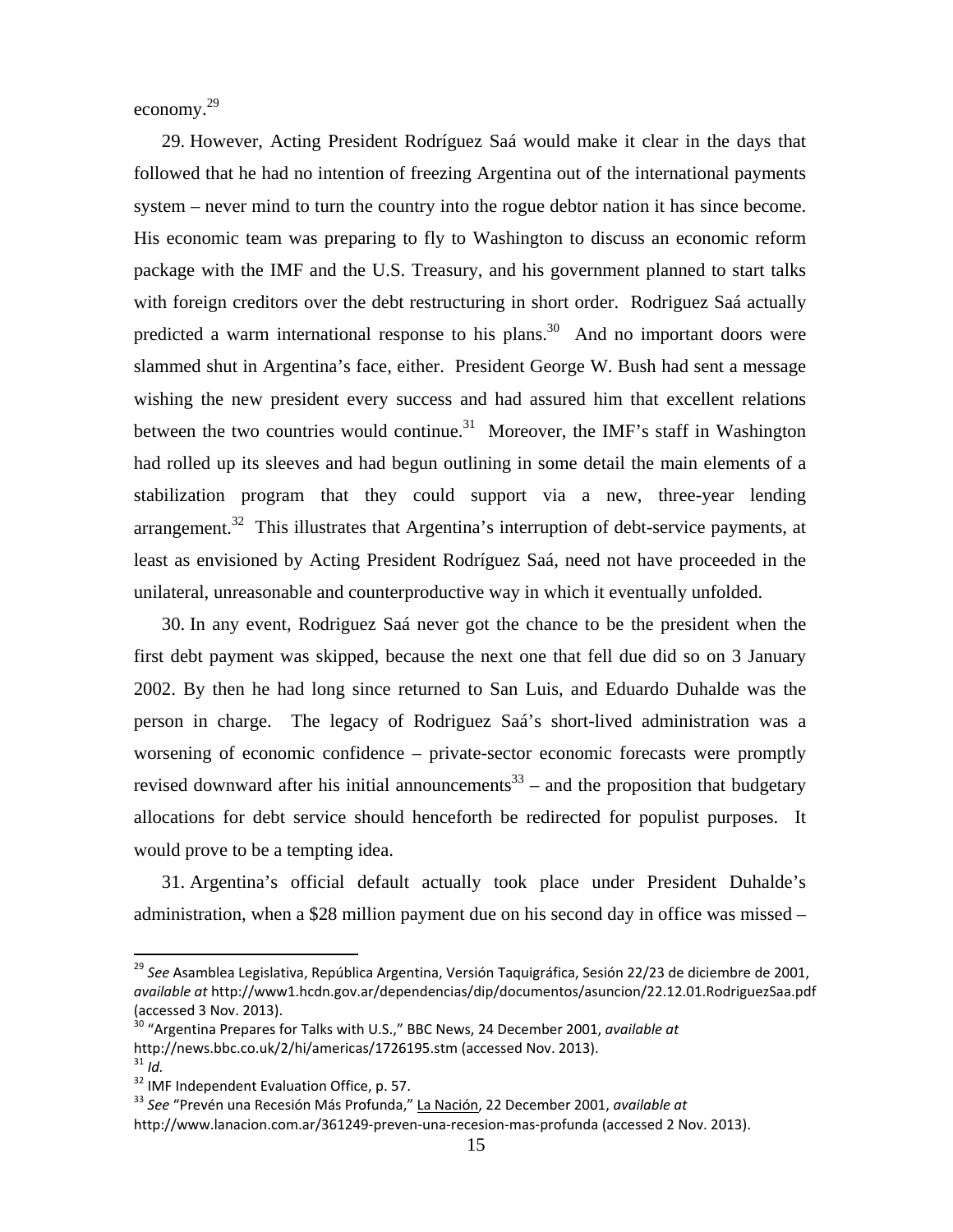and it was a default on a Republic of Argentina Eurobond issued in Italian liras.<sup>34</sup> In his inaugural address the day prior, President Duhalde stated to the legislature that "[w]e need international understanding and cooperation. We have had to suspend the payment of interest on our public debt because we are not in a position to pay in these critical circumstances. … We do not have access to foreign or domestic credit. … Nowadays we do not have a single peso with which to meet our obligations on salaries, pensions and year-end bonuses." He reported that the deepening recession had had a very adverse impact on tax revenues, which he said had dropped by one-third in December 2001 on a year-on-year basis.<sup>35</sup>

32. President Duhalde did not disclose the full picture, however. While it is true that the constant turmoil in economic policies, the civil unrest, the extended political instability, and above all the December freeze on bank deposits had demoralized investors and dried up any appetite for government bonds, the public purse he inherited was far from empty. The government deficit had reached \$8.7 billion in 2001, up from \$6.8 billion in 2000 and \$4.8 billion in 1999. Still, the 2001 red ink was only equivalent to 3.2 percent of a diminished GDP, so it was not the type of gaping fiscal hole two or even three times larger relative to GDP that Argentina had recorded in earlier fiscal crises, such as in the mid-1970s, the early 1980s, or in 1987-1989.<sup>36</sup>

33. Moreover, the government closed 2002 with nearly \$10 billion in financial assets, including \$4 billion deposited with banks,  $37$  so President Duhalde's administration had both pesos and dollars with which to pay its debts – certainly more than enough to pay

<sup>34</sup> *See* "El país ingresó formalmente en default," La Nación, 3 January 2002, *available at* 

http://www.lanacion.com.ar/363865-el-pais-ingreso-formalmente-en-default (accessed 3 Nov. 2013); see also "Argentina Defaults on External Debt, Devaluation Imminent," Fox News, 3 January 2002, *available at* http://www.foxnews.com/story/2002/01/03/argentina-defaults-on-external-debt-devaluation-imminent/ (accessed 3 Nov. 2013).

<sup>35</sup> *See* Asamblea Legislativa, República Argentina, Versión Taquigráfica, Sesión 1 de enero de 2002, *available at* http://www.presidenciaduhalde.com.ar/includes/downloads.php?down=../contenido/objetos/ 20020101\_asamblea\_legislativa.pdf&titulo=20020101\_asamblea\_legislativa.pdf (accessed 3 Nov. 2013). 36 *See* MINISTERIO DE ECONOMÍA Y FINANZAS PÚBLICAS, SECRETARÍA DE POLÍTICA ECONÓMICA Y PLANIFICACIÓN DEL

DESARROLLO, DIRECCIÓN NACIONAL DE POLÍTICA MACROECONÓMICA, Finanzas Públicas, Cuadro A6.1: Sector Público Nacional no Financiero – Base Caja (Anual), *available at* http://www.mecon.gov.ar/download/infoeco/ actividad\_ied.xls (accessed 3 Nov. 2013); *see also* MINISTERIO DE ECONOMÍA Y PRODUCCIÓN, SECRETARIA DE HACIENDA, SUBSECRETARÍA DE PRESUPUESTO, OFICINA NACIONAL DE PRESUPUESTO, Sector Público Argentina No Financiero: Cuenta Ahorro-Inversión-Financiamiento 1961-2004 (2004), *available at*

http://www.mecon.gov.ar/onp/html/boletin/4totrim01/pdf/fisc28.pdf (accessed 2 Nov. 2013).<br><sup>37</sup> See MINISTERIO DE ECONOMÍA Y FINANZAS PÚBLICAS, SECRETARÍA DE HACIENDA, Boletín Fiscal: Cuadro 29: Administración Pública Nacional: Activos Financieros Acumulados al Cuarto Trimestre de 2001 (2001), *available at* http://www.mecon.gov.ar/onp/html/boletin/4totrim01/pdf/fisc28.pdf (accessed 2 Nov. 2013).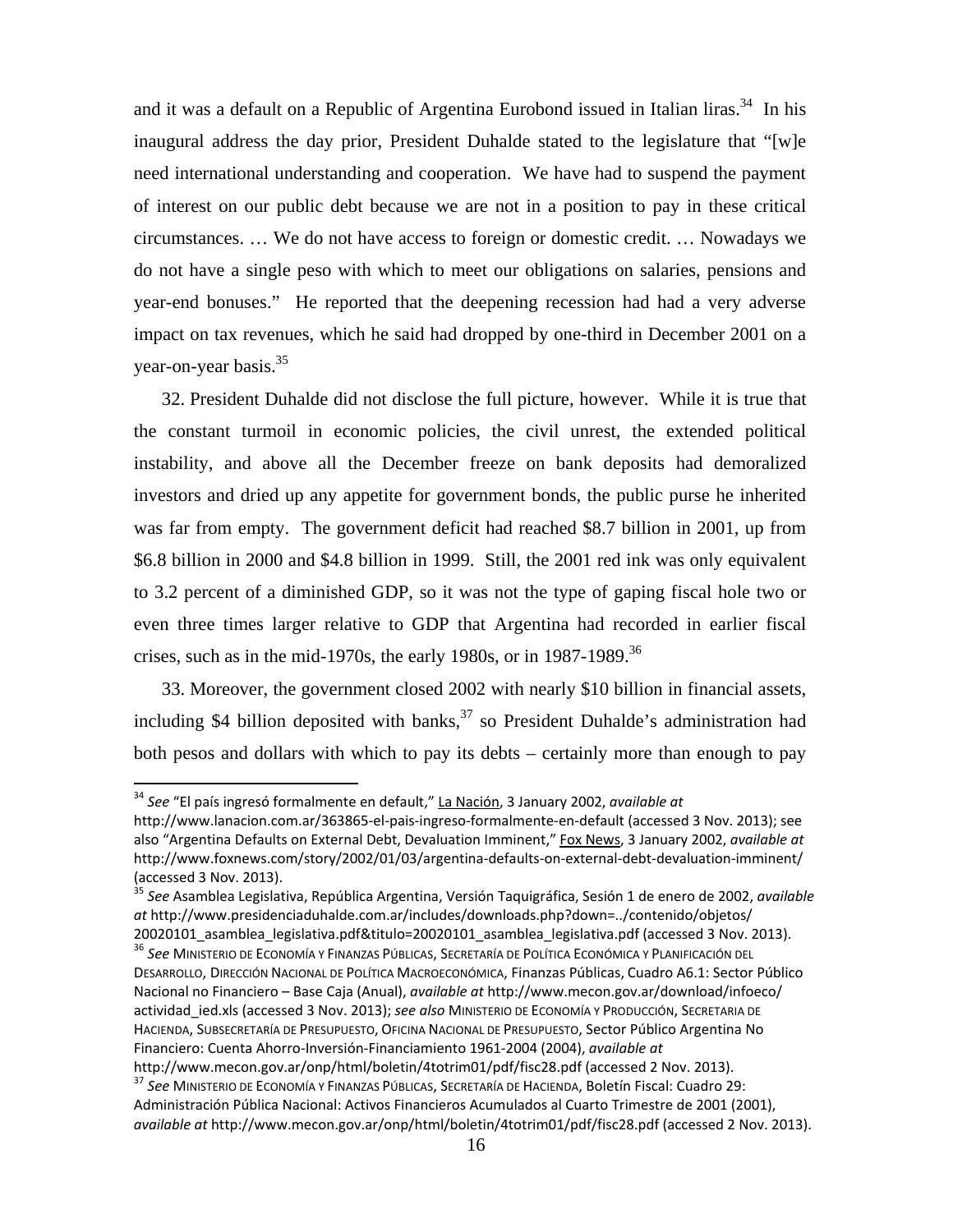the \$28 million coupon due to Italian investors. The central bank of Argentina had endured a major loss of international reserves, as previously mentioned (¶ 22), but it still had over \$14½ billion.<sup>38</sup> If President Duhalde had used his mandate and strong political backing early on to put together a sensible economic stabilization and reform plan, with the financial support that was his for the asking from official lenders starting with the IMF, any disruption in debt-service payments could have been minimized and contained to simply a delay in interest payments, with no impact on the outstanding principal. It need not have degenerated into what quickly became, at the time, the largest sovereign default ever recorded.<sup>39</sup>

34. In addition, upon Duhalde's initiative and that of his incoming Minister of Economy, Jorge Remes Lenicov, on 6 January the legislature abolished the convertibility regime, authorizing the government to replace it however it saw fit. More generally, the legislature authorized the President to carry out economic policy without having to obtain congressional approval, given the economic emergency.

35. First the government instituted a dual exchange rate system based on an official exchange rate of 1.4 pesos per dollar – amounting to a 29 percent devaluation – for most trade-related transactions, with the notable exception of "luxury" imports. All other transactions would take place at prevailing market rates. However, on 11 February, the barely five-week-old dual exchange rate system was discarded, and the market opened for the first time under a unified regime, with the price of dollars jumping to 1.8 pesos immediately. It subsequently rocketed to 2.5 pesos one month later (mid-March) and peaked at around 3.85 pesos – a 74 percent depreciation – in late June.<sup>40</sup> That steep slide, of course, reflected the extent of the collapse of public confidence in the steps taken by the Duhalde administration.

36. The Public Emergency and Exchange Rate Reform Law #25.561 also decreed the compulsory switch from dollars into pesos, at the old exchange rate of one-to-one, in the denomination of all existing loan contracts with financial intermediaries of up to \$100,000 – the vast majority of which were dollar contracts, including credit-card debt

<sup>38</sup> *See* BANCO CENTRAL DE LA REPÚBLICA ARGENTINA (BCRA), Boletín Estadístico Vol. XLIII(1), January 2002, Cuadro V, *available at* http://www.bcra.gov.ar/pdfs/estadistica/boldat200201.pdf (accessed 9 Nov. 2013).<br><sup>39</sup> Moody's Investors Service, "Narrowing the Gap: A Clarification of Moody's Approach to Local Versus

Foreign Currency Government Bond Ratings," February 2010, p. 13. Argentina's 2002 default has since been exceeded in size by that of Greece in March 2012.

 $40$  The currency subsequently regained some strength and closed the year at 3.4 pesos per dollar.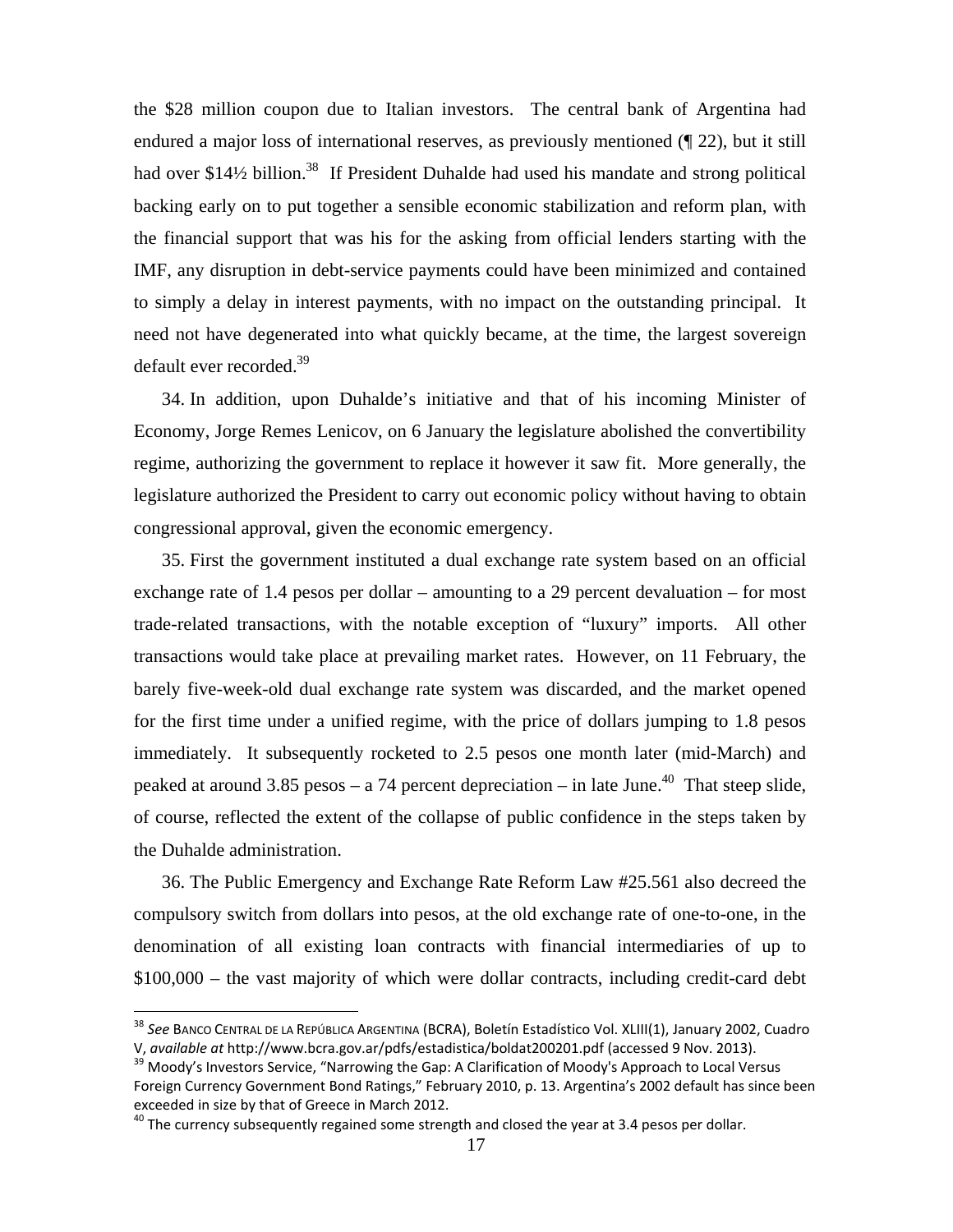and mortgages; all contracts entered into by the public sector in connection with the delivery of public services; and also all contracts entered into in Argentina among private parties. This became known as the "pesification" (*pesificación*) of contracts. To delay the likely increase in unemployment, the law also banned all layoffs for 90 days, except for cause. $41$ 

37. In the days and weeks that followed, many other arbitrary economic measures were adopted by the Duhalde administration. The monthly withdrawal limit from bank demand deposits (known in Argentina as the *corralito*, or small stockyard) was raised to 1,500 pesos, but this was more than offset by the temporary freezing of term deposits (the *corralón*, or large stockyard), because term deposits accounted for the bulk of total bank deposits. Dollar-denominated deposits, for their part, which represented three-quarters of total deposits as of end-2001, were ordered frozen until at least 2003. To dampen inflationary pressures, rates charged by privately owned utilities (e.g., gas, electricity, telephones and water) were frozen indefinitely at their new peso equivalents. (These rates had been pegged to the dollar and indexed to U.S. inflation in contracts entered into by the government in order to attract and reassure the foreign investors who were purchasing the utility companies from the state during the 1990s.) Congress also approved an emergency law that severely curtailed creditors' rights, in order to forestall a potential wave of liquidations.

38. Many of the initial measures, which were undertaken without consulting the IMF to ensure that they made economic sense and could be supported, and without reaching out to disadvantaged investors and defaulted creditors, not only failed to stabilize the economic situation, but complicated any eventual resolution of the outstanding issues and negatively affected the economy.42

39. Especially damaging was the government's announcement on 3 February that banks' assets and liabilities would be subject to an asymmetric "pesification." Their existing stock of dollar-denominated assets and liabilities would be forcibly converted at the old, one-to-one exchange rate in the case of loans to the private sector but at a

<sup>41</sup> *See* "Ley de Emergencia Económica y de Reforma del Régimen Cambiario No. 25.561" (2002), *available at*  http://infoleg.mecon.gov.ar/infolegInternet/anexos/70000-74999/71477/texact.htm (accessed 3 Nov. 2013).

<sup>42</sup> *See* Christina Daseking, Atish Ghosh, Timothy Lane, and Alun Thomas, "Lessons from the Crisis in Argentina," IMF Occasional Paper #236, 2004, p. 38.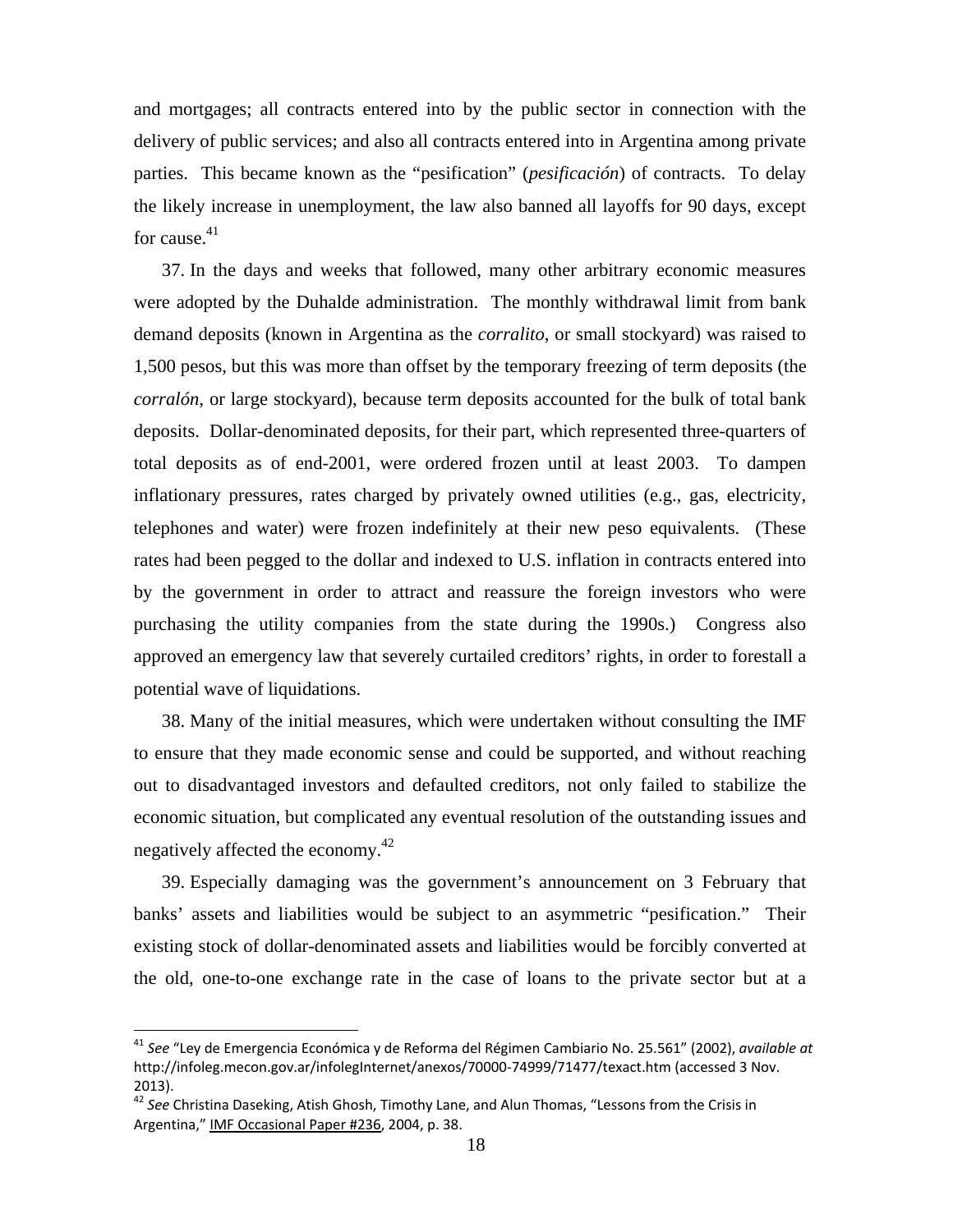different, 1.4-to-one rate for loans to the government and for dollar deposits, which henceforth were also indexed to inflation.<sup>43</sup> The measure was intended to cushion firms and households with foreign-currency denominated debt to banks, and also the government, thereby shifting the burden of the devaluation to the banking system. But since the banking system would be left insolvent as a result, the burden was ultimately passed on to taxpayers and to the government's creditors, because banks were promised reimbursement for their losses through "compensation bonds" to be issued by the government. The difficulties of the banking sector were exacerbated by the asymmetric inflation-correction of bank balance sheets, and by the continued withdrawal of customer deposits because of court-ordered injunctions, which required banks to pay out dollardenominated deposits at prevailing market exchange rates – rather than the 1.40 per dollar at which they were converted into pesos and then indexed.<sup>44</sup>

40. The authorities also decreed the forcible conversion of all government debt subject to Argentine law from foreign currencies into pesos at an exchange rate of 1.4 pesos per dollar – this at a time when the currency was free-falling toward two pesos per dollar, and several weeks before it touched bottom at nearly four pesos. This measure minimized the impact of currency devaluation on a portion of the stock of public debt, and also lowered the burden of future debt-service payments, because the new pesodenominated bonds carried coupons of as low as two percent per annum (although principal was subject to adjustments for future inflation). These measures primarily affected Argentine bondholders, who were mostly domestic pension and mutual funds, and insurance companies and banks, which had purposely hedged themselves by investing in what they thought were dollar-denominated securities. Many of these investors subsequently commenced litigation in Argentina against the government, but it was fruitless.<sup>45</sup>

41. Another major decision by the Duhalde administration involved the government's takeover of liabilities incurred – including in the currencies issued by provincial governments in prior years. This aimed to cement President Duhalde's political support

<sup>43</sup> *See* "Se pesifican todas las deudas uno a uno," La Nación, 3 February 2002, *available at*  http://www.lanacion.com.ar/371402-se-pesifican-todas-las-deudas-uno-a-uno (accessed 2 Nov. 2013); Sturzenegger and Zettelmeyer, pp. 182-186.

<sup>&</sup>lt;sup>44</sup> Daseking et al., p. 38.

<sup>45</sup> *See* Arturo C. Porzecanski, "From Rogue Creditors to Rogue Debtors: Implications of Argentina's Default," Chicago Journal of International Law, Vol. 6(1), Summer 2005, pp. 311-332.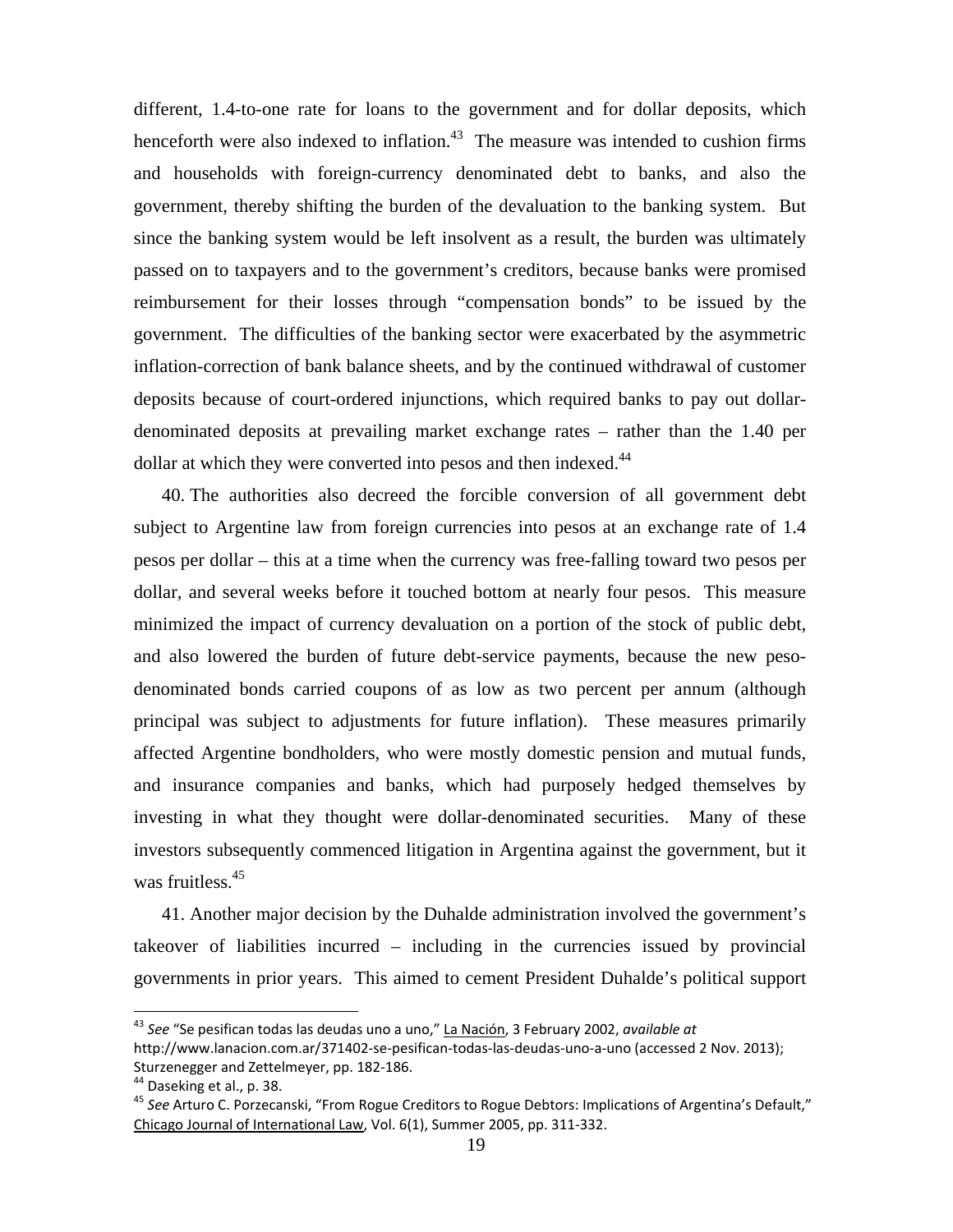among provincial governors, but the decision led to a substantial post-default increase in the sovereign debt, though with an offsetting long-term asset because the provinces agreed to reimburse the central government over time. In a related move, government bonds were also issued in 2002-2003 to settle previously contingent liabilities with pensioners, civil servants, victims of human rights abuses, and others. In addition, a hefty amount of government bonds were issued to compensate domestic depositors for the freezing and subsequent rescheduling of their deposits, although at least these bonds generated an offsetting contingent asset for the government, because banks were obligated to gradually reimburse the government in lieu of meeting customer withdrawals.<sup>46</sup>

42. The result of these government decisions was that the stock of performing public debt, which could have fallen by \$22.1 billion during 2002-2003 in the wake of the forced currency redenomination, actually increased by \$14.2 billion – a \$36.3 billion difference equivalent to about half of the post-default performing public debt, and to 31 percent of the  $2002-2003$  average GDP.<sup>47</sup> In partial compensation, the government would accumulate \$11 billion in financial assets by the end of 2003, derived from illiquid claims on banks and provincial governments on whose behalf the new debt had been issued. The banks and provincial governments gradually reimbursed the federal government for these liabilities, and the provincial obligations were secured by a pledge of tax revenues that the provinces received from the central government as part of a revenue-sharing scheme.<sup>48</sup>

43. Relatively quickly, the government's financial assets would reach \$21 billion by late 2004, and come to include more than \$6 billion in cash (in foreign currencies) held by the National Treasury. However, the authorities would never offer to mobilize these assets, via their liquidation or securitization, for the purpose of improving the treatment of defaulted debt.<sup>49</sup>

44. In sum, it was the Argentine government's policy decisions from December 2001 forward – to freeze access to bank deposits, default on the public debt, devalue the currency absent supportive fiscal and monetary policies, forcibly convert bank foreign-

46 *Id.* 47 *Id. 48 Id.* 

 $^{46}$ ld.

<sup>49</sup> *Id.*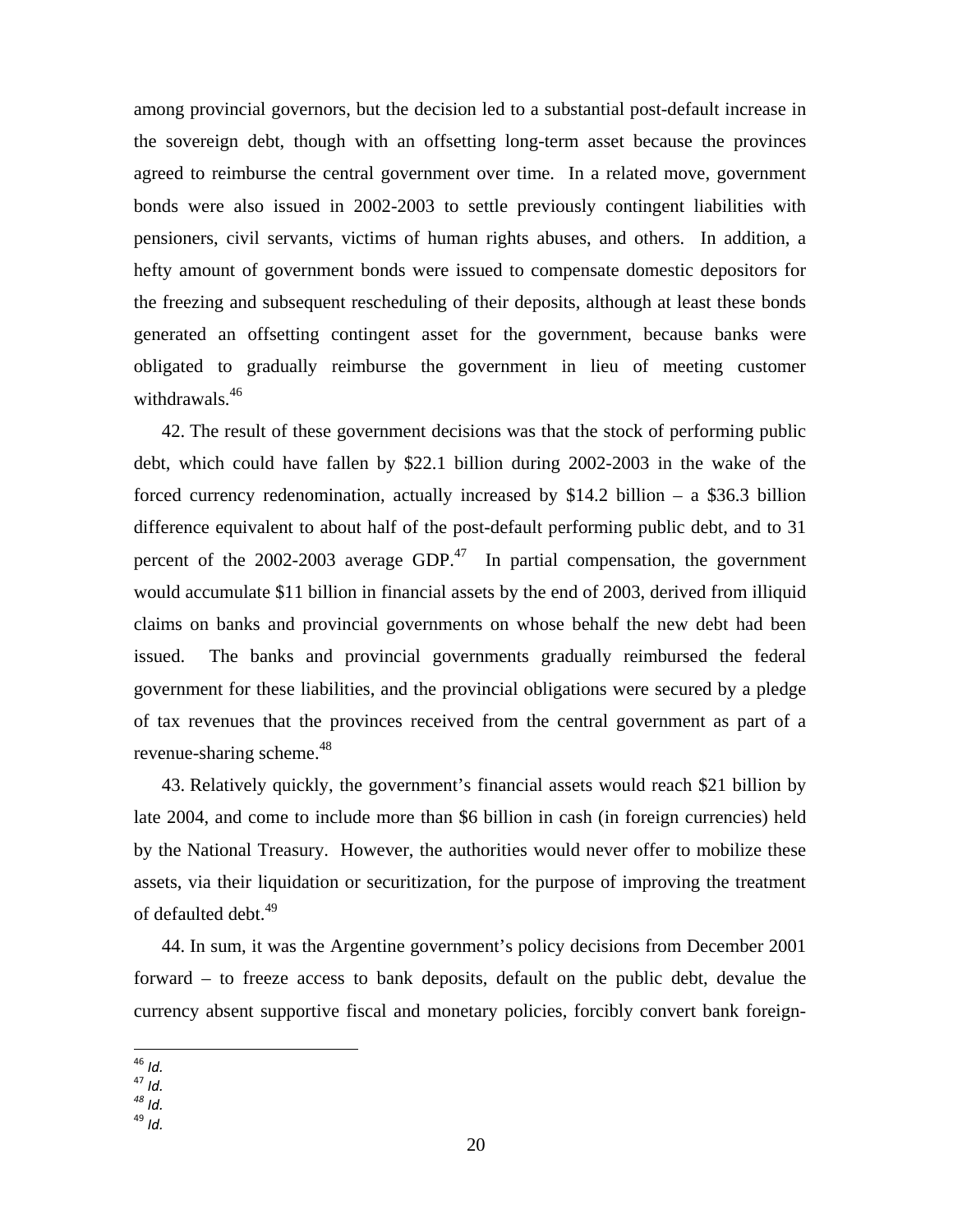currency assets and liabilities into pesos at different exchange rates, abrogate many types of contracts, and other disruptive measures – that truly impaired the Argentine economy and the interests of Argentina's bondholders

# **IV. ARGENTINA'S DETERIORATED SOCIO-ECONOMIC SITUATION IN 2001-2002 WAS DUE TO BAD POLICY DECISIONS MADE BY THE GOVERNMENT; THE SUBSEQUENT ECONOMIC REBOUND DID NOT JUSTIFY THE LOSSES IMPOSED ON BONDHOLDERS.**

# **A. The default declaration in December 2001 cannot be justified by the plunge in living standards that occurred mainly afterwards.**

45. Respondent's Counter-Memorial claims that the extremely deteriorated economic and social situation in Argentina justified the government's default:

> "On December 24, 2001, Argentina *had* to defer the interest and principal payments on all of its external bond debt."<sup>50</sup> (Emphasis added.)

46. This claim is made making no reference to the size, composition and maturity profile of the liquid assets, financial liabilities, and relevant cash flows of the government of Argentina at the time. In addition, it is based on no demonstration of an incapacity on the part Argentina to keep meeting its financial commitments by utilizing the government's still-sizable liquid assets (see above ¶ 33), or to reach out for transitional financial support from an amenable IMF (see above ¶ 29). Argentina's claim is also made absent an acknowledgment that the government's debt service commitments had been substantially reduced by various liability-management operations (see above  $\P$  14). Finally, no comparative reference is made to the many governments in Latin America and elsewhere that have avoided a unilateral default by negotiating with their creditors for debt relief without skipping a single payment of interest or principal. Rather, the problems faced by Argentina following its default were predicated by the political turmoil that had been provoked by the government's own actions and inactions during 2001 (see above ¶ 24), and by a flawed interpretation of the economic and social deterioration discussed in the Expert Report by Dr. Bernardo Kliksberg.<sup>51</sup>

47. Dr. Kliksberg wrote that Argentina became a "social bomb" on the verge of

 $50$  Respondent's Counter-Memorial of 26 December 2012,  $\P$  156.

<sup>&</sup>lt;sup>51</sup> Respondent's Expert Report of Dr. Bernardo Kliksberg of 29 November 2012 ("Kliksberg").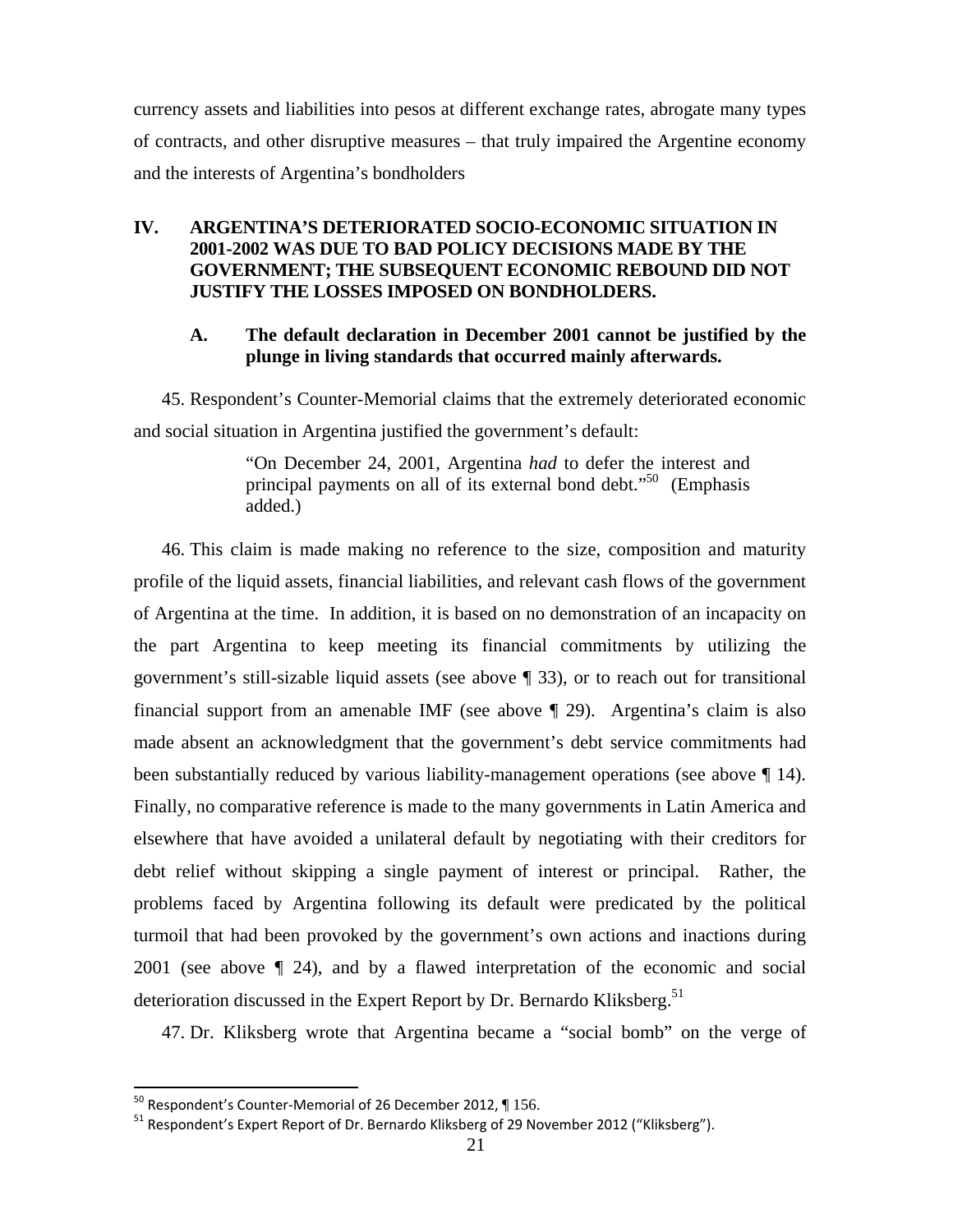exploding in the run-up to the default,<sup>52</sup> and asked (rhetorically) "what would have happened if Argentina had not defaulted?"<sup>53</sup> He provides no answer, perhaps because no social scientist can possibly quantify with any certainty what might have happened under different historical circumstances. What we do know is what did happen: in the wake of increasingly interventionist, arbitrary, counterproductive, and unreasonable economic policies, Argentina's "social bomb" did explode following the government's declaration of default, and as detailed below, the leading economic and social indicators worsened immediately and significantly.

48. Dr. Kliksberg also cites considerable survey and other data to illustrate how badly the economic and social situation became in  $2002<sup>54</sup>$  Presumably this is to justify the default that was declared even before the year began, but Dr. Kliksberg confuses cause and effect. The survey and other cited data actually reveal the devastating impact of policy decisions taken by the government in  $2001-2002 - e.g.,$  the freezing of access to bank deposits, the reckless devaluation of the currency, the abrogation of contracts, and the unilateral default on the public debt – had on Argentine society through early 2003.

49. The main economic and social indicators show that Argentina endured an economic contraction from mid-1998 until early 2001, but it was in 2002 that the economy shrank significantly further and the social situation worsened sharply. A plotting of the seasonally adjusted quarterly real GDP data (see Figure 5) shows that a peak in income and production was reached in 1998Q2 and that a recession began after that. It was a mild one by Argentine standards (see above ¶ 16) until 2001Q1: the precrisis peak to trough contraction was 5.5 percent. However, the economy actually plummeted when news of social and political unrest, and then a default and devaluation, pulled the rug from under consumer and investor confidence. By the time the economy hit a bottom in 2002Q1, the peak-to-trough contraction had become 19.9 percent.

 $\overline{a}$ 

<sup>&</sup>lt;sup>52</sup> Kliksberg ¶ 26.

<sup>&</sup>lt;sup>53</sup> *Id.* ¶ 42.<br><sup>54</sup> *Id.* § VI.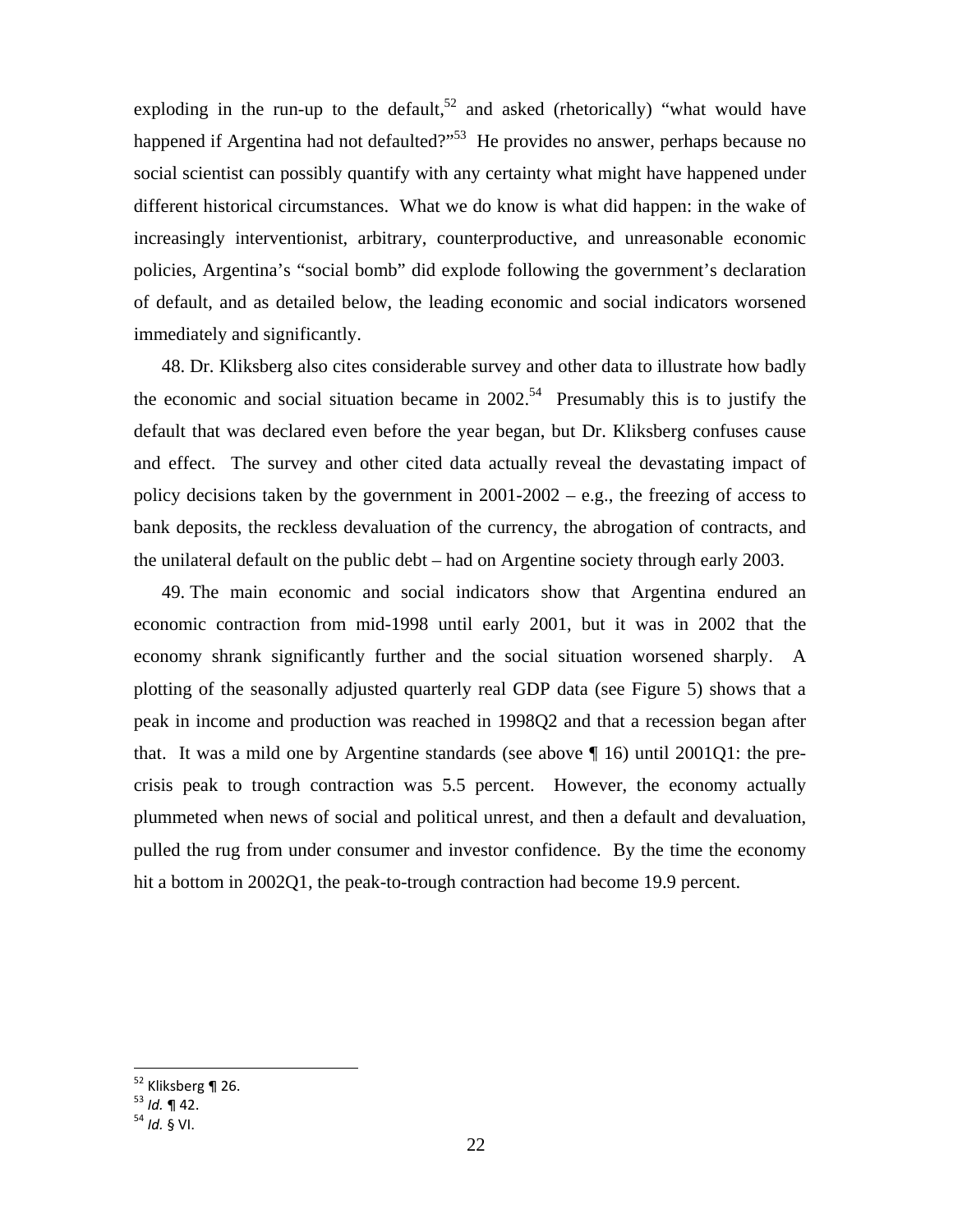

**Figure 5: Argentina's Quarterly Real GDP (Seasonally Adjusted, 1998Q1=100)** 

Source: Instituto Nacional de Estadísticas y Censos (INDEC).

50. According to a monthly index of seasonally-adjusted economic activity which recorded a pre-crisis high in June 1998 and a crisis low in March 2002, the intervening shrinkage was actually 21.2 percent, whereas it had been a much more modest 6.6 percent in the period from June 1998 until February 2001. The return to the pre-crisis high took place in February 2005.<sup>55</sup>

51. The unemployment rate as measured in Argentina through May 2003 – the methodology changed after that – shows a gradual rise from a low of 12.4 percent in October 1998 to 14.7 percent two years later, or an increase of 2¼ percentage points (see Figure 6). However, it climbed steeply after that to a full-crisis peak of 21.5 percent as of May 2002, or a total of over 9 percentage points, with three-quarters of the increase taking place during the crisis period. It is estimated that the unemployment rate returned to its 1998 low at some point in late 2004.

<sup>55</sup> *See* MINISTERIO DE ECONOMÍA Y FINANZAS PÚBLICAS, SECRETARÍA DE POLÍTICA ECONÓMICA Y PLANIFICACIÓN DEL DESARROLLO, DIRECCIÓN NACIONAL DE POLÍTICA MACROECONÓMICA, NIVEL DE ACTIVIDAD, Cuadro 1.4: Estimador Mensual de Actividad Económica (2013), *available at* http://www.mecon.gov.ar/download/infoeco/ actividad\_ied.xls (accessed 3 Nov. 2013).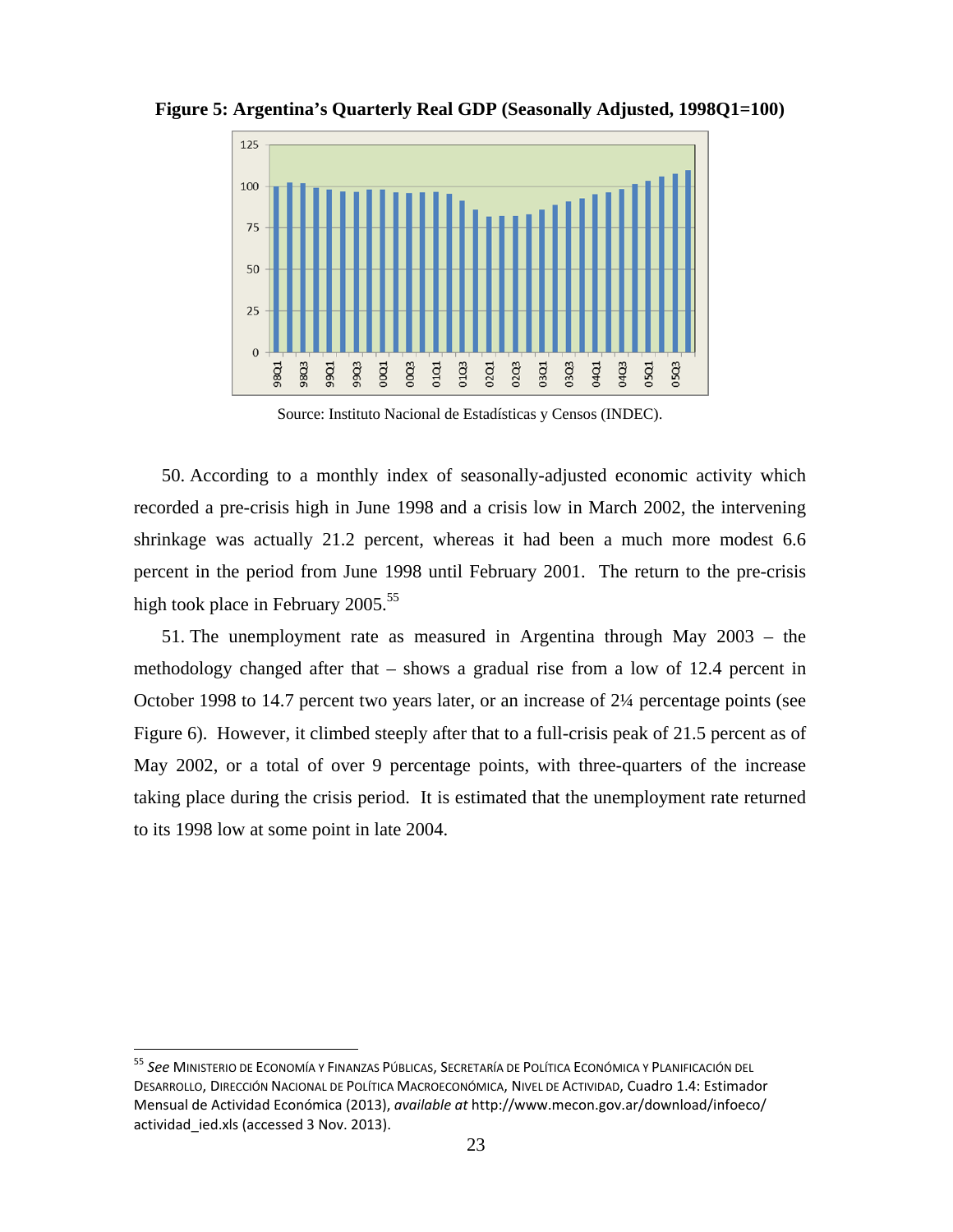

**Figure 6: Argentina's Unemployment Rate (% as of May and October)** 

Source: Instituto Nacional de Estadísticas y Censos (INDEC).

52. The historical figures on the share of the population living below an estimated line of poverty in Argentina show great fluctuations. This is probably because poverty is related not just to the extent of unemployment, but also to the pace of inflation, which was close to zero or even negative during 1993-2001 and then jumped to 41 percent in 2002, after the default and devaluation. When inflation ran very high in the late 1980s and the economy was in a steep recession, the poverty rate shot up to a peak of nearly 50 percent (October 1989). It subsequently came down very far to a low of 16 percent of the population (May 1994), after inflation had been subdued and economic growth had restarted.56

53. As can be seen in Figure 7, in the run-up to the crisis of 2001-2002, the poverty rate stood at 24.3 percent in May 1998 and it rose gradually to 28.9 percent as of October 2000. It then grew to 35.4 percent one year later (October 2001) and went to a peak of 54.3 percent one year after that (October 2002). This means that while the poverty rate rose by not even 5 percentage points during the recession in the two-and-a-half years to late 2000, it soared more than 25 percentage points in the period following the default

<sup>56</sup> *See* MINISTERIO DE ECONOMÍA Y FINANZAS PÚBLICAS, SECRETARÍA DE POLÍTICA ECONÓMICA Y PLANIFICACIÓN DEL DESARROLLO, DIRECCIÓN NACIONAL DE POLÍTICA MACROECONÓMICA, EMPLEO E INGRESOS Cuadro 18: Evolución de los Hogares y la Población Que Habita Con Ingresos Por Debajo de la Línea de Pobreza e Indigencia, mayo 1988 mayo 2003 (2013), *available at* http://www.mecon.gov.ar/download/infoeco/apendice3a.xls (accessed 9 Nov. 2013); and "Ingreso por debajo de linea de pobreza en la Argentina 1988-2003, La Nación, based on Encuesta Permanente de Hogares, INDEC, *available at*

http://data.lanacion.com.ar/datastreams/64943/ingreso-por-debajo-de-linea-de-pobreza-ingresos-en-laargentina-1988-2003/ (accessed 9 Nov. 2013).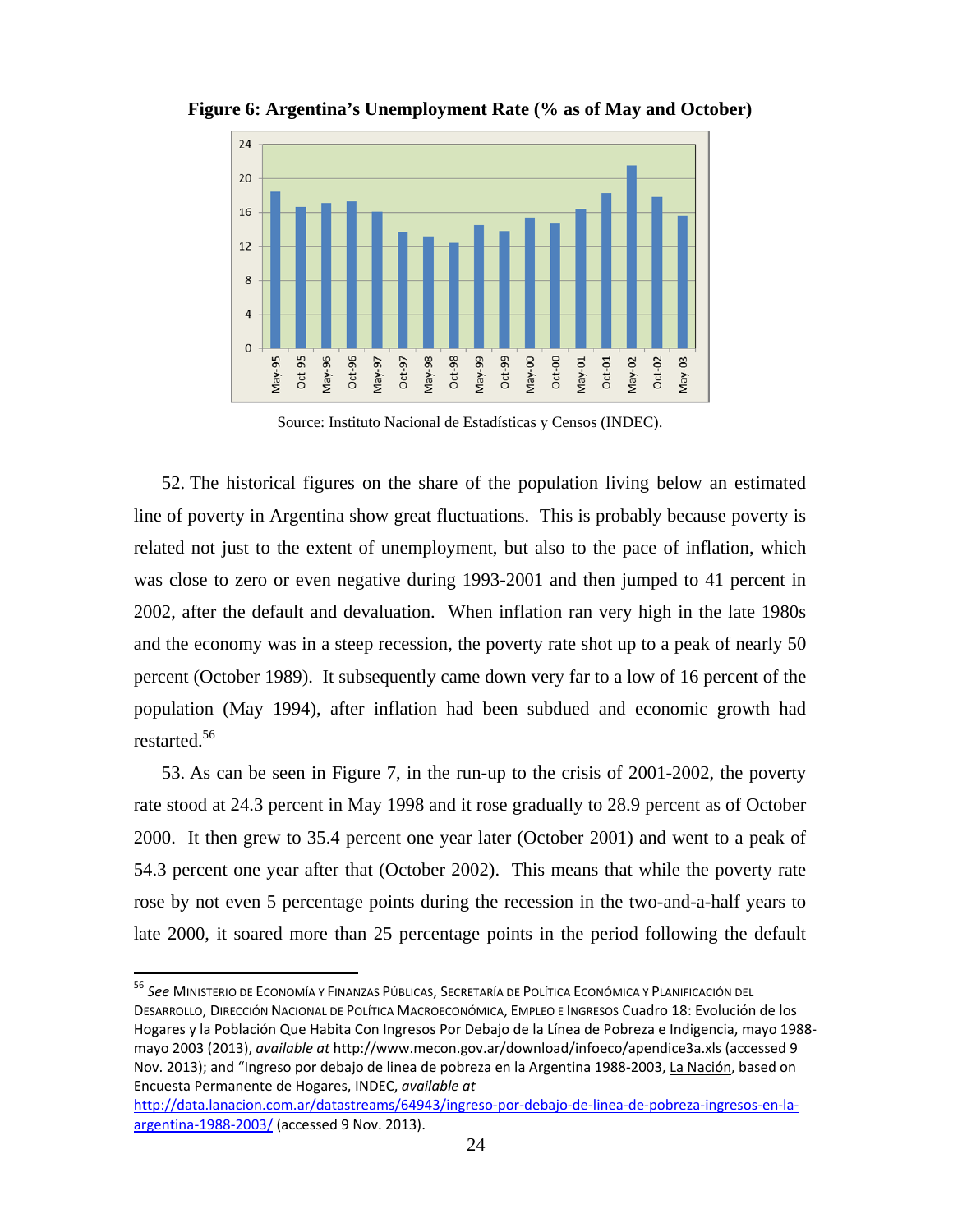and devaluation. After October 2002, however, the poverty rate began a steady drop that brought it back down to pre-default levels during the course of 2005.



**Figure 7: Argentina's Population Below the Poverty Line (% of total)**

Source: Instituto Nacional de Estadísticas y Censos (INDEC).

54. In sum, the leading indicators of economic activity, unemployment and the incidence of poverty all confirm the devastating impact of the government's own policy decisions taken in 2001 and 2002, including the freezing of access to bank deposits, the reckless devaluation of the currency, the abrogation of contracts, and last but not least the default on the public debt. The statistical evidence does not support Argentina's claims that the deteriorated economic and social situation in Argentina justified the government's default; rather, the default was one of several disruptive and mistaken policy decisions that plunged Argentina into a deep crisis of its own making. Starting in 2003, nearly all the macroeconomic indicators improved – and quite rapidly, in fact.

**B. A proposal to bondholders that would have been viewed as fair in early 2005 would have attracted nearly universal acceptance. Just as the economic and social depression of 2002 was self-inflicted, the ongoing litigation and arbitration proceedings against Argentina, and the country's isolation from international capital markets, are selfinflicted.** 

55. In its Counter-Memorial, Respondent claims that Argentina's take-it-or-leave-it demand for massive debt forgiveness from its bondholders was reasonable:

> "Argentina admitted the need to restructure its external debt, pursuant to accepted international practice, by reducing said debt to levels consistent with its payment capacity. Claimants object to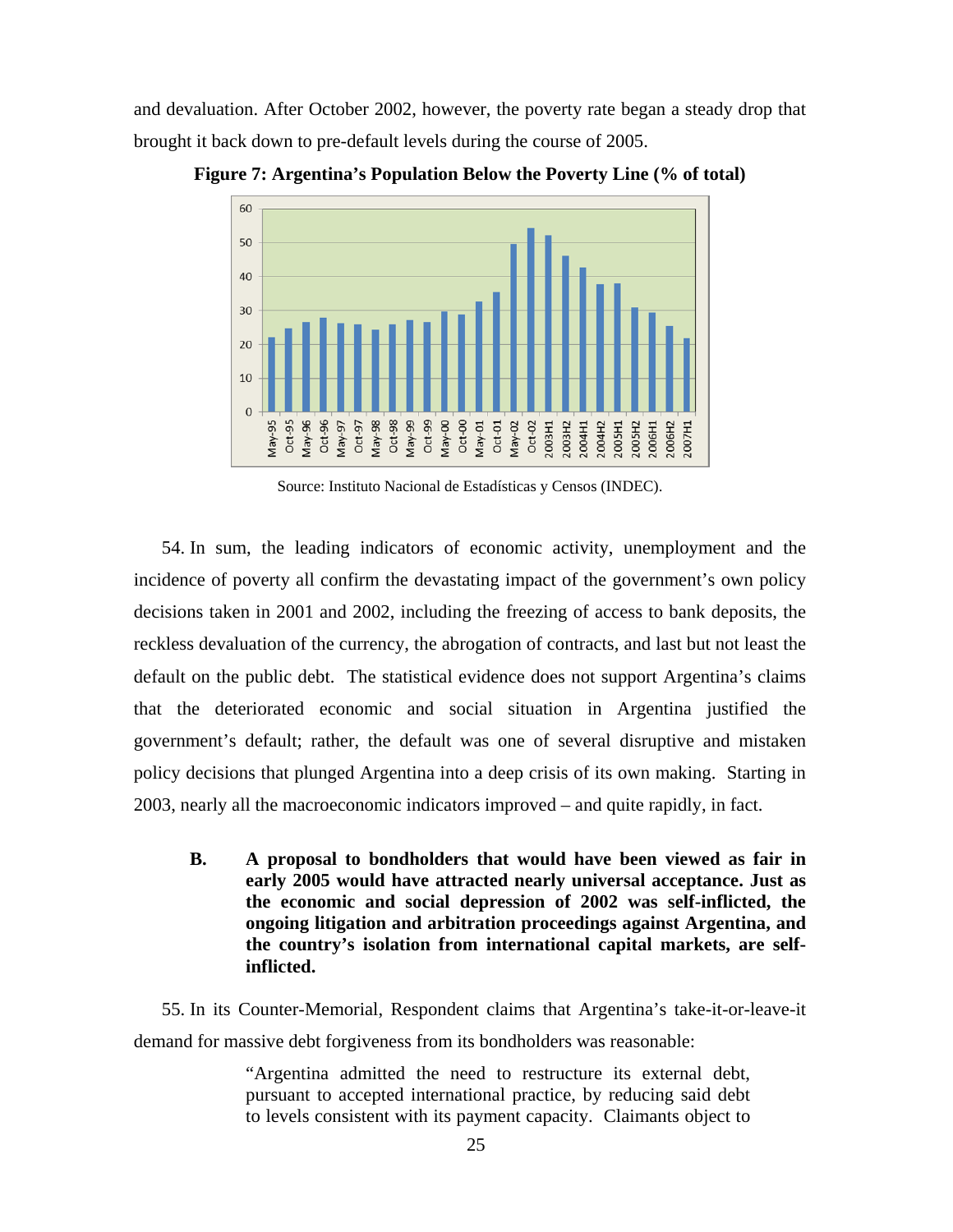the terms of the Argentine debt restructuring as they consider such process was unilateral and not sufficiently generous, but these objections are not accurate as to the facts or convincing in terms of the law. Expert witness Guidotti himself, presented in this case by Claimants, pointed out in 2002 that the haircut to be carried [out] by Argentina should amount approximately to  $70\%$ ."<sup>57</sup> (Citations omitted.)

In fact, as discussed further below, Argentina's demand was quite unreasonable, and Professor Pablo Guidotti was misquoted by Respondent on the matter. He never stated that "the haircut to be carried [out] by Argentina *should* amount approximately to 70%." (Emphasis added.) The correct translation of his remarks in Spanish to a local newspaper provides: "We face a very complex restructuring, where the expected haircuts to principal are very high (they could reach up to 70%)."<sup>58</sup> That is quite different from Dr. Guidotti having advocated such a steep loss in mid-2002, as implied by Respondent's mistranslation – never mind Guidotti having endorsed such a steep haircut in early 2005, by which time the economy had already rebounded to its prior peak (see above ¶¶ 49-51).

56. Respondent's Counter-Memorial goes on to cite its own experts on this matter:

"As expert witness Eichengreen explains, if Argentina had extended a significantly more generous offer, this would have raised debt service to more than 3 per cent of GDP, a standard cutoff in debt-sustainability exercises."<sup>59</sup> "Expert witness Nouriel Roubini shares this view: '… I evaluated the terms of the Exchange Offer at the time of its release, determined that it was the best possible offer that bondholders would receive, and publicly opined that it was in bondholders' best interest to accept it …'."<sup>60</sup> (Citations omitted.)

57. Unfortunately, Professors Eichengreen and Roubini do not provide any evidence to defend their conclusions on this issue, undermining Respondent's reliance on them to support Argentina's argument that the punishing take-it-or-leave-it offer to creditors was reasonable. Professor Eichengreen's statement that "if Argentina had extended a

<sup>&</sup>lt;sup>57</sup> Respondent's Counter-Memorial of 26 December 2012, 1288.

<sup>&</sup>lt;sup>58</sup> "Estamos frente a una reestructuración muy complicada, donde las quitas esperadas de capital son muy altas (pueden rondar hasta el 70%) . . . ." "Meca de Negociadores," Clarín, 2 June 2002, *available at* http://edant.clarin.com/suplementos/economico/2002/06/02/n-00402.htm (accessed 3 Nov. 2013).<br><sup>59</sup> Respondent's Counter-Memorial of 26 December 2012, ¶ 298.

 $50$  Respondent's Counter-Memorial of 26 December 2012,  $\P$  299.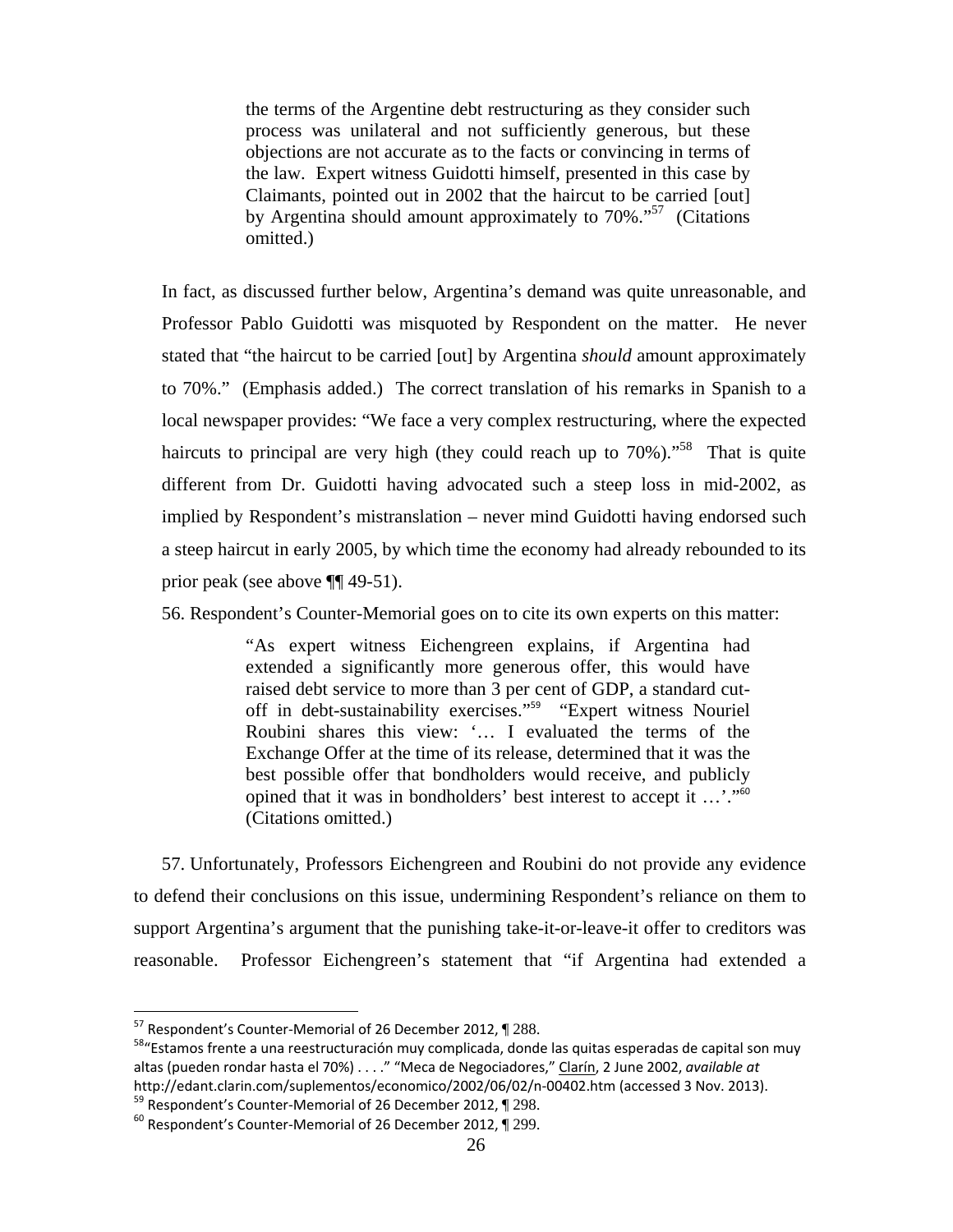significantly more generous offer" is a vague statement which sheds no light on which alternate debt exchange fits his description of "significantly more generous." It is not at all clear why such an unspecified, substitute offer would have raised debt service to more than 3 per cent of GDP. It is, in fact, actually not the case that debt service in excess of the equivalent of 3 percent of GDP is "a standard cut-off in debt-sustainability exercises"  $-$  because no such cut-off exists.<sup>61</sup>

58. Professor Roubini provides no explanation for how he determined that Argentina's offer "was the best possible offer that bondholders would receive" or why "it was in bondholders' best interest to accept it" at the time. Such unsupported evaluations, which do not rely on evidence, cannot be analyzed, reproduced, or challenged. They are entirely impressionistic and should be disregarded.

59. A good contrast to the opinionated content of Respondent's experts is provided by a recent scholarly study of sovereign defaults, which provides the first comprehensive and systematic assessment of debtor-government behavior during financial crises. The published authors developed an objective index of government coerciveness, capturing confrontational debtor policies vis-à-vis private external creditors in times of debt distress, drawing on criteria suggested by the International Monetary Fund and the Institute of International Finance.<sup>62</sup> According to the study's results, "the well-known" case of Argentina from 2001 to 2005 displays an exceptional degree of coerciveness, as the government officially declares a default, sticks to the proclaimed moratorium by stopping all payments to its bondholders for four years, freezes foreign assets, and rejects any meaningful negotiations. $63$  The case of Argentina is contrasted with its neighbor Uruguay, which encountered debt-servicing difficulties at around the same time. In marked contrast, the authorities in Uruguay avoided any missed payments, engaged in

 $^{61}$  There is no mention of the existence or relevance of a debt-service ratio threshold of 3 percent of GDP in the economic literature. *See, e.g.*, IMF, "Assessing Sustainability," 28 May 2002, *available at*  http://www.imf.org/external/np/pdr/sus/2002/eng/052802.pdf (accessed 3 Nov. 2013); IMF, "Modernizing the Framework for Fiscal Policy and Public Debt Sustainability Analysis," 5 August 2011, *available at* http://www.imf.org/external/np/pp/eng/2011/080511.pdf (accessed 3 Nov. 2013); Paolo Manasse and Nouriel Roubini, "'Rules of Thumb' for Sovereign Debt Crises," Journal of International Economics, Vol. 78(2), July 2009, pp. 192-205; and Barry Eichengreen, "Restructuring Sovereign Debt," Journal of Economic Perspectives, Vol. 1(4), Fall 2003, pp. 75-98.

<sup>62</sup> Henrik Enderlein, Christoph Trebesch and Laura von Daniels, "Sovereign Debt Disputes: A Database on Government Coerciveness during Debt Crises," Journal of International Money and Finance, Vol. 31(2), March 2012, pp. 250-266. The index consists of 9 sub-indicators grouped into two broad categories capturing payment and negotiation behaviors (including patterns and rhetoric employed). <sup>63</sup> *Id.* at 261.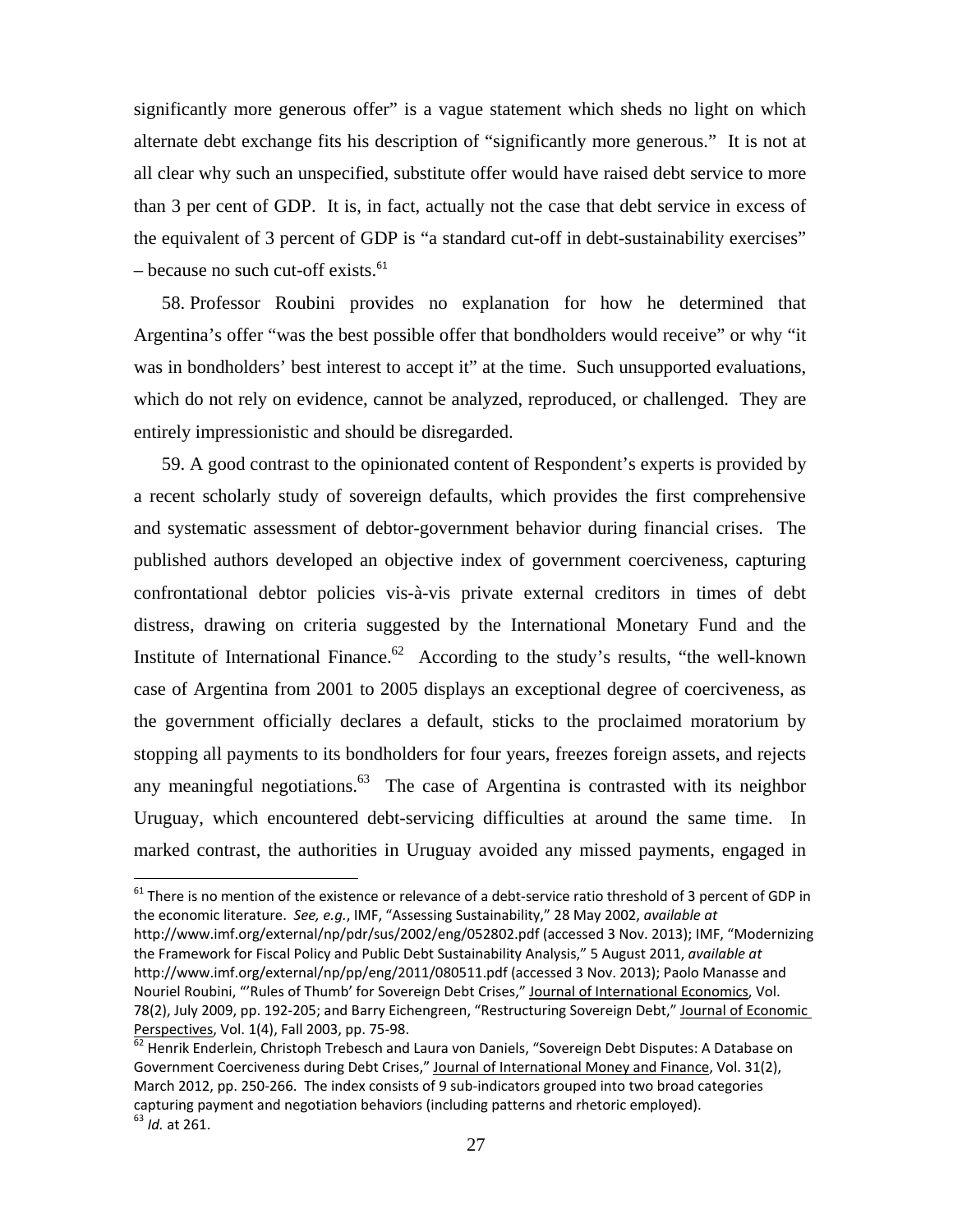close creditor talks, and arranged for a voluntary debt exchange within just three months, earning the top spot in the least-coercive category of sovereign debt restructurings.<sup>64</sup>

60. Moreover, it was actually possible in 2005, and it is certainly feasible even now, to explore the implications of debt-exchange scenarios that would have been less punitive. For example, as part of its debt restructuring, Argentina's government allowed for the possibility of investors' tendering previously issued bonds (in default) for new Par bonds at no discount to face value. However, their amount was capped arbitrarily and the coupon the new bonds would pay was set extremely low, at 1.33 percent per annum (on US dollar Par bonds) for the first six years, rising to 2.5 percent during 2009-2019. The Par bonds would also have an extremely long grace period (26 years) on any amortization payments – and of course an even longer final maturity  $(35 \text{ years})$ .<sup>65</sup> This alternative of receiving Par bonds with no haircut on principal was aimed at retail investors such as those in Italy, which is why priority was given in their allocation to individual tenders of up to \$50,000 (face value) of defaulted bonds.<sup>66</sup> In any event, nearly \$8 billion of Par bonds were issued to such small-scale investors, and a total of \$15 billion were issued overall.<sup>67</sup>

61. What would have been the cost to Argentina of sweetening this debt-exchange alternative by offering to pay a coupon that was, say, twice as high (2.66 percent) or possibly thrice higher (3.99 percent) from the outset? The cost of paying a coupon of 1.33 percent on the capped issuance of \$15 billion was \$200 million per annum; that of paying 2.66 percent, \$400 million; and that of paying 3.99 percent, \$600 million. At the time, each \$200 million additional spent on higher coupons was equivalent to 0.11 percent of Argentina's GDP (in 2005), such that a coupon of 2.66 percent would have entailed an expenditure equivalent to 0.22 percent of GDP, and that of a 3.99 percent coupon an expenditure of  $0.33$  percent of GDP.<sup>68</sup> However, given the growth of the

 $64$  *Id.* at 250-251.

<sup>&</sup>lt;sup>65</sup> See The Republic of Argentina, "Prospectus Supplement (to Prospectus Dated 27 December 2004)," 10 January 2005, pp. S-17-22, *available at* http://www.mecon.gob.ar/finanzas/sfinan/english/download/

us\_prospectus\_and\_prospectus\_supplement.pdf (accessed 3 Nov. 2013).<br><sup>66</sup> See id. at S-6-7. Investors choosing bonds payable in euros would receive an initial coupon of 1.2 percent.<br><sup>67</sup> See República Argentina, "Oferta de

http://www.mecon.gob.ar/finanzas/sfinan/documentos/180305 anuncio resultados.pdf (accessed 3 Nov. 2013).

<sup>68</sup> *See* MINISTERIO DE ECONOMÍA Y FINANZAS PÚBLICAS, SECRETARÍA DE POLÍTICA ECONÓMICA Y PLANIFICACIÓN DEL DESARROLLO, DIRECCIÓN NACIONAL DE POLÍTICA MACROECONÓMICA, NIVEL DE ACTIVIDAD, Cuadro 1.5: Oferta y Demanda Globales a Precios Corrientes: Valores Anuales y Trimestrales (2013), *available at*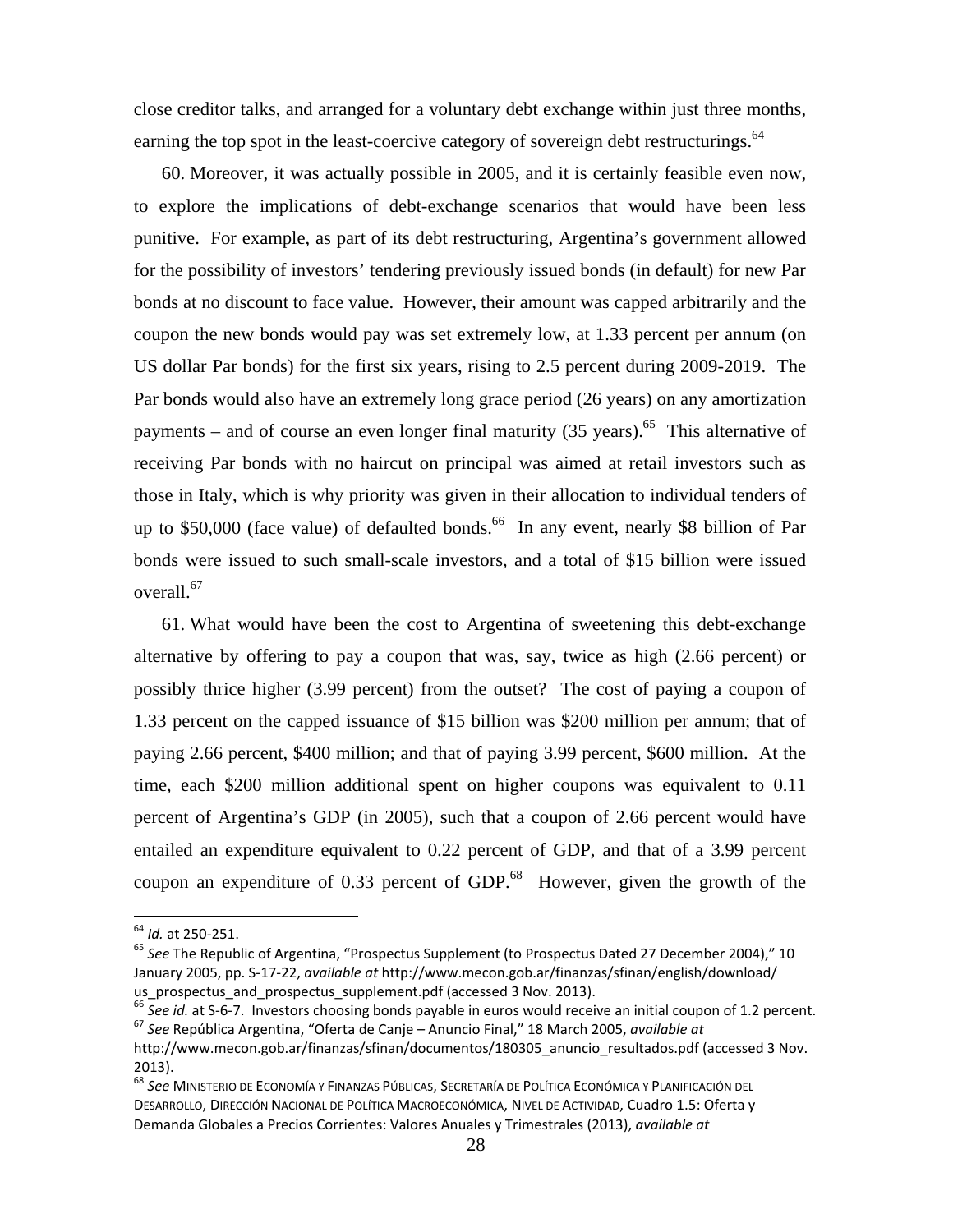economy and tax revenues that the government anticipated for future years, which did take place quite vigorously, the fiscal cost of a more acceptable coupon on Par bonds would have fallen to still more insignificant proportions over time (e.g., each \$200 million additional spent on higher coupons would be the equivalent to a mere 0.06 percent of Argentina's GDP by 2008).

62. As this simple, hypothetical example illustrates, it would have been possible for Argentina to have made a significantly more generous offer, at least to small-scale bondholders such as the Claimants, without raising the government's debt-service bill by more than an insignificant, and shrinking, fraction of one percent of GDP.

63. More generally, Argentina was positioned by early 2005 to request only a modest amount of debt and debt-service relief from its creditors. There was no longer any objective need to insist on the kind of massive forgiveness of claims which was unprecedented even by Argentina's own history of sovereign debt difficulties. Still, in 2005, Argentina attempted to justify its demand for large-scale debt relief by referencing a proprietary debt-sustainability model, which claimed to quantify the country's ability to pay over a long period on the basis of multiple economic assumptions. However, the simulation model was never allowed to become the object of a negotiation process with Argentina's creditors. It was never validated – never mind endorsed – by the IMF, World Bank or some other authoritative outside party, as has been customary in other sovereign debt restructurings. It was never updated to reflect the unexpectedly strong rebound of GDP, fiscal revenues, and other crucial economic parameters in 2003-2005. And it never incorporated into its debt-sustainability calculations the government's bulging financial assets, both at the National Treasury and at the Central Bank of Argentina, which could have been marshaled for debt-servicing purposes.<sup>69</sup>

64. Argentina's debt-sustainability model was outdated from the start and it was crammed with pessimistic assumptions as to what the future would bring. It consistently underestimated the large economic gains recorded in 2003 and which lasted through

 $\overline{\phantom{a}}$ 

<sup>69</sup> Porzecanski, p. 324. For example, Argentina's official international reserves had doubled from early 2003 to early 2005, from under \$10 billion to over \$20 billion; see MINISTERIO DE ECONOMÍA Y FINANZAS PÚBLICAS, SECRETARÍA DE POLÍTICA ECONÓMICA Y PLANIFICACIÓN DEL DESARROLLO, DIRECCIÓN NACIONAL DE POLÍTICA MACROECONÓMICA, DINERO Y BANCOS, Cuadro 8.4: Reservas Internacionales y Pasivos Financieros del BCRA (2013)s, *available at* http://www.mecon.gov.ar/download/infoeco/apendice8.xls (accessed 9 Nov. 2013).

http://www.mecon.gov.ar/download/infoeco/actividad\_ied.xls (accessed 3 Nov. 2013) (author's calculations).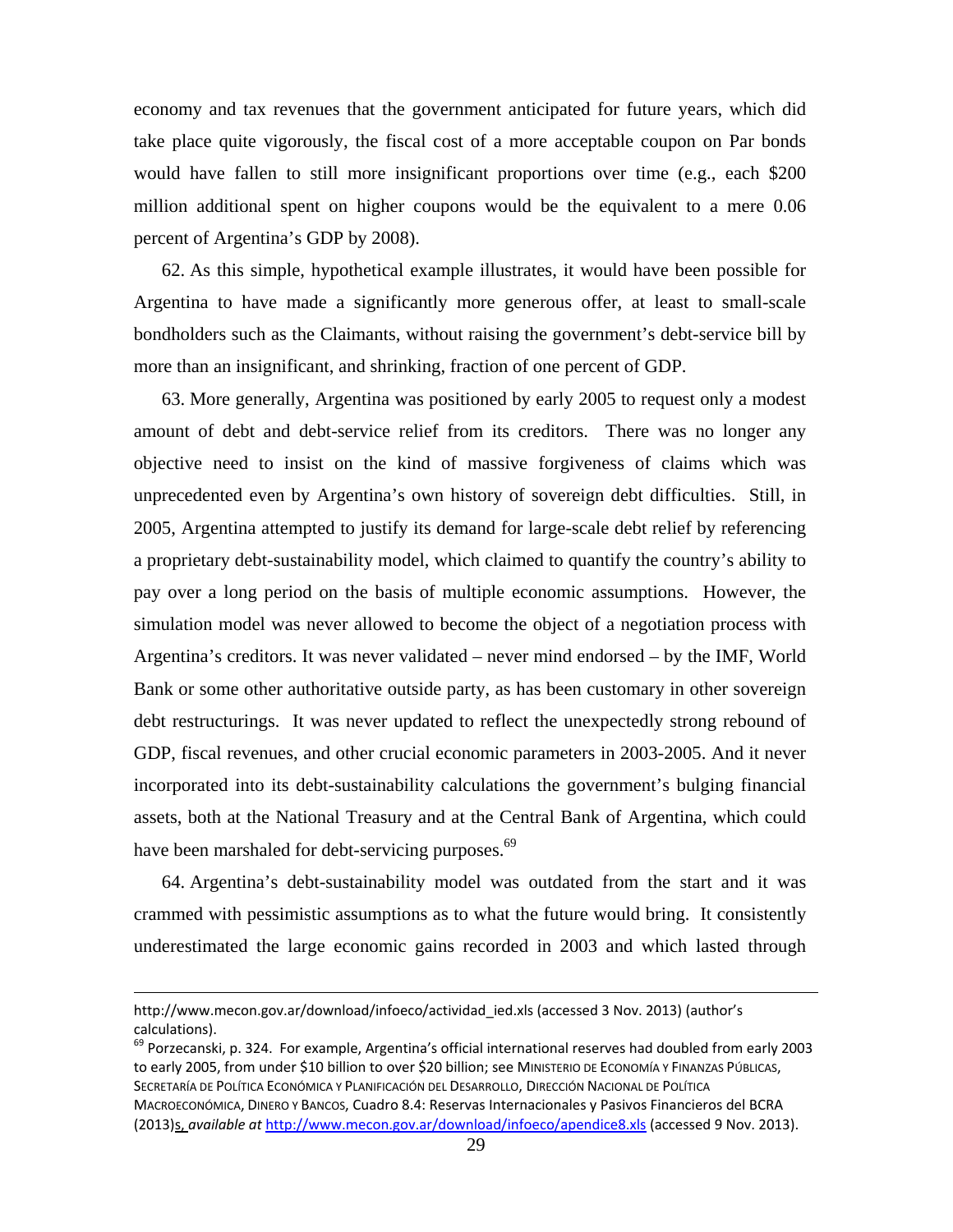2008, as can be seen in Figure 8. In late 2002, the government projected for budgetary – including debt-service – purposes that real GDP would grow 5.5 percent in 2003; in fact, it climbed 8.8 percent. In late 2003, the government budget forecast that real GDP would expand by a subdued 4.0 percent in 2004, but in reality it soared 9.0 percent. And in late 2004, the budget for 2005 anticipated the economy to grow by a modest 4.0 percent; in the event, it rocketed 9.2 percent. Similarly large forecast errors were made by Argentina in 2005-2008.



**Figure 8: Argentina's Projected Versus Actual Real GDP Growth (% per annum)**

Source: INDEC, International Monetary Fund and Republic of Argentina.

65. In fact, the simulation model that was utilized by Argentina to plead poverty to its bondholders forecast that real GDP growth would decelerate during 2006-2012 to an average annual rate of 3.3 percent. Instead, the actual, officially recorded economic growth rate was 6.4 percent – nearly twice as fast as factored into the government's calculations at the time of the coercive debt exchange in early  $2005$ .<sup>70</sup>

66. Argentina's pessimistic forecasts are precisely what prompted the authorities to offer GDP-linked securities (warrants) as a consolation prize to bondholders who would agree to the very harsh debt exchange: the government did not expect to have to pay

 $70$  Real GDP projections for 2003-2005 as part of the government's budgetary cycle from Republic of Argentina, "Prospectus Supplement (to Prospectus Dated 27 December 2004)," pp. 149-150; real GDP projections for 2006-2012 debt-sustainability purposes prepared by Argentina from IMF, "Argentina: Staff Report for the 2005 Article IV Consultation," 31 May 2005, p. 50; and actual real GDP data from MINISTERIO DE ECONOMÍA Y FINANZAS PÚBLICAS, SECRETARÍA DE POLÍTICA ECONÓMICA Y PLANIFICACIÓN DEL DESARROLLO, DIRECCIÓN NACIONAL DE POLÍTICA MACROECONÓMICA, NIVEL DE ACTIVIDAD, Cuadro 1.1: Oferta y Demanda Globales a Precios de 1993: Valores Anuales y Trimestrales (2013), *available at* http://www.mecon.gov.ar/download/ infoeco/actividad\_ied.xls (accessed 3 Nov. 2013).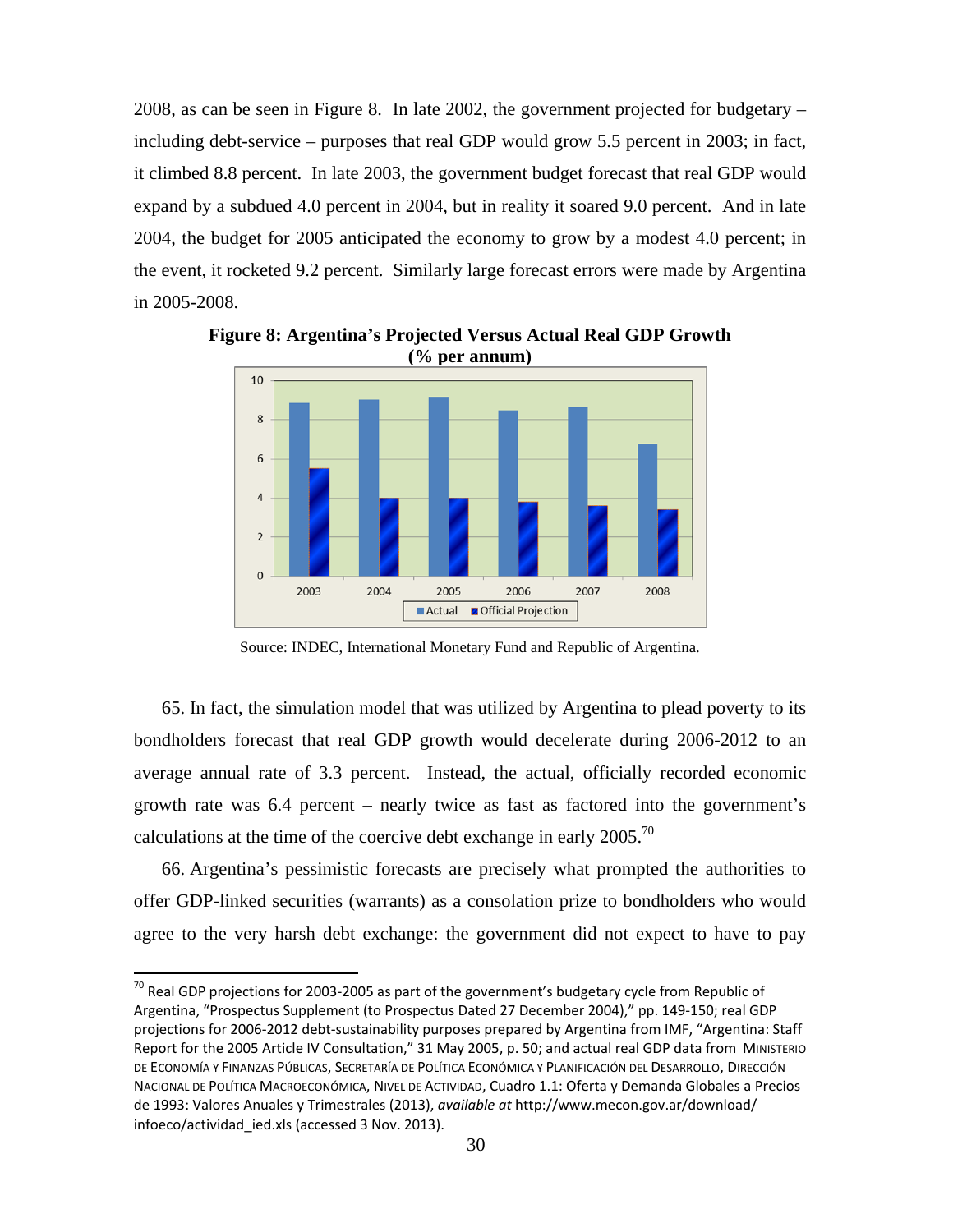them.<sup>71</sup> And this is why most bondholders contemplating whether to participate in the 2005 debt exchange did not value the warrants on offer, reasoning that if the government was itself so pessimistic about Argentina's economic prospects, they should not bet otherwise.72

67. The result of this systematic underestimation of future economic growth in Argentina – the country's inflation-adjusted GDP ended up expanding by an impressive 68 percent during 2004-2012, rather than the officially forecast 33 percent – was compounded by a similarly pessimistic expectation as to the likely path of government revenues. This was a consideration directly relevant to how the authorities in Argentina saw their evolving ability to pay the government's outstanding indebtedness. Here too, systematic underestimation on Argentina's part skewed the projections to the detriment of the country's creditors.

68. For instance, at the time when the 2005 debt exchange offer was finalized, the Argentine authorities expected that government revenues would rise in line with (supposedly slow-growing) GDP, and thus they anticipated the ratio of revenues to GDP to remain flat. This was an indefensible, prejudicial assumption at the time, since revenues had outpaced GDP in 2003 and again in 2004, in reflection of the fact that in 2002 taxes had been imposed on commodity exports, delivering a major boost to revenues especially given rapidly rising export volumes and prices (see above ¶¶ 11-  $12$ ).<sup>73</sup> And yet, this is the forecast that the authorities adhered to, which as shown in Figure 9 bears no relation to reality in 2005-2007 – especially so in the many years since then. Whereas government revenues were the equivalent of 29 percent of GDP on the eve of the debt exchange, they soared to represent 40 percent of GDP by 2012, thereby greatly enhancing through time Argentina's capacity to pay its original obligations.<sup>74</sup>

 $\overline{a}$ 

 $71$  The GDP-linked warrants were structured such that a payment would be made if GDP growth exceeded a sliding scale starting at 3.55% for 2006 and flattening out at 3% in 2015 and thereafter. *See* Republic of Argentina, "Prospectus Supplement (to Prospectus Dated 27 December 2004)," p. S-26-27.

 $72$  "The [Argentina] warrants were undervalued by both investors and the government officials who created them," quoting Daniel Marx, a former Argentina finance ministry official. *See* Drew Benson, "Greece

<sup>&</sup>lt;sup>73</sup> Taxes on exports, which yielded a mere 50 million pesos in 2001 (equivalent to \$0.05 billion), generated more than 10 billion pesos by 2004 (\$3.5 billion). See Porzecanski, p. 320.

 $^{74}$  Data for 2004 and projected by the Argentine authorities for 2005-2007 from IMF, "Argentina: Staff Report for the 2005 Article IV Consultation," p. 43; data for 2005-2008 and projected through 2010 from IMF, "Regional Economic Outlook: Western Hemisphere," October 2009, p. 32; data for 2006-2012 from IMF, "Fiscal Monitor," April 2013, p. 65.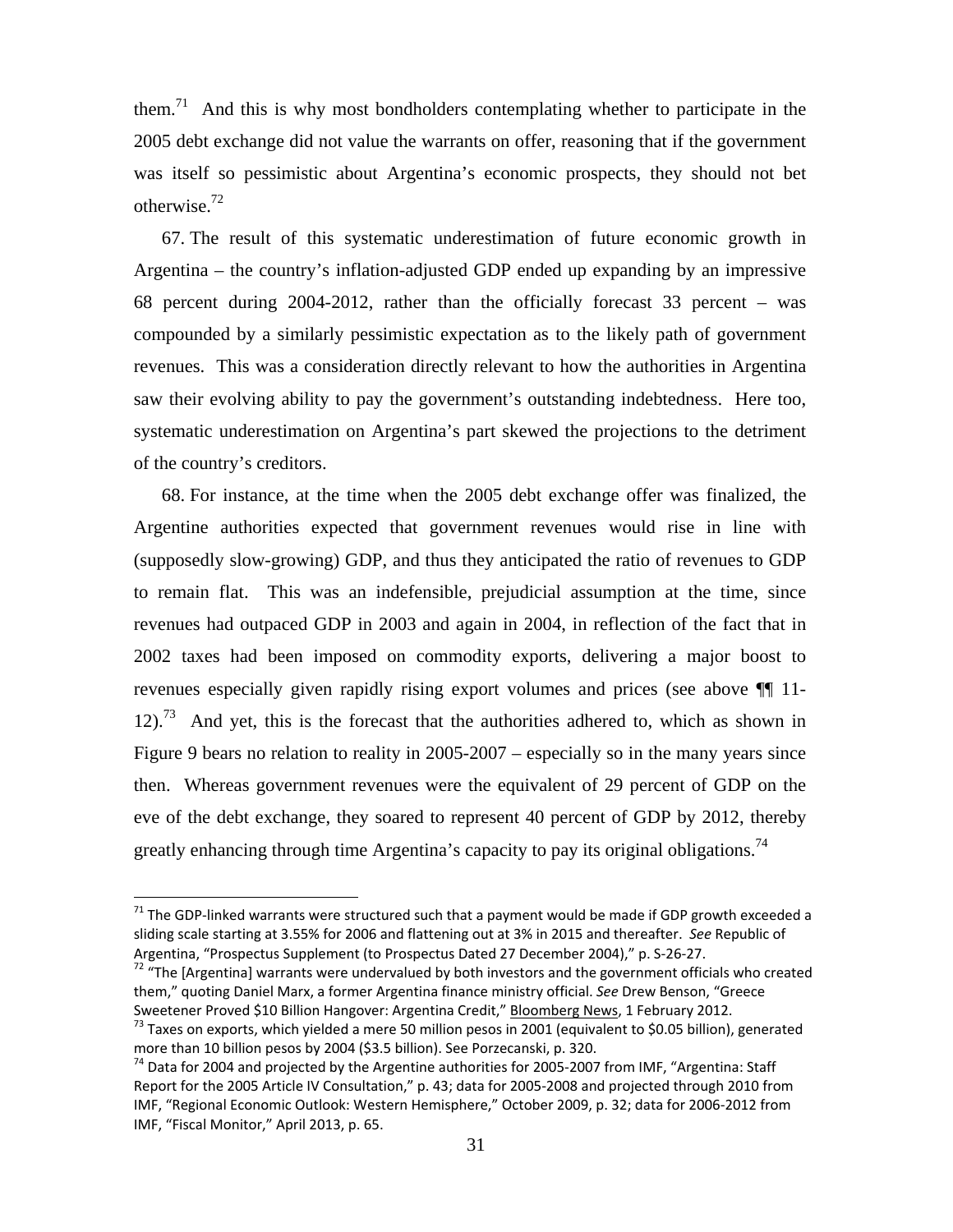**Figure 9: Argentina's Projected Versus Actual General Government Revenues (% of GDP)**



Source: International Monetary Fund.

69. The extremely strong performance of Argentine tax revenues in 2003-2004 meant that the government's ability to meet its obligations to bondholders was well on its way to being restored by the time the government presented its unilateral exchange offer in 2005. An IMF document prepared in March 2004 – many months before the government's debt restructuring plan was finalized and filed – highlighted that economic growth in Argentina kept outpacing expectations, and that on the heels of the government having met by wide margins its fiscal targets for 2003, fiscal performance in 2004 was continuing to exceed forecasts owing to buoyant tax revenues.<sup>75</sup> The good news about Argentina's economic and fiscal recovery began to circulate around the international investor community, and thus the credibility of the government's plea to be treated as if the country was still practically bankrupt – as it had been in  $2002$  – started to erode.<sup>76</sup>

70. The excessive nature of Argentina's drastic debt-reduction process can also be judged with the benefit of hindsight from the following optic. As previously explained

 $\overline{\phantom{a}}$ 

<sup>76</sup> *See* "Grinding Them Down: Brutal Tactics May Pay Off—For Now," The Economist, 13 January 2005, *available at* http://www.economist.com/node/3564904 ("Many bondholders are furious. They say Argentina, whose economy is growing strongly, could pay more;")(internal parenthetical omitted) (accessed 3 Nov. 2013); *see also* Andrew J. Barden, "UBS, an Adviser to Argentina, Tells Clients Debt Offer Is Low," Bloomberg News, 21 January 2005, *available at* http://www.bloomberg.com/apps/ news?pid=newsarchive&sid=aIUVIh1osg14&refer=news\_index (quoting Zurich-based Oussama Himani, head of emerging market research at UBS Wealth Management, as having published that "Argentina's offer to repay bondholders 25 cents per dollar of defaulted debt is below the country's capacity to pay.") (accessed 3 Nov. 2013).

<sup>&</sup>lt;sup>75</sup> IMF, "Argentina: Second Review Under the Stand-By Arrangement and Requests for Modification and Waiver of Performance Criteria," 12 March 2004.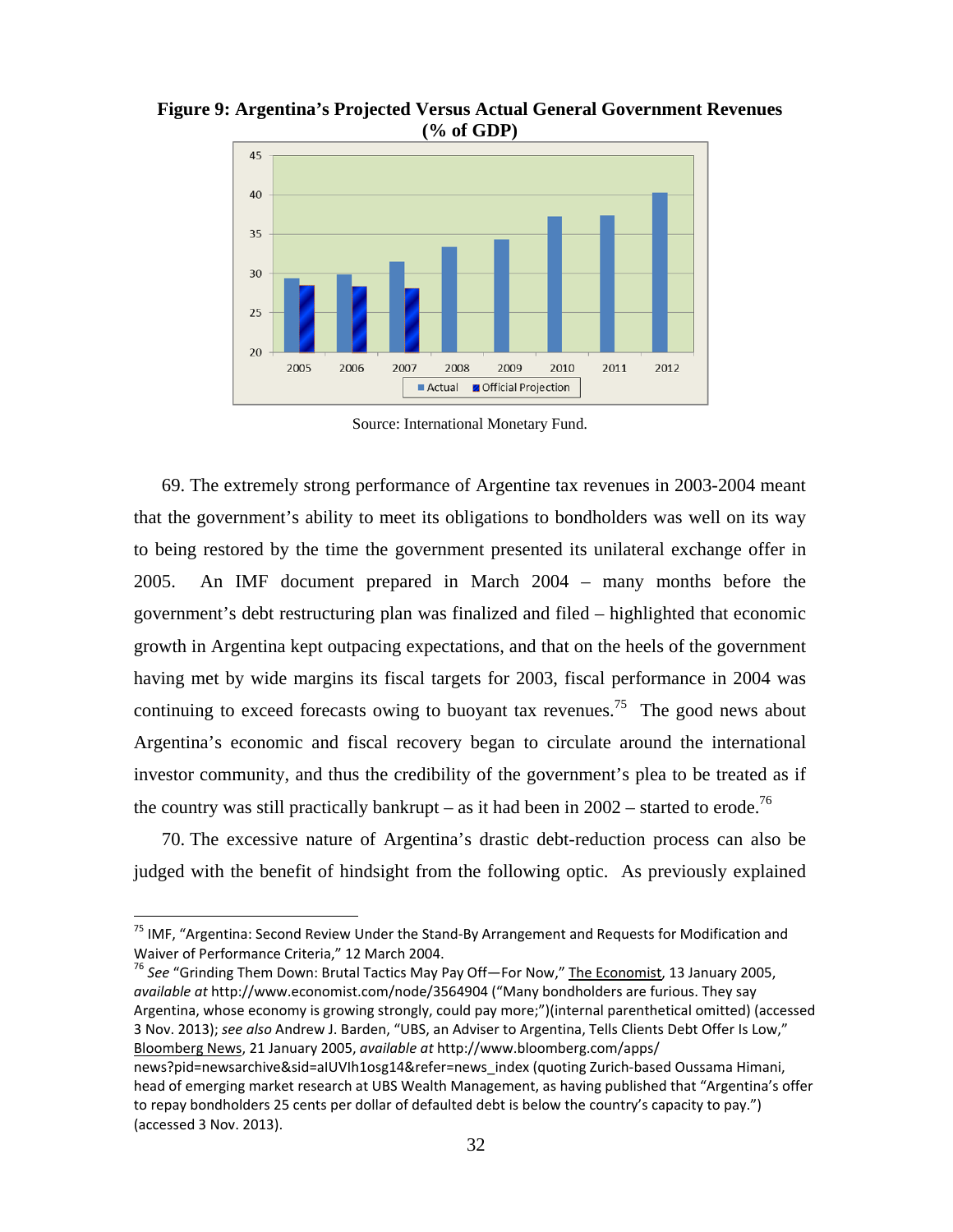(see above ¶¶ 11-12), Argentina was the beneficiary of a huge export boom that began in 2004 and reached a peak in 2011-2012, at which point annual export earnings had tripled from less than \$30 billion in the early 2000s to more than \$80 billion. Throughout 2004 and into 2005, while the government of Argentina was pleading poverty to its creditors, the central bank was intervening in the foreign exchange market and accumulating more and more international reserves. This policy continued unabated through the end of 2010, at which point Argentina's international reserves peaked at over \$50 billion. As can be observed in Figure 10, this build-up in hard-currency reserves greatly diminished the country's imbalance vis-à-vis its liabilities to non-residents, such that reserves came to represent the equivalent of more than 75 percent of the stock of public debt in the hands of foreigners. In sum, this indicator suggests that the massive debt reduction Argentina insisted on in 2005 was excessive, because it overshot what should have been its objective – to return this and other creditworthiness ratios back to their pre-2001 levels.



**Figure 10: Argentina's Official International Reserves (% of Government Debt to Non-Residents)\***

\* Includes past-due principal and contractual interest payments but not penalty interest. Source: Author's calculations based on INDEC and Banco Central de la República Argentina (BCRA).

71. In sum, we can conclude that Argentina's take-it-or-leave-it demand for massive debt forgiveness from its bondholders in early 2005 was unreasonable given the performance of economic growth, fiscal revenues, international reserves, and other pertinent indicators. This was already evident by early 2005, prompting one-fourth of bondholders to refuse to enter into the debt exchange then on offer, and it is blindingly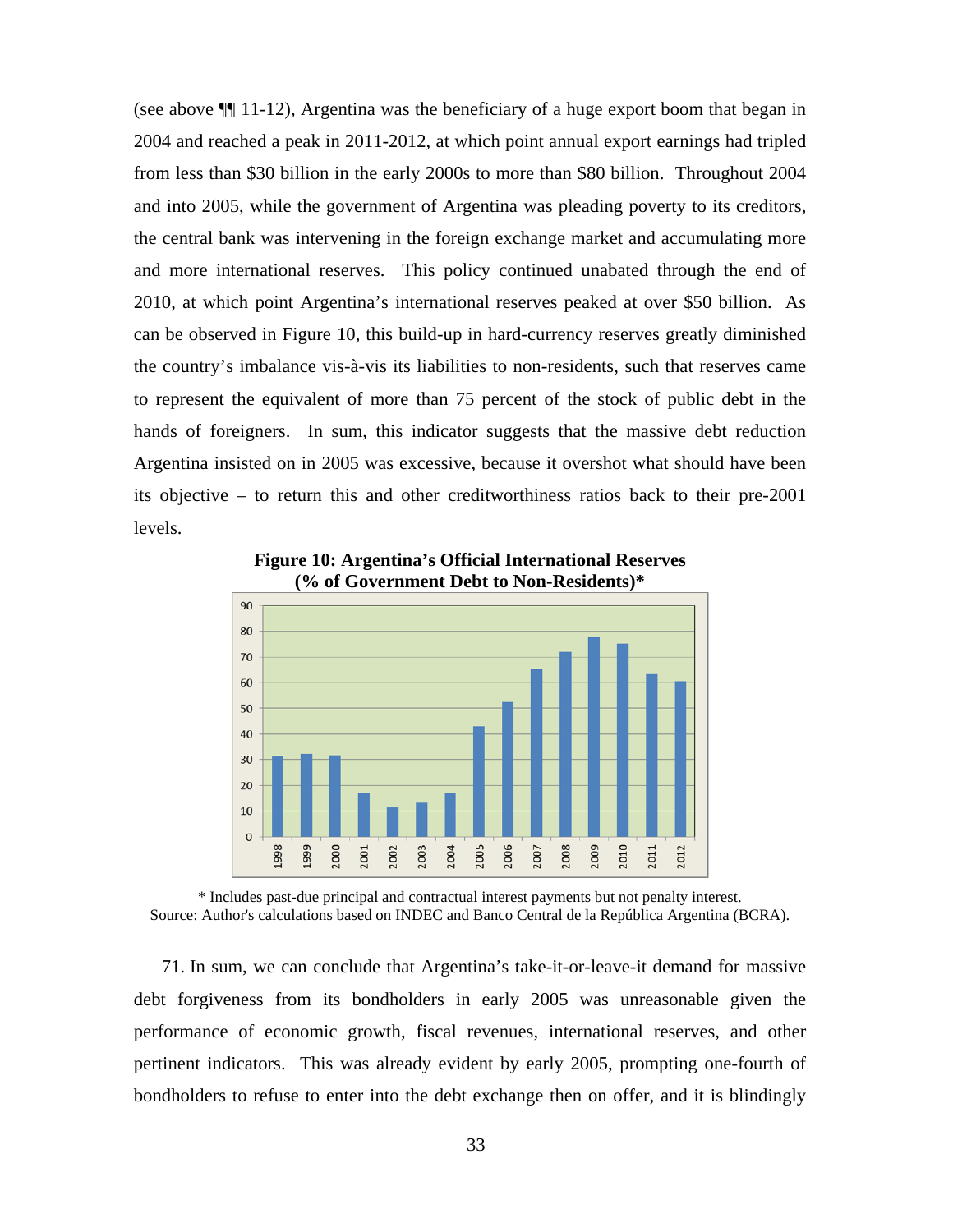obvious with the passage of time and thus benefit of hindsight. The government had the financial wherewithal to put forth a proposal to bondholders that would have been viewed as realistic and thus fair, because it captured the strong economic recovery and the favorable winds that were blowing in Argentina's direction at the time. However, the authorities chose a confrontational path which has haunted Argentina and its creditors ever since. Just as the economic and social depression of 2002 was self-inflicted, the ongoing litigation and arbitration proceedings against Argentina, and the country's isolation from international capital markets, are likewise self-inflicted.

Submitted this 11 day of November 2013: Washington, D.C.

\_\_\_\_\_\_\_\_\_\_\_\_\_\_\_\_\_\_\_\_\_\_\_\_\_\_\_\_\_\_\_\_\_\_ DR. ARTURO C. PORZECANSKI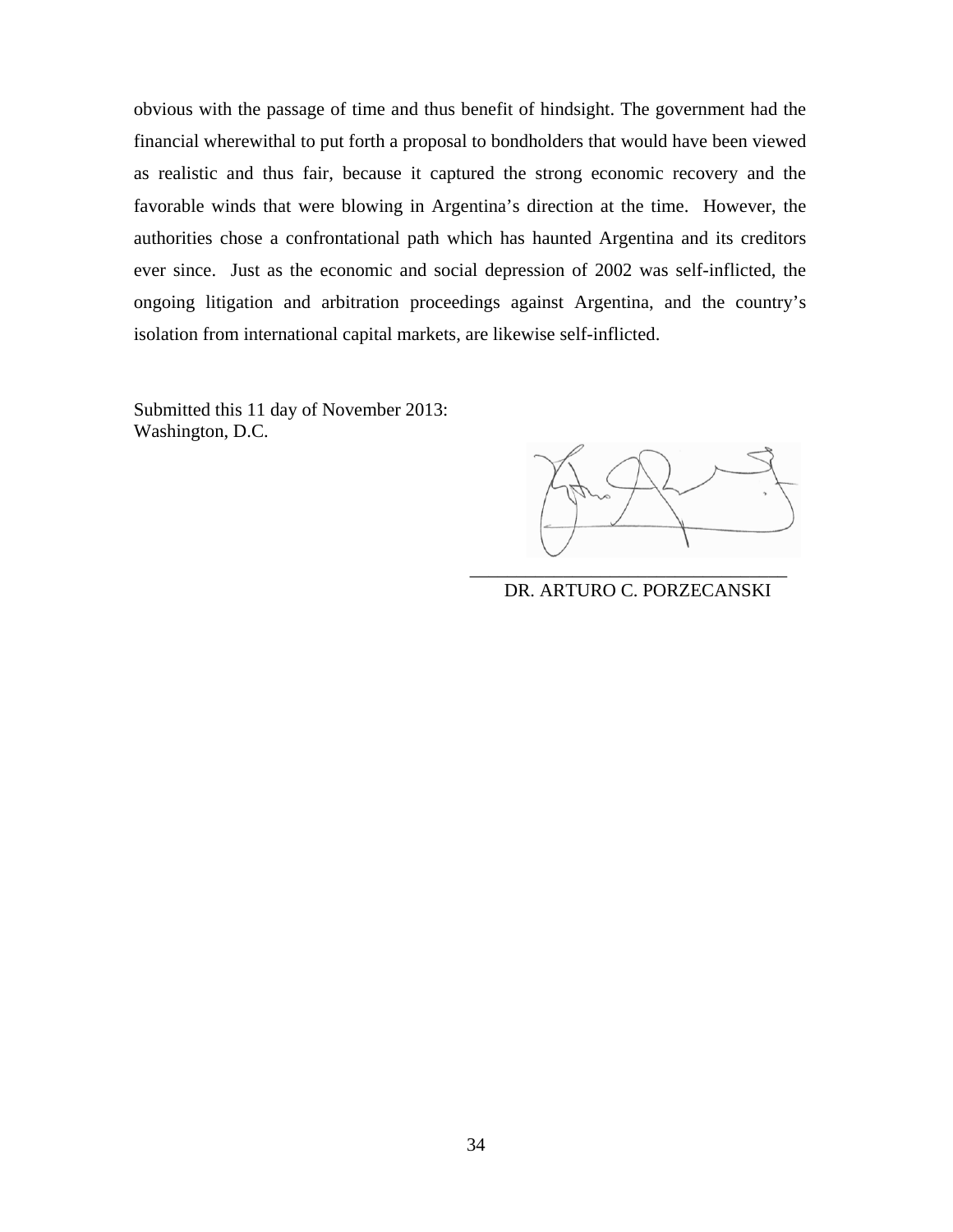### **Appendix 1: 2001-2002 Event Chronology**

- 02 Mar 01 Economy Minister José Luis Machinea resigns, and Ricardo López Murphy is subsequently named his successor.
- 16 Mar 01 FREPASO members of the cabinet resign in protest over a proposed fiscal austerity program; the Alliance between the FREPASO and the Radical party is frayed.
- 19 Mar 01 Economy Minister Ricardo López Murphy resigns, and Domingo Cavallo is subsequently named his successor.
- 29 Mar 01 Minister Cavallo secures emergency powers from Congress, and subsequently announces various tax and subsidy programs.
- 14 Mar 01 Minister Cavallo announces a draft bill to modify the Convertibility Law, replacing the link to the U.S. dollar by an equally weighted basket of the dollar and the euro; it is subsequently passed by Congress on 21 Jun 01 to go into effect once the euro reaches parity with the dollar.
- 16 Apr 01 Minister Cavallo requests that major corporations purchase "patriotic bonds" for \$1 billion.
- 24 Apr 01 Central Bank President Pedro Pou, in office since 05 Aug 96, is removed from his post by a congressional committee on charges of improper behavior in connection with a money laundering investigation; he is subsequently replaced by Roque Maccarone.
- 21 May 01 IMF completes 3rd review of Stand-By Arrangement, re-profiling the 2001 path for the federal government deficit target to accommodate deviations observed.
- 03 Jun 01 Authorities announce the completion of a "mega-swap" whereby government bonds with a face value of US\$29.5 billion are voluntarily exchanged for longer-term instruments with higher coupons.
- 15 Jun 01 Minister Cavallo announces package of tax and trade measures, including a mechanism to compensate exporters and importers of non-energy goods.
- 11 Jul 01 Minister Cavallo announces a draft bill to balance the budget immediately through mandatory spending cuts; it is subsequently passed by Congress on 30 Jul 01.
- 21 Aug 01 IMF announces planned augmentation of Stand-By Arrangement by \$8 billion; it subsequently approves said augmentation and the  $4<sup>th</sup>$  review on 07 Sep 01, and goes on to disburse \$5 billion immediately.
- 05 Sep 01 Press reports that the FREPASO is proposing an end of the convertibility regime.
- 20 Sep 01 The Central Bank activates a contingent repo facility with foreign banks, boosting gross reserves by about \$1.2 billion, with \$500 million disbursed in October.
- 14 Oct 01 The ruling "coalition" obtains less than 25 percent of the votes in mid-term congressional elections; the Peronist party gains control of both houses of Congress.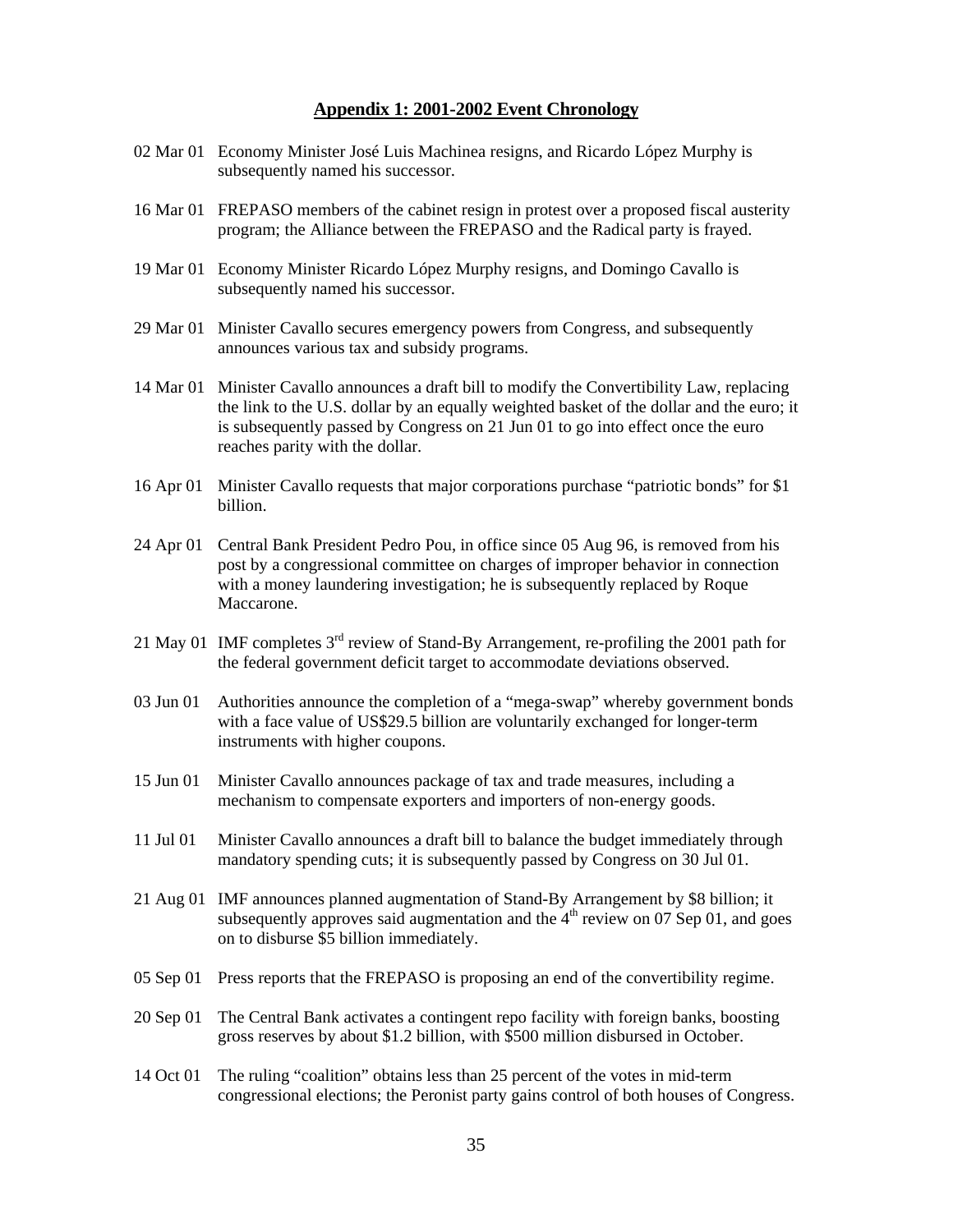- 28 Oct 01 Minister Cavallo announces that he will seek a "voluntary" restructuring of all the government debt.
- 30 Oct 01 The FREPASO breaks away from its coalition with the Radicals in the Lower House.
- 01 Nov 01 Minister Cavallo announces a package of fiscal measures, including competitiveness plans, the rebate of VAT payments on debit-card transactions, a temporary reduction in employee pension contributions, and a tax amnesty.
- 30 Nov 01 The authorities announce completion of a restructuring of public debt held domestically ("Phase 1"); bonds with a face value of \$41 billion issued by the federal government, plus \$10 billion by provinces, are "voluntarily" exchanged for bonds with lower coupons and extended maturities.
- 01 Dec 01 The government introduces wide-ranging controls on banking and foreign exchange transactions, including a cash withdrawal limit of 250 pesos on demand deposits (the *corralito*).
- 08 Dec 01 Private pension funds are forced to purchase government bonds.
- 12 Dec 01 A national strike is called, setting off a series of demonstrations against the government's economic policies.
- 19 Dec 01 A State of Emergency is declared to stop street protests and supermarket looting; the lower house of Congress repeals Minister Cavallo's special powers, and he resigns, as does the remainder of the Cabinet.
- 20 Dec 01 President Fernando De La Rúa resigns after death of demonstrators; Ramón Puerta, President of the Senate, becomes interim President; a bank holiday is declared for 21 Dec 01, extended through 26 Dec 01. Nicolas Gallo is appointed Economy Minister on 20 Dec 01 but resigns the next day; he is replaced by Jorge Capitanich, but he too resigns one day later.
- 23 Dec 01 Adolfo Rodríguez Saá is appointed President by the Legislative Assembly, and announces a moratorium on the foreign debt. Rodolfo Frigeri becomes his Economy Minister.
- 30 Dec 01 President Rodríguez Saá resigns; Eduardo Camaño, head of the Lower House, is appointed Interim President by the Legislative Assembly.
- 01 Jan 02 Eduardo Duhalde is elected President by the Legislative Assembly, to serve until end-2003; he defaults on an Italian lira-denominated Eurobond on 03 Jan 02 and announces the end of the one-to-one exchange rate and the introduction of a dual foreign exchange regime, which goes into effect on 06 Jan 02, after passage of the Law of Public Emergency and Reform of the Exchange Rate Regime, which gives Duhalde extraordinary powers. The law also mandates the conversion of many dollar-denominated contracts into pesos.
- 07 Jan 02 Economy Minister Rodolfo Frigeri resigns and President Duhalde appoints Jorge Remes Lenicov as Frigeri's successor.
- 10 Jan 02 The monthly withdrawal limit from bank demand deposits is raised to 1,500 pesos,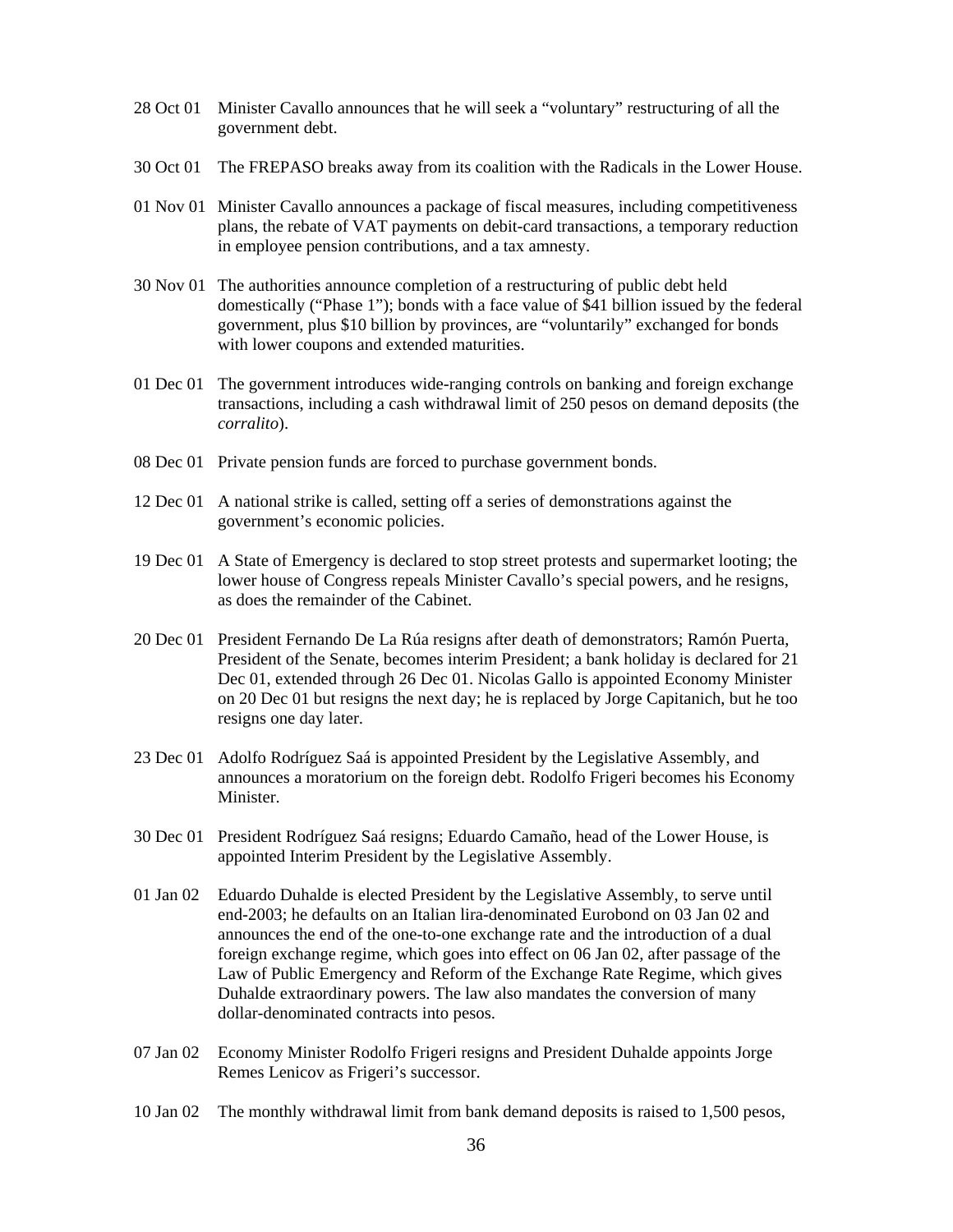with the remainder, and all term deposits in pesos, frozen and payable in monthly installments during 2002-2003; demand and term deposits in dollars are frozen, with exceptions for small amounts, to be repaid mainly during 2003-2005. Later on (as of 01 Jun 02), balances in most dollar-denominated accounts are exchanged for dollarand/or peso-denominated bonds. These restrictions on peso and dollar term deposits become known as the *corralón*.

- 18 Jan 02 Central Bank President Roque Maccarone, in office since 25 Apr 01, resigns; he is replaced by Mario Blejer on 28 Jan 02.
- 24 Jan 02 Utility rates (e.g., gas, electricity, telephones and water) are frozen indefinitely.
- 30 Jan 02 An emergency law curtailing creditors' rights is approved by Congress.
- 02 Feb 02 The government backtracks and decrees the unification of the exchange rate regime, but also the asymmetric conversion of bank balance sheets from dollars into pesos.
- 11 Feb 02 The foreign exchange market opens under the unified regime; the peso depreciates to 1.8 to the dollar.
- 05 Mar 02 Taxes on exports (mainly of commodities) are imposed at initially low rates (5-10 percent).
- 08 Mar 02 The government decrees the conversion into pesos of all dollar-denominated government debt issued under Argentine law.
- 25 Mar 02 The exchange rate reaches almost 3 pesos per dollar; it would peak at 3.85 in late June.
- 09 Apr 02 Taxes on exports (mainly of commodities) are raised to at least 20 percent.
- 19 Apr 02 A bank holiday is declared until Congress approves a solution to the problem of judicial injunctions (*amparos*) releasing bank deposits; Economy Minister Jorge Remes Lenicov drafts a plan (the so-called BONEX II Plan) to convert rescheduled time deposits into government bonds.
- 20 Apr 02 Congress rejects the BONEX II plan and draft law; Economy Minister Remes Lenicov resigns, and he is replaced by Roberto Lavagna on 26 Apr 2002.
- 25 Apr 02 Congress approves an alternative law commonly known as the *Ley Tapón* to ease pressure from the injunctions, whereby depositors can only access funds once the judicial process is over.
- 15 May 02 Congress passes legislation reversing some (harmful) provisions of the January emergency law and makes limited improvements to the bankruptcy law.
- 31 May 02 In a tightening of capital controls, the central bank decides that export revenues in excess of \$1 million will have be sold directly to the central bank; the limit is cut further to \$500,000 on 18 Jun 2002, and to \$200,000 on 03 Sep 2002.
- 01 Jun 02 President Duhalde signs Decree 905/2002 on reprogramed deposits, a revised version of the BONEX II Plan, giving depositors the option to exchange dollar-denominated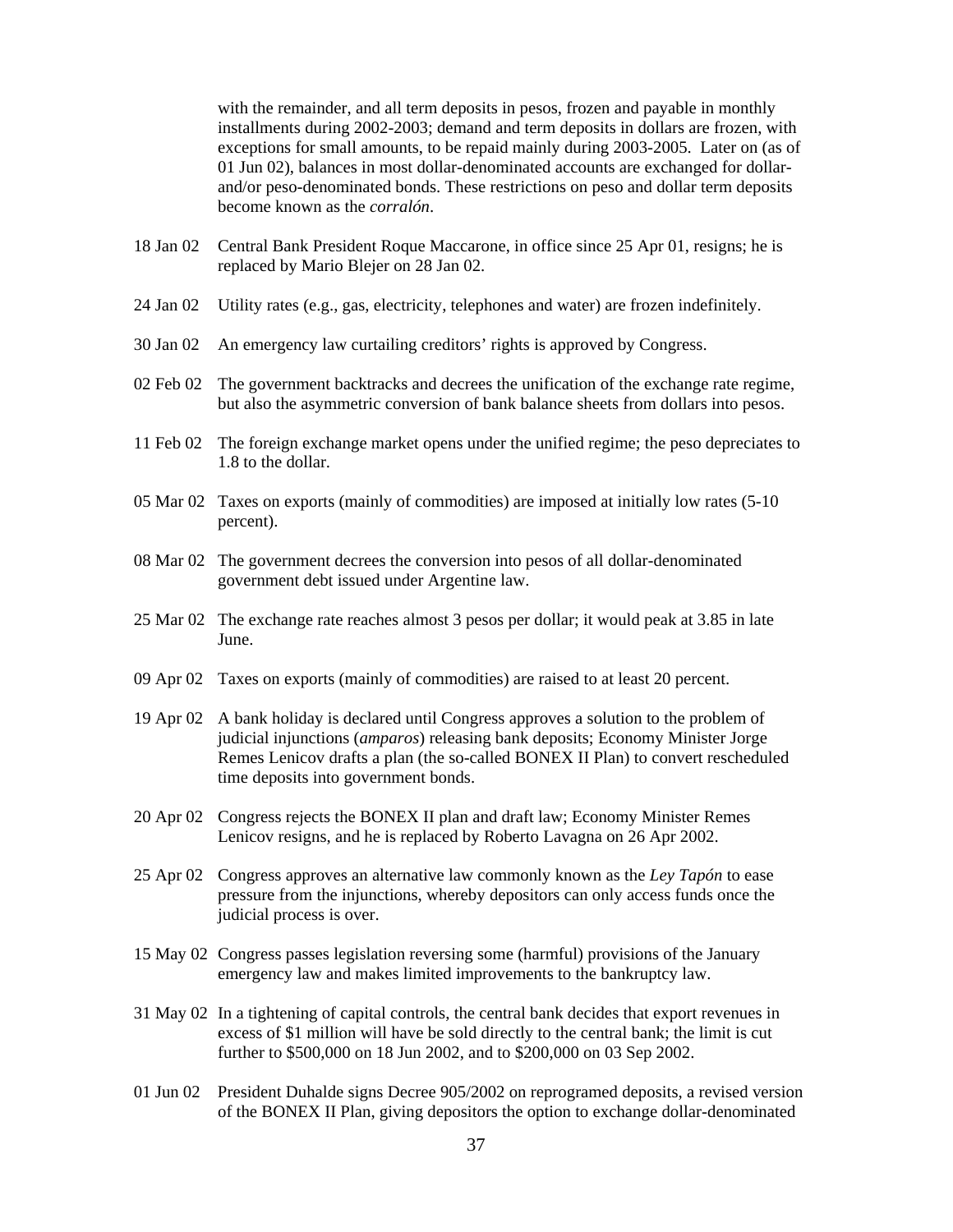deposits into dollar bonds maturing in 2012, and peso depositors into peso bonds maturing in 2007. Elderly depositors are given a dollar bond maturing in 2005.

- 25 Jun 02 Central Bank President Mario Blejer, in office since 28 Jan 2002, resigns; he is replaced by his deputy, Aldo Pignanelli.
- 26 Jun 02 Riots in Buenos Aires; two demonstrators are shot dead by the police.
- 29 Jul 02 A panel of monetary policy experts make public several proposals to resolve the country's financial crisis, including establishing an independent central bank, ending government deficit-financing through peso printing, allowing the peso to float freely, and stopping the issuance of quasi-currencies by some provincial governments.
- 15 Aug 02 Congress passes a law extending for 90 days the provision that suspends certain kinds of creditor-initiated, non-bankruptcy enforcement actions.
- 26 Aug 02 The government decrees that government bonds be issued to compensate banks for the forced conversion (in January) of their assets and liabilities at different exchange rates.
- 20 Sep 02 The government launches a second swap of bonds for frozen deposits and announces the easing of restrictions on small-scale time deposits (up to 7,000 pesos).
- 31 Oct 02 The monthly cash withdrawal limit on the *corralito* is raised to 2,000 pesos.
- 11 Nov 02 After discussions with the government, the banks announce a "voluntary" 75-day stay on foreclosures.
- 14 Nov 02 The government does not fully meet an \$809 million debt payment to the World Bank; only a \$79 million interest payment was made.
- 22 Nov 02 The government announces the lifting of remaining *corralito* restrictions on sight accounts, effective 02 Dec 02.
- 27 Nov 02 A decree is issued authorizing court-imposed stays on foreclosures for up to 30 business days, to allow for a mandatory mediation process.
- 11 Dec 02 Central Bank President Aldo Pignanelli, resigns; he is replaced by Alfonso Prat Gay.

Source: Author's compilation based mainly on Christina Daseking, Atish Ghosh, Timothy Lane, and Alun Thomas, Lessons from the Crisis in Argentina, IMF Occasional Paper #236, 2004, pp. 48-51, and IMF Independent Evaluation Office, The IMF and Argentina, 1991-2001 (Washington, DC: IMF, 2004), p. 100, supplemented by review of laws and decrees compiled by the Ministerio de Economía y Finanzas Públicas, available at http://infoleg.mecon.gov.ar/ (accessed 2 August 2013) and lists of economy ministers and central bank presidents compiled by the Ministerio de Economía y Finanzas Públicas, available at http://cdi.mecon.gov.ar/contenido/MINIS.htm and the Banco Central de la República Argentina, available at http://www.bcra.gov.ar/index.asp, respectively (both accessed 26 October 2013).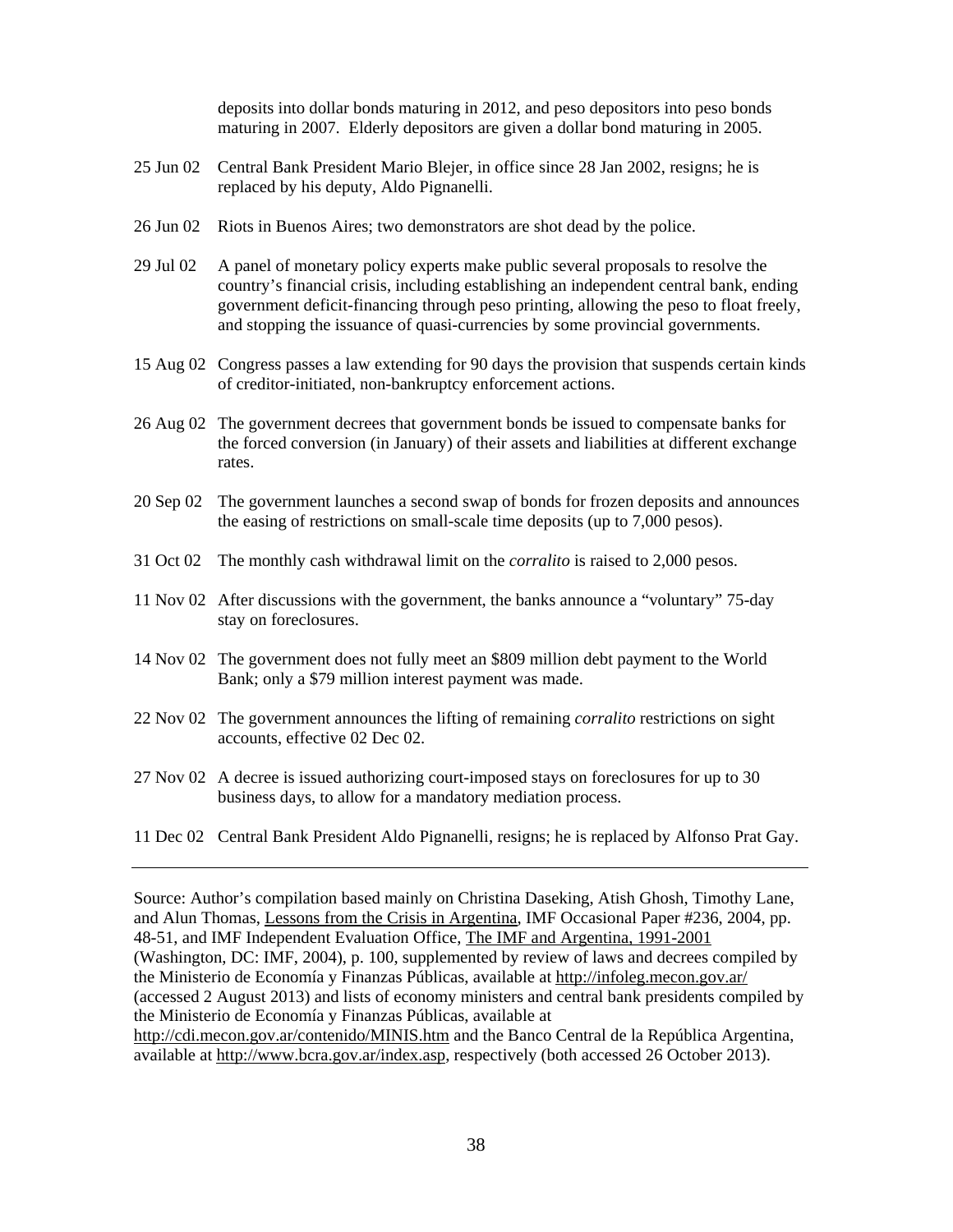## **Appendix 2: Curriculum Vitae**

## **Prof. ARTURO C. PORZECANSKI, Ph.D.**

#### **PROFESSIONAL EXPERIENCE**

| $Jun 2012-now$  | Director, International Economic Relations Program and    |
|-----------------|-----------------------------------------------------------|
|                 | Co-Director, International Economics Program              |
| Aug $2007$ -now | Distinguished Economist-in-Residence, American University |
| 2005-2007       | Scholar in Residence, American University                 |

I have taught four different courses ("International Economics," "International Economic Organizations," "Emerging-Markets Finance," and "Financial Issues in Latin America") mostly for graduate students enrolled either in the School of International Service or the Department of Economics. I also carry out publishable research in international finance and provide consulting services to financial, law and public-relations firms, as well as to U.S. government agencies and multilateral institutions, such as the Inter-American Development Bank and the United Nations. In addition, I serve as a Dispute Resolution Arbitrator for the Financial Industry Regulatory Authority (FINRA), and have been a Senior Associate (Non-Resident), in the Americas Program of the Center for Strategic and International Studies (CSIS) during 2006-2013.

#### *Jan 2002-Dec 2006 Adjunct Professor of International Affairs, Columbia University*

I developed and taught every Fall term a very popular graduate-level course on "Financial Issues in Latin America" at the School of International and Public Affairs, and previously taught a seminar on "Globalization: Causes and Consequences."

#### *Jun 2004-May 2005 Adjunct Professor of Economics, New York University*

I taught every spring term a course in international business to undergraduate students in the Stern School of Business, and also the class "Financial Issues in Latin America" to graduate students in the Economics Department of the Faculty of Arts and Science.

#### *Jan-May 2005 Visiting Professor of Economics, Williams College*

I taught two Oxford-style tutorials in international finance and economic development to mid-career graduate students from developing countries at the Center for Development Economics.

*Jul 2000-Feb 2005 Managing Director and Head of Emerging Markets Sovereign Research, ABN AMRO Inc.* 

Advised the Bank, its bond and equity investor clients, as well as corporate, bank and government treasurers, on financial market and credit risks and opportunities, especially in the emerging markets of Asia, Emerging Europe and Latin America; published economic research reports on a regular basis; conducted seminars and spoke out publicly in numerous venues; visited clients around the globe to advise them personally; granted interviews to the media on virtually a daily basis; advised U.S. government and international agencies located in Washington and beyond; and managed a team of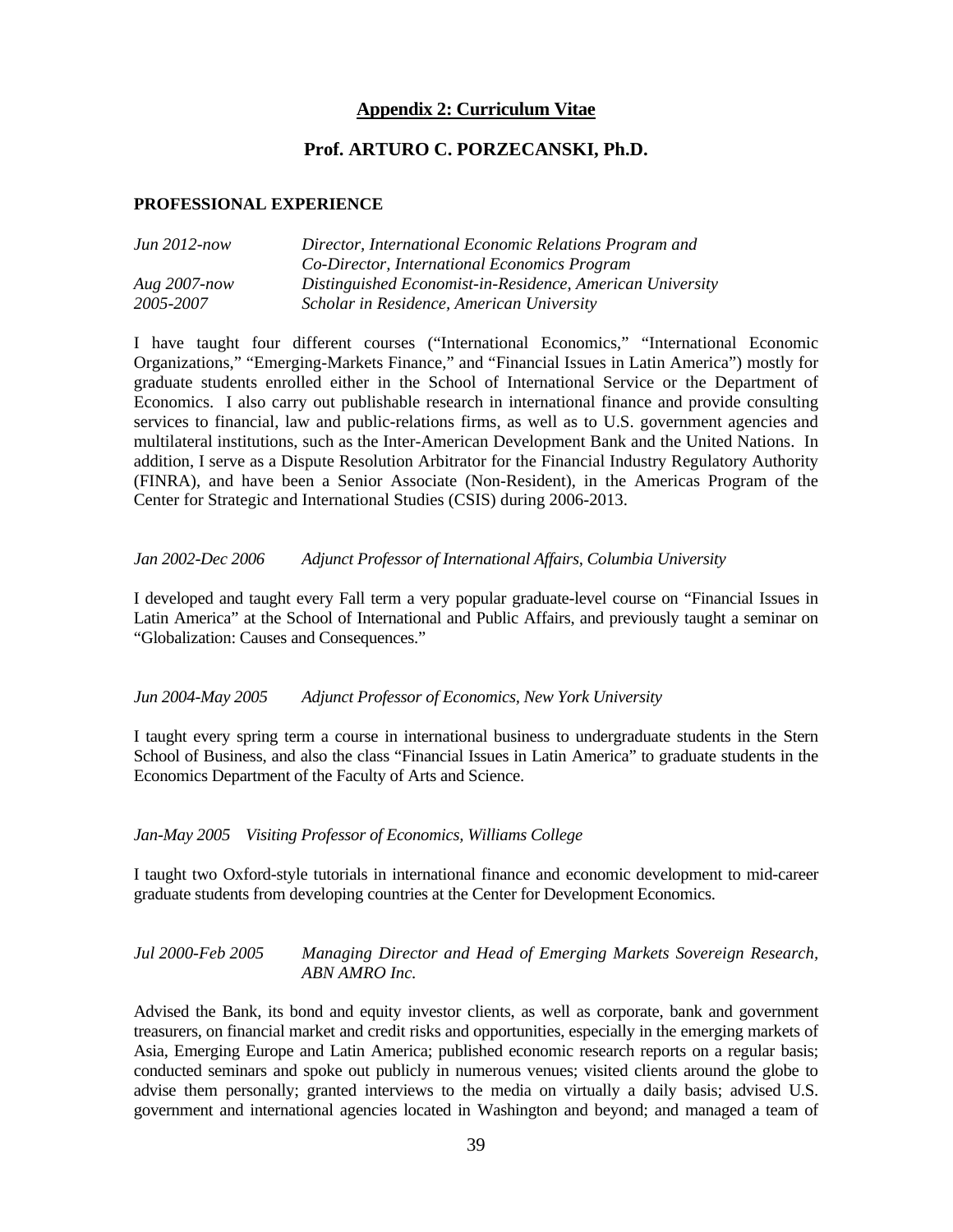nearly 20 applied-research economists scattered around the globe.

*1994-Jun 2000 Managing Director and Chief Economist for the Americas, ING Barings* 

Founded and managed the firm's top-ranked economics and corporate-debt research effort in the Americas, and helped to set it up in Europe and Asia; advised the firm and its fixed-income and equity clients on global economic and political prospects with special concentration on Latin America and the region's trade and financial interactions with the U.S.; was the managing editor of (and regular contributor to) the firm's flagship fixed-income publication; and was often ranked by investor surveys as one of the top economic advisors, receiving an award for accuracy in economic forecasting.

#### *1992-1993 Senior Vice President and Chief Emerging Markets Economist, Kidder Peabody & Co. Inc.*

Advised the trading desk and institutional clients on market risks and opportunities mostly in Latin America but also in other emerging markets; visited the countries covered, producing a variety of written research reports; made presentations to clients and handled relations with the media; was a member of the firm's Investment Policy Committee; and managed a small team of economic analysts.

### *1989-1992 Senior Vice President and Chief Economist, Republic National Bank of New York*

Advised management and clients on financial-market developments, government policies, and economic and political trends in the New York area, the U.S. and abroad; produced a biweekly research report on current national and international issues, a quarterly international country risk report and numerous other topical memoranda as circumstances warranted; and was a member of the firm's International Credit Policy Committee.

#### *1977-1989 Vice President and Senior Economist, JP Morgan, New York*

Advised management and clients on lending and investment risks and opportunities in emerging markets, primarily Latin America; after the onset of the 1982 LDC debt crisis, helped to represent Morgan in country debt negotiations; and wrote numerous research papers appearing in the Bank's flagship publication and in various other country and currency reports.

#### *1975-1976 Research Economist, Center for Latin American Monetary Studies, Mexico City*

Taught Master's-level courses in macroeconomics to Latin American central bank officials, and carried out empirical research on monetary policy problems in Latin America, later published in refereed journals or in books on fiscal and monetary affairs.

#### *1973 Visiting Economist, International Monetary Fund*

Developed and completed a research project, later published in a refereed journal, on the feasibility of using general indirect taxes as instruments of anti-inflation policy.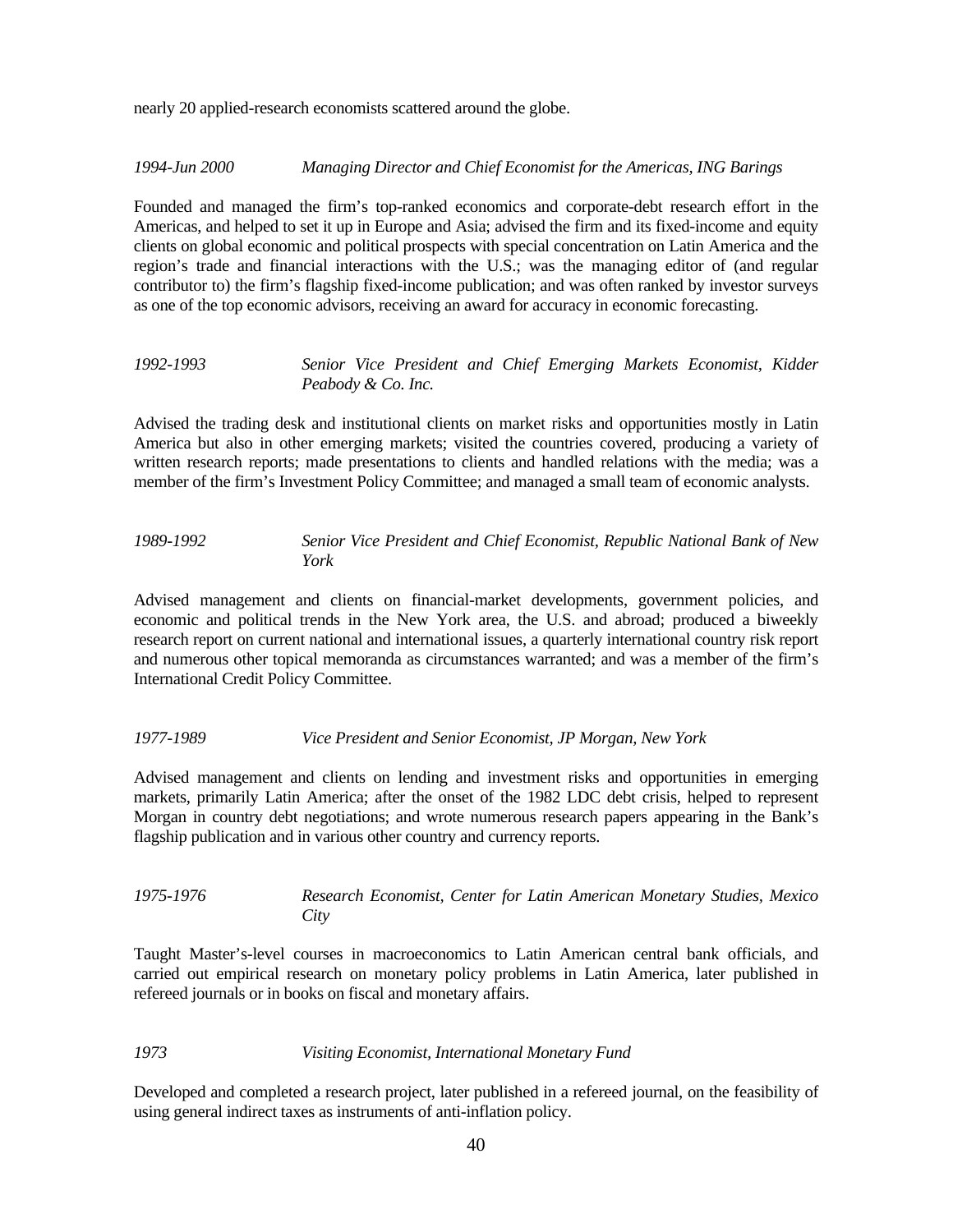Taught an honors undergraduate course in international finance.

*1976 Adjunct Assistant Professor of Economics, Instituto Tecnológico Autónomo de México (ITAM), Mexico City*

Taught an undergraduate course on theories of economic growth.

*1971-1975 Teaching Assistant, University of Pittsburgh* 

Helped to teach undergraduate macroeconomics and international finance courses while pursuing my Ph.D. degree.

#### **EDUCATIONAL BACKGROUND**

| 1975 | Ph.D. in Economics, University of Pittsburgh, with specialization in<br>international, development and Latin American economics, and Graduate<br>Certificate in Latin American Studies; doctoral dissertation chair: Prof.<br>Marina von N. Whitman. |
|------|------------------------------------------------------------------------------------------------------------------------------------------------------------------------------------------------------------------------------------------------------|
| 1974 | M.A. in Economics, University of Pittsburgh, with specialization in<br>international and development economics.                                                                                                                                      |
| 1971 | B.A. in Economics and Certificate in Latin American Studies, Whittier<br>College, CA.                                                                                                                                                                |
|      | Elementary and secondary education in Montevideo, Uruguay.                                                                                                                                                                                           |

## **PROFESSIONAL MEMBERSHIPS**

Council on Foreign Relations American Economic Association

#### **DIRECTORSHIPS**

| $2007$ -now | <b>Tinker Foundation</b>            |
|-------------|-------------------------------------|
| 2005-2007   | Washington Office for Latin America |

### **LANGUAGES**

Fluent in Spanish, Italian and Portuguese.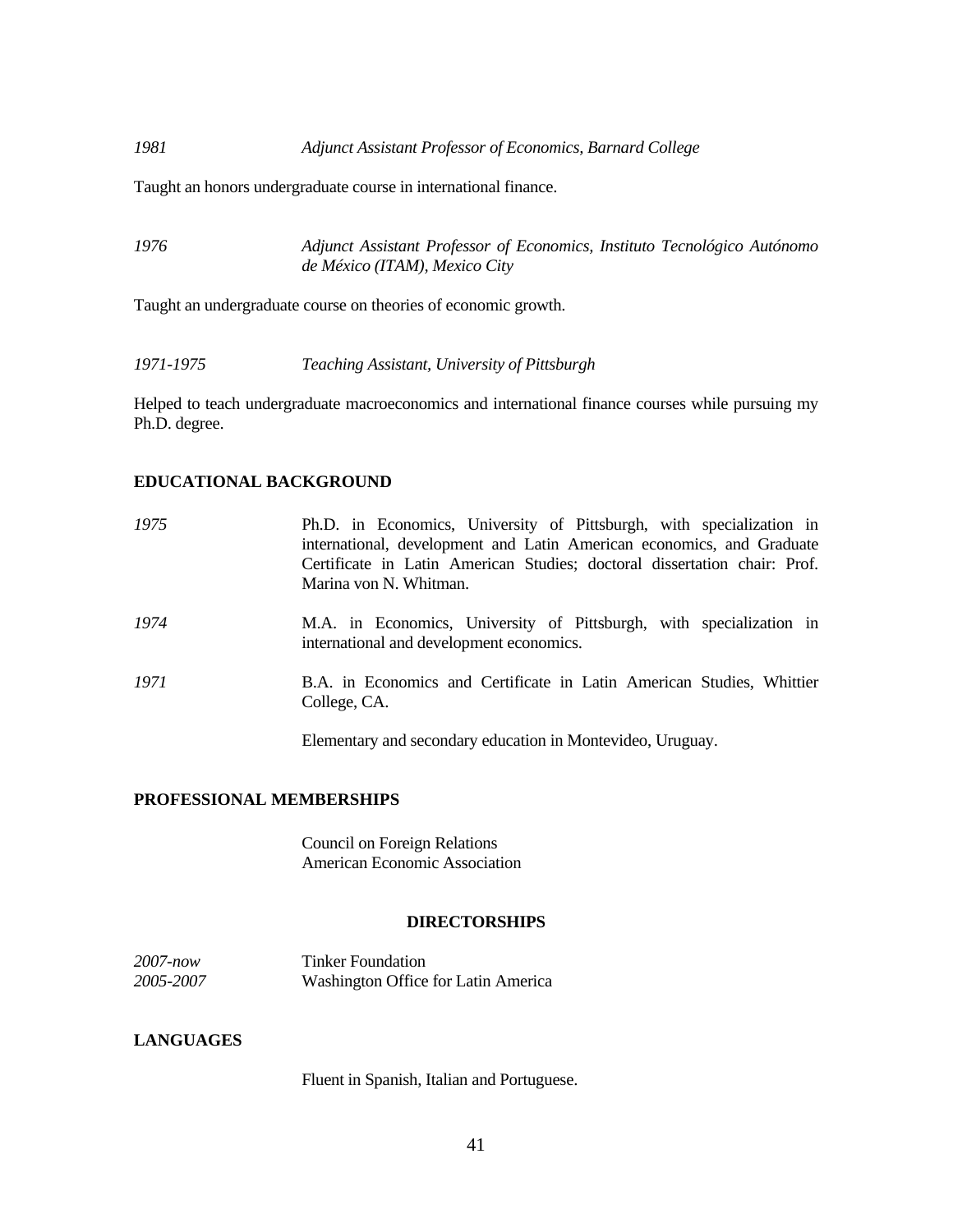#### **PUBLICATIONS**

#### **While in Graduate School:**

## **Articles**:

"Price-Level and Income-Redistributing Effects of Devaluation in LDCs," in *Rivista Int. Di Sc. Economiche,* September 1972.

"Uruguay's Continuing Dilemma," in *Current History*, January 1974.

"The 'Natural' Trade Balance," in *Rivista Int. Di Sc. Economiche*, March 1974.

"General Indirect Taxation as a Macroeconomic Policy Instrument," in *National Tax Journal*, December 1974.

"The Inflationary Aspect of Repetitive Devaluation," in *Journal of Development Studies*, July 1975.

#### **Book:**

*Uruguay's Tupamaros: The Urban Guerrilla* (New York: Praeger Publishers, 1973).

## **Soon After Graduate School:**

#### **Articles:**

"Authoritarian Uruguay," in *Current History*, February 1977.

"A Comparative Study of Exchange Rate Policy under Inflation," in *Journal of Developing Areas*, January 1978.

"An Analysis of the Economic Determinants of Legal and Illegal Mexican Migration to the US," with Mario I. Blejer and Harry G. Johnson, in *Research in Population Economics*, ed. by Julian L. Simon (Greenwich, CT: JAI Press, 1978).

"The Case of Uruguay," in *Social Security in Latin America*, ed. by Carmelo Mesa-Lago (Pittsburgh: Univ. of Pittsburgh Press, 1978).

"Patterns of Monetary Policy in Latin America," in *Journal of Money, Credit and Banking*, November 1979.

"The International Financial Role of US Commercial Banks," in *Journal of Banking and Finance*, March 1981.

"The Assessment of Country Risk: Lessons From The Latin American Experience," in *Financing Development in Latin America*, ed. by Juan C. Garcia-Zamor and Stewart E. Sutin (New York: Praeger Publishers, 1980).

"The Monetary Approach to the Balance of Payments as Applied To Uruguay (In Spanish)," in *Central Bank of Uruguay 1980 Prize* (Montevideo: BCU, 1981).

"Some Thoughts on Risk in International Bank Lending," in *Crises in the Economic and Financial*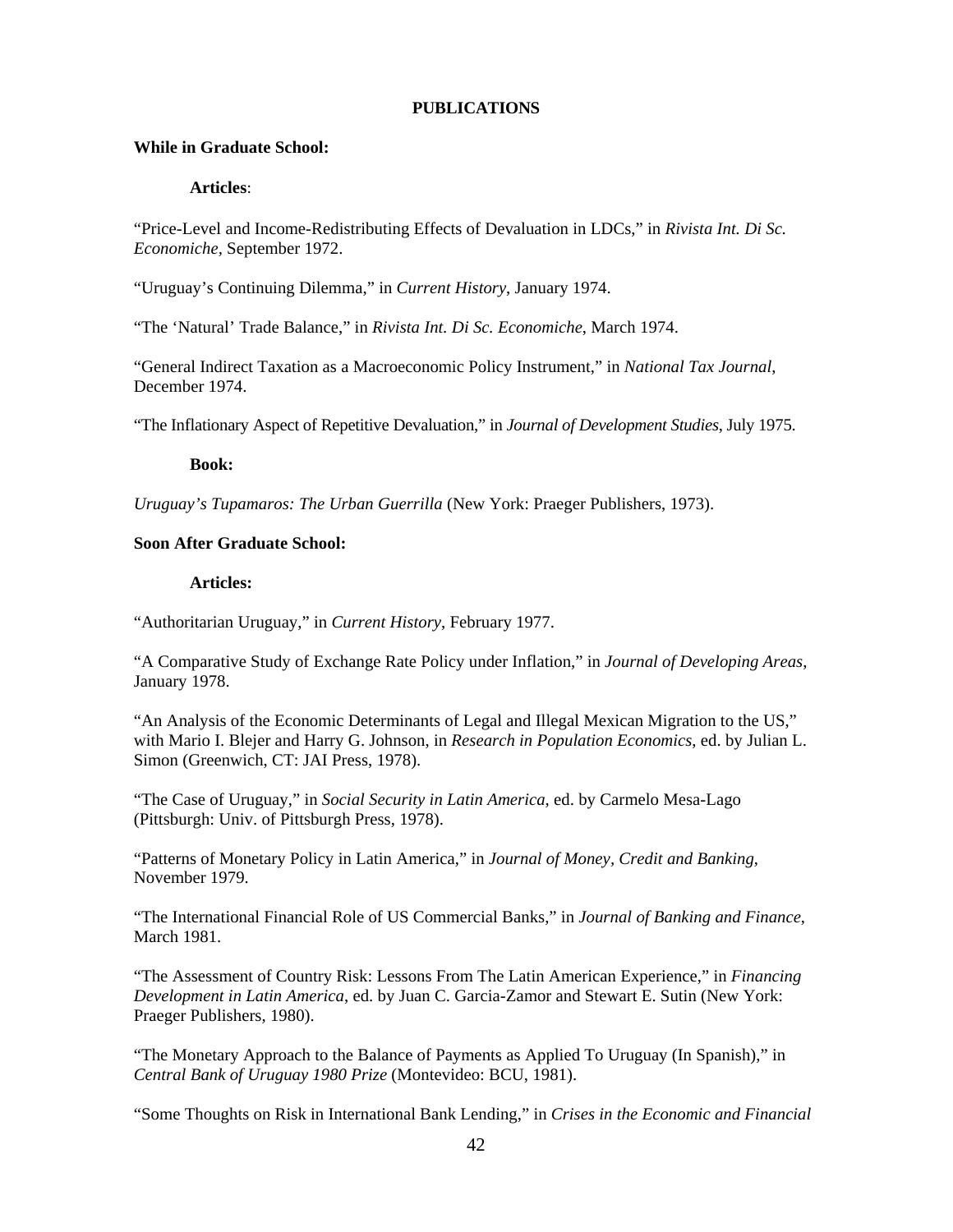*Structure*, ed. by Paul Wachtel (Lexington, MA: DC Heath, 1982).

"Profitability of International Banking," in *International Banking: Principles and Practices*, ed. by Emmanuel N. Roussakis (New York: Praeger Publishers, 1983).

"The Limited Role of the IMF," with Rimmer de Vries, in *IMF Conditionality*, ed. by John Williamson (Washington: IIE, 1983).

#### *Books:*

*Fiscal Policy in Latin America (in Spanish)*, a book of essays (Mexico City: CEMLA, 1977).

*Monetary Economics (in Spanish)*, a book of essays co-edited with Mario I. Blejer (Mexico City: CEMLA, 1977).

### **While on Wall Street:**

#### **Articles:**

"Achieving Stability in Latin American Financial Markets: A Comment," in *Volatile Capital Flows*, ed. by Ricardo Hausmann and Liliana Rojas-Suárez (Washington, DC: IADB, 1996).

"Confronting Fiscal Imbalances Via Intertemporal Economics: A Comment," in *Sustainable Public Sector Finance in Latin America* (Atlanta: Federal Reserve Bank of Atlanta, 1999).

"Killing The Golden Goose," in *Emerging Markets Investor*, November 1999.

"Argentina y la Nueva Arquitectura del Sistema Financiero Internacional," in Banco Central del Uruguay *Revista De Economía*, May 2001.

"The Past and Future of Domestic Financial Markets in Latin America: A Comment," in *Domestic Finance and Global Capital in Latin America* (Atlanta: Federal Reserve Bank of Atlanta, 2001).

"Bankruptcy Lite," in *The International Economy*, Summer 2002.

"A Critique of Sovereign Bankruptcy Initiatives," in *Business Economics*, January 2003.

"The Constructive Role of Private Creditors" in *Ethics & International Affairs*, September 2003.

#### **While in Academia:**

#### **Articles**:

"From Rogue Creditors to Rogue Debtors: Implications of Argentina's Default," *Chicago Journal of International Law*, Summer 2005.

"Dealing with Sovereign Debt: Trends and Implications," in *Sovereign Debt at the Crossroads*, ed. by Chris Jochnick and Fraser Preston (New York: Oxford Univ. Press, 2006).

"El Mercado de Renta Fija en Uruguay," in Banco Central del Uruguay *Revista De Economía*, May 2007.

"Debt Relief by Private and Official Creditors: The Record Speaks," *International Finance*,